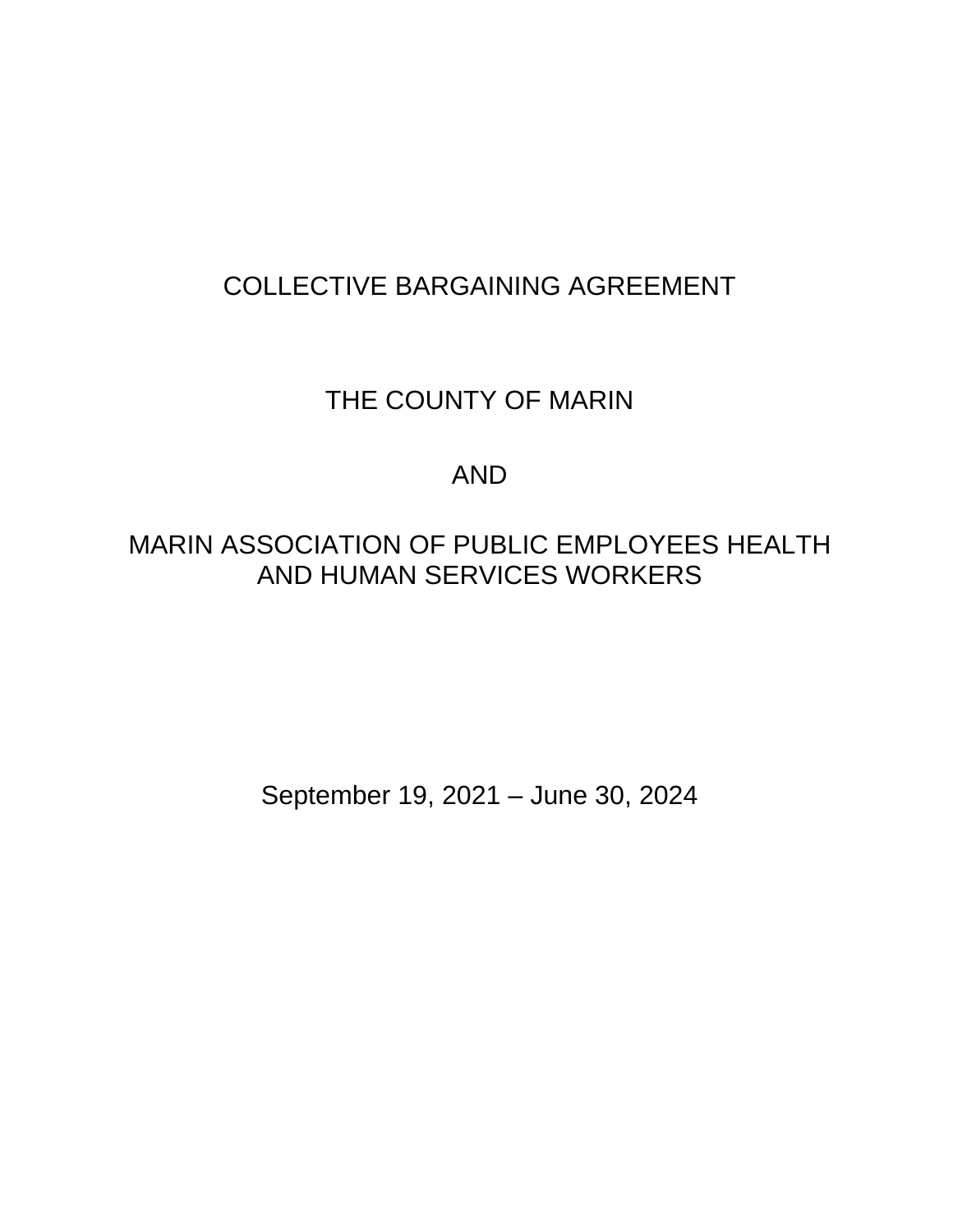# **TABLE OF CONTENTS**

| А.                                                                                                                        |                                                                                     |  |
|---------------------------------------------------------------------------------------------------------------------------|-------------------------------------------------------------------------------------|--|
|                                                                                                                           |                                                                                     |  |
| А.<br>Β.<br>С.<br>D.<br>Ε.<br>F.<br>G.<br>Η.                                                                              |                                                                                     |  |
|                                                                                                                           |                                                                                     |  |
|                                                                                                                           |                                                                                     |  |
| А.<br>1.<br>2.<br>3.<br>В.<br>C.<br>D.<br>Е.<br>F.<br>1.<br>2.<br>3.<br>G.<br>Н.<br>L.<br>J.<br>Κ.<br>L.<br>M<br>N.<br>O. | Child Protective Services (CPS)/Adult Protective Services (APS) Emergency Response7 |  |
|                                                                                                                           |                                                                                     |  |
|                                                                                                                           |                                                                                     |  |
| 1.<br>2.<br>3.<br>В.<br>1.<br>2.                                                                                          |                                                                                     |  |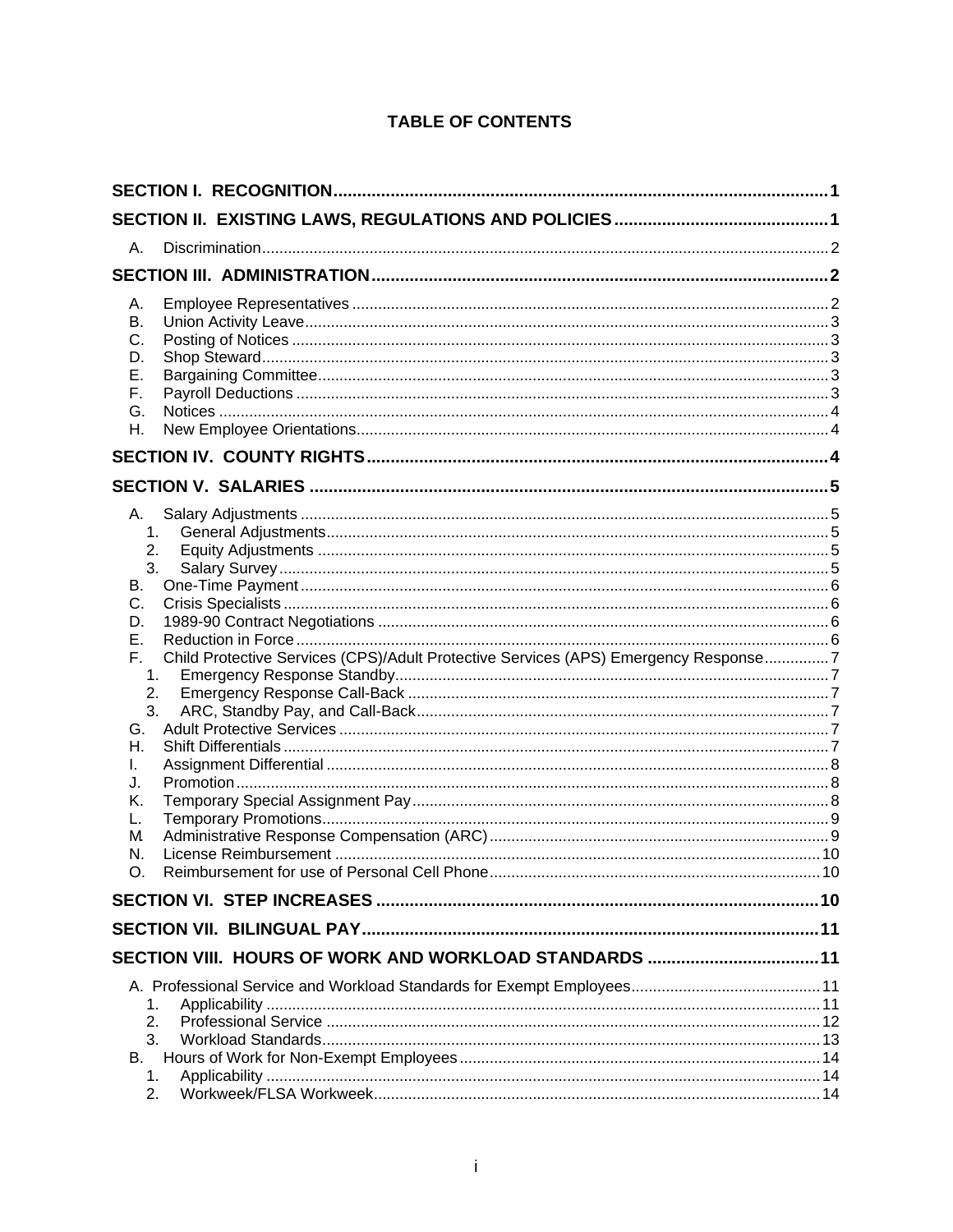| 3.      |                                                                                     |  |
|---------|-------------------------------------------------------------------------------------|--|
| 4.      |                                                                                     |  |
| 5.      |                                                                                     |  |
| 6.      |                                                                                     |  |
| 7.      | Missed Rest Periods for Crisis Specialists and Behavioral Health Care Assistants 15 |  |
| 8.      |                                                                                     |  |
| 9.      |                                                                                     |  |
| 10.     |                                                                                     |  |
| 11.     |                                                                                     |  |
|         |                                                                                     |  |
| Α.      |                                                                                     |  |
| B.      |                                                                                     |  |
| C.      |                                                                                     |  |
| D.      |                                                                                     |  |
| 1.      |                                                                                     |  |
| 2.      |                                                                                     |  |
| 3.      |                                                                                     |  |
| 4.      |                                                                                     |  |
| 5.      |                                                                                     |  |
| 6.      |                                                                                     |  |
| 7.      | Employees Working Less Than Half-Time / Contingent Hire (Extra Hire) Employees22    |  |
| 8.      |                                                                                     |  |
| 9.      |                                                                                     |  |
| 10.     |                                                                                     |  |
| 11.     |                                                                                     |  |
| 12.     |                                                                                     |  |
| 13.     |                                                                                     |  |
| 14.     |                                                                                     |  |
| 15.     |                                                                                     |  |
| 16.     |                                                                                     |  |
| 17.     |                                                                                     |  |
| 18.     |                                                                                     |  |
| 19.     |                                                                                     |  |
| 20.     |                                                                                     |  |
| E.,     |                                                                                     |  |
| F.      |                                                                                     |  |
| G.      |                                                                                     |  |
| H.      | Industrial Accidents                                                                |  |
| I.      |                                                                                     |  |
| J.      |                                                                                     |  |
| Κ.      |                                                                                     |  |
|         |                                                                                     |  |
| М.      |                                                                                     |  |
| N.      |                                                                                     |  |
| O.      |                                                                                     |  |
|         |                                                                                     |  |
|         |                                                                                     |  |
|         |                                                                                     |  |
| А.      |                                                                                     |  |
| В.      |                                                                                     |  |
| $C_{1}$ |                                                                                     |  |
| D.      |                                                                                     |  |
|         |                                                                                     |  |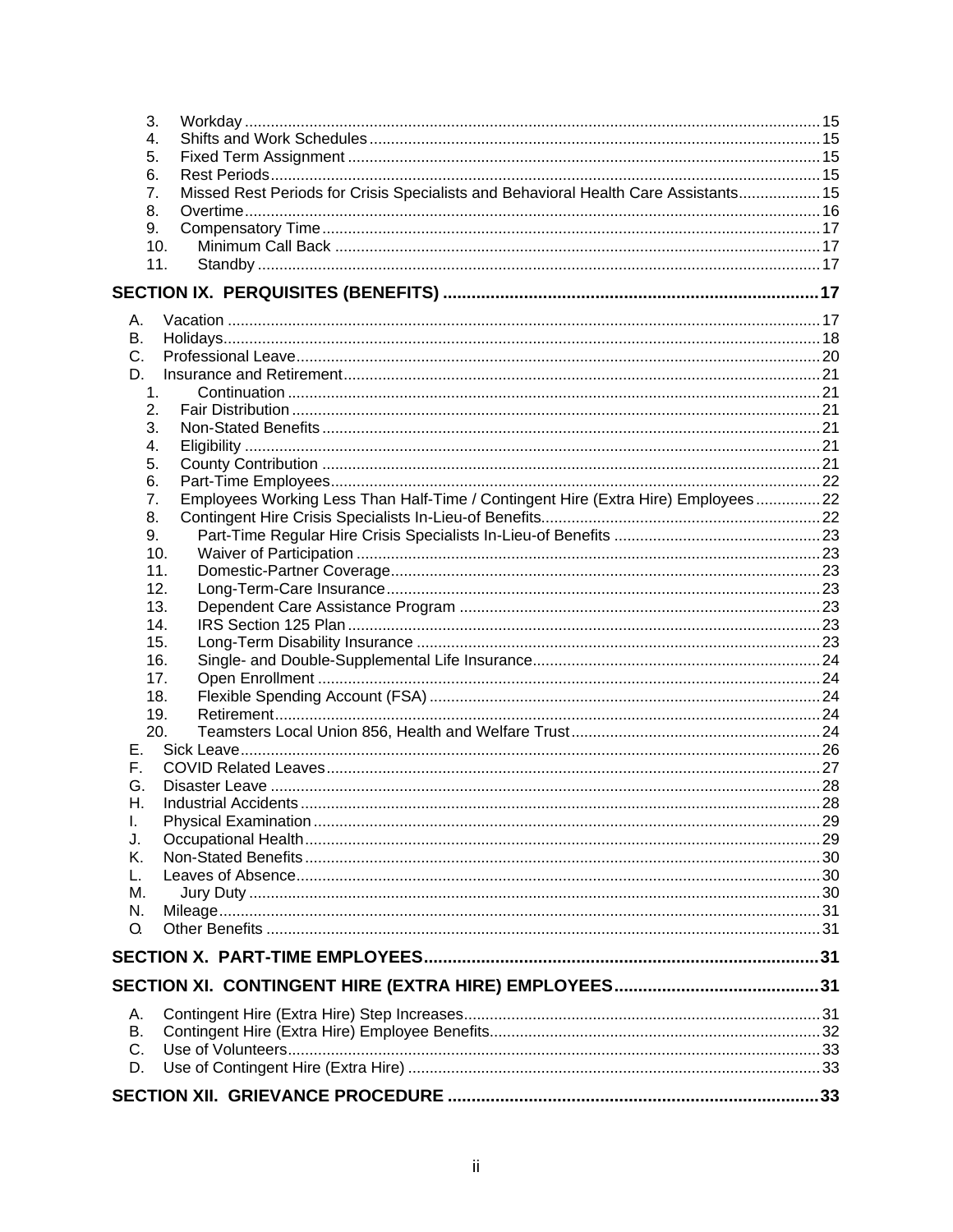| Α.<br>В.<br>C.<br>D.<br>Е.<br>F.<br>G.<br>Η.<br>I.                                  |    |
|-------------------------------------------------------------------------------------|----|
|                                                                                     |    |
| Α.<br>В.                                                                            |    |
| C.                                                                                  |    |
| D.                                                                                  |    |
| Е.<br>F.                                                                            |    |
| Right to Reemployment Contingent Hire (Extra Hire) After Reduction in Force39<br>G. |    |
| Η.                                                                                  |    |
|                                                                                     |    |
|                                                                                     |    |
|                                                                                     |    |
|                                                                                     |    |
|                                                                                     |    |
| Α.                                                                                  |    |
| Β.                                                                                  |    |
|                                                                                     |    |
|                                                                                     |    |
|                                                                                     |    |
| SECTION XXII. INDEMNIFICATION AND DEFENSE OF COUNTY EMPLOYEES42                     |    |
|                                                                                     |    |
| SECTION XXIV. JOB SHARING                                                           | 42 |
|                                                                                     |    |
| А.                                                                                  |    |
| В.<br>C.                                                                            |    |
|                                                                                     |    |
|                                                                                     |    |
|                                                                                     |    |
| Α.<br>Β.                                                                            |    |
|                                                                                     |    |
| Α.                                                                                  |    |
| В.                                                                                  |    |
| C.                                                                                  |    |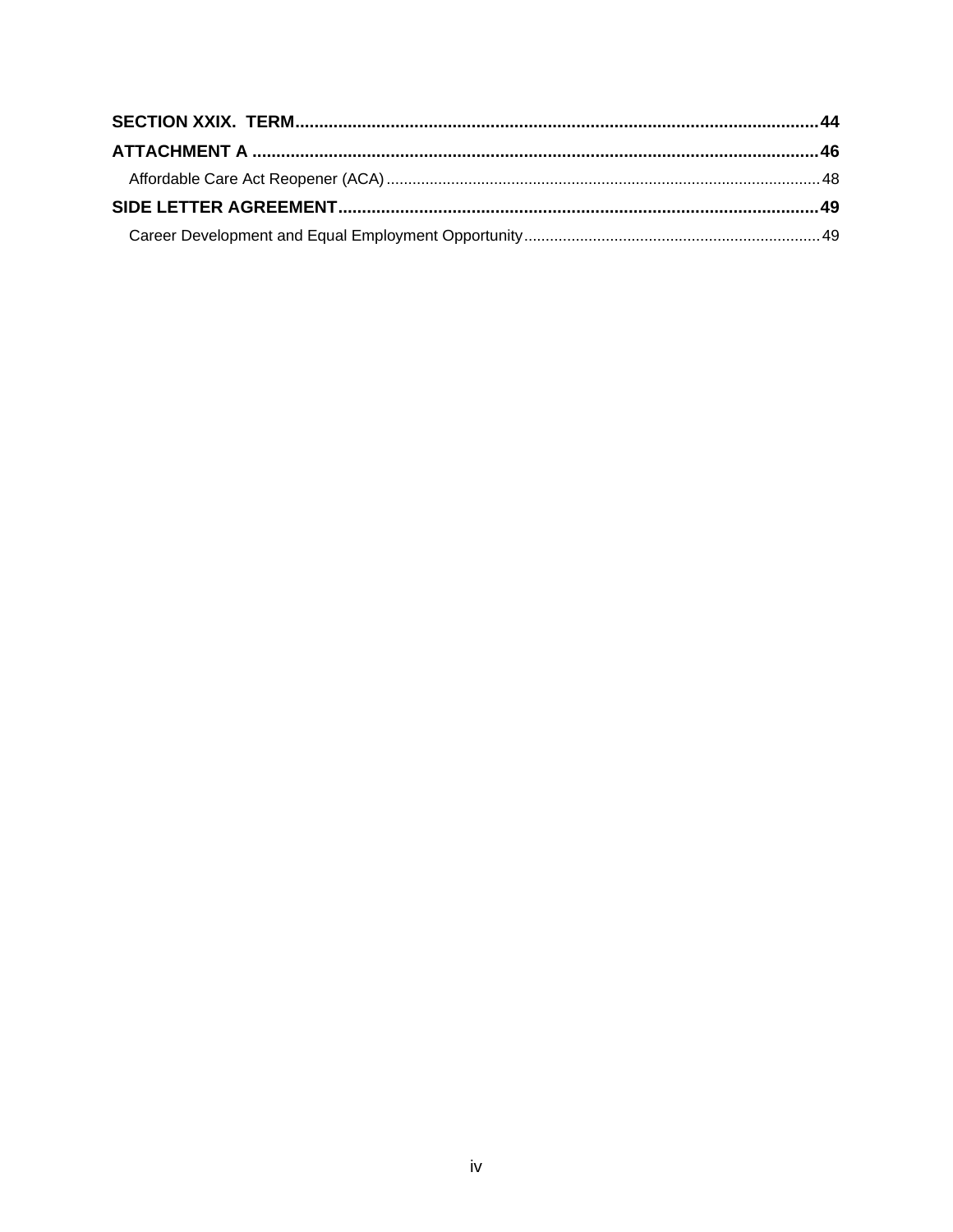## **COLLECTIVE BARGAINING AGREEMENT**

#### **MARIN ASSOCIATION OF PUBLIC EMPLOYEES, HEALTH & HUMAN SERVICES WORKERS & COUNTY OF MARIN**

The salaries, hours, fringe benefits and working conditions set forth have been mutually agreed upon by designated bargaining representatives of the County of Marin (hereinafter called "COUNTY") and the Marin Association of Public Employees (MAPE) (hereinafter called "UNION") and shall apply to all employees of the County working in the classifications and bargaining units set forth herein and as may be amended.

If a provision of the County's Personnel Management Regulations is in conflict with a provision of this Collective Bargaining Agreement, to the extent of such conflict, the provision of the Collective Bargaining Agreement shall be controlling.

Notwithstanding the above, during the term of this Collective Bargaining Agreement via the process outlined in the PMR Revision Side Letter, MAPE and the County may agree to modify a provision of the PMR in conflict with this Collective Bargaining Agreement and conform relevant sections of this Agreement to the agreed-upon modifications to the PMR.

## **Section I. Recognition**

- <span id="page-5-0"></span>A. County hereby recognizes Union as the bargaining representative for the employees in the representation unit certified by the County Personnel Commission on February 16, 1998 and modified on June 2, 1972, April 26, 1974, and June 4, 1976 and thereafter as needed, consisting of the job classifications in Attachment A.
- B. Union recognizes its obligation to cooperate with County to assure maximum service of the highest quality and efficiency to the citizens of Marin County consonant with its obligations to the employees it represents.
- C. County and Union affirm the principle that harmonious labor/management relations are promoted and furthered where there is the broadest possible Union membership of employees in the representation unit. When a person is hired in any of the covered job classifications, County shall notify such person that the Union is the recognized bargaining representative for the employees in said unit.

## **Section II. Existing Laws, Regulations and Policies**

<span id="page-5-1"></span>This Agreement is subject to all existing laws of the State of California, ordinances, policies, regulations of the County of Marin. Union and the employees affected hereby, unless otherwise specified herein, shall be entitled to all benefits conferred thereby and shall observe all obligations engendered thereby.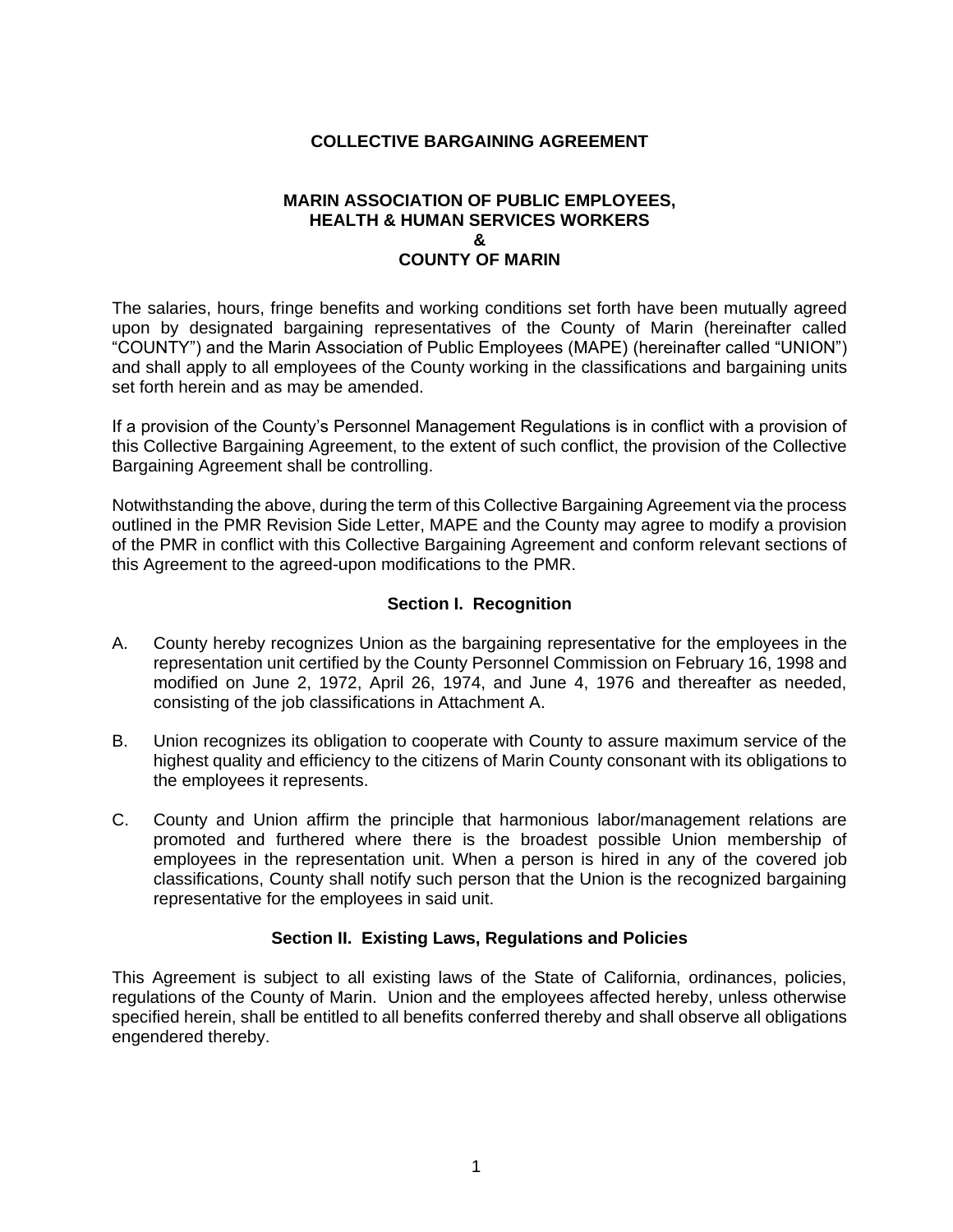## <span id="page-6-0"></span>**A. Discrimination**

- 1. No member, official or representative of the Union shall in any way suffer any type of discrimination in connection with continued employment, promotion or otherwise by virtue of membership or participation in or representation of the Union.
- 2. The parties to the Agreement agree that they shall not, in any manner, discriminate against any person whatsoever because of sex, race, color, ancestry, religious creed, national origin, physical or mental disability, medical condition, age, marital status, the taking of family medical leave per the Family and Medical Leave Act (FMLA) or pregnancy disability leave, sexual orientation, political or religious opinions or affiliations, gender identity, and any other factor unrelated to job performance. Complaints pursuant to such issues will be handled pursuant to the County equal employment and anti-harassment policies (Personnel Management Regulations 21).

## **Section III. Administration**

## <span id="page-6-2"></span><span id="page-6-1"></span>**A. Employee Representatives**

The Union may, by written notice to the Director or Human Resources and the Director of Health and Human Services, designate members as shop stewards. Shop stewards shall be permitted reasonable time for Union activities. Total employee time in all the union bargaining units spent on Union business during each week shall not exceed twenty-eight (28) hours, and no individual employee shall spend more than four (4) hours of County time on Union business exclusive of the Safety Committee.

Union activity shall be defined as participating in resolution of contract disputes during the life of the Agreement and the adjustment of grievances of employees in the bargaining unit, subject to the limitations set forth in this Agreement. These permitted activities performed during the normal employee duty time of such designated shop stewards shall fall within one of the following categories:

- 1. Discuss with an employee a grievance or complaint.
- 2. Make inquiries in order to obtain relevant information related to a grievance, including discussions with supervisors, other employees or other management officials.
- 3. Assist employees in preparation for, or represent employees in, the appeal and review steps of the grievance procedure or in arbitration.
- 4. Participate in discussions or meetings with supervisors, other management officials, or other involved parties, e.g., the Union, regarding grievances and such other issues directly related to wages, hours or working conditions, and mutually agreed-upon matters.
- 5. Prepare for scheduled meetings between the County and the Union

When any shop steward is conducting business as defined above, the steward will request the permission of his/her immediate supervisor in reasonable advance of any meeting, advising the supervisor of his/her destination and when he/she expects to return. Upon returning to his/her duty station, the shop steward will notify his/her supervisor. Upon arriving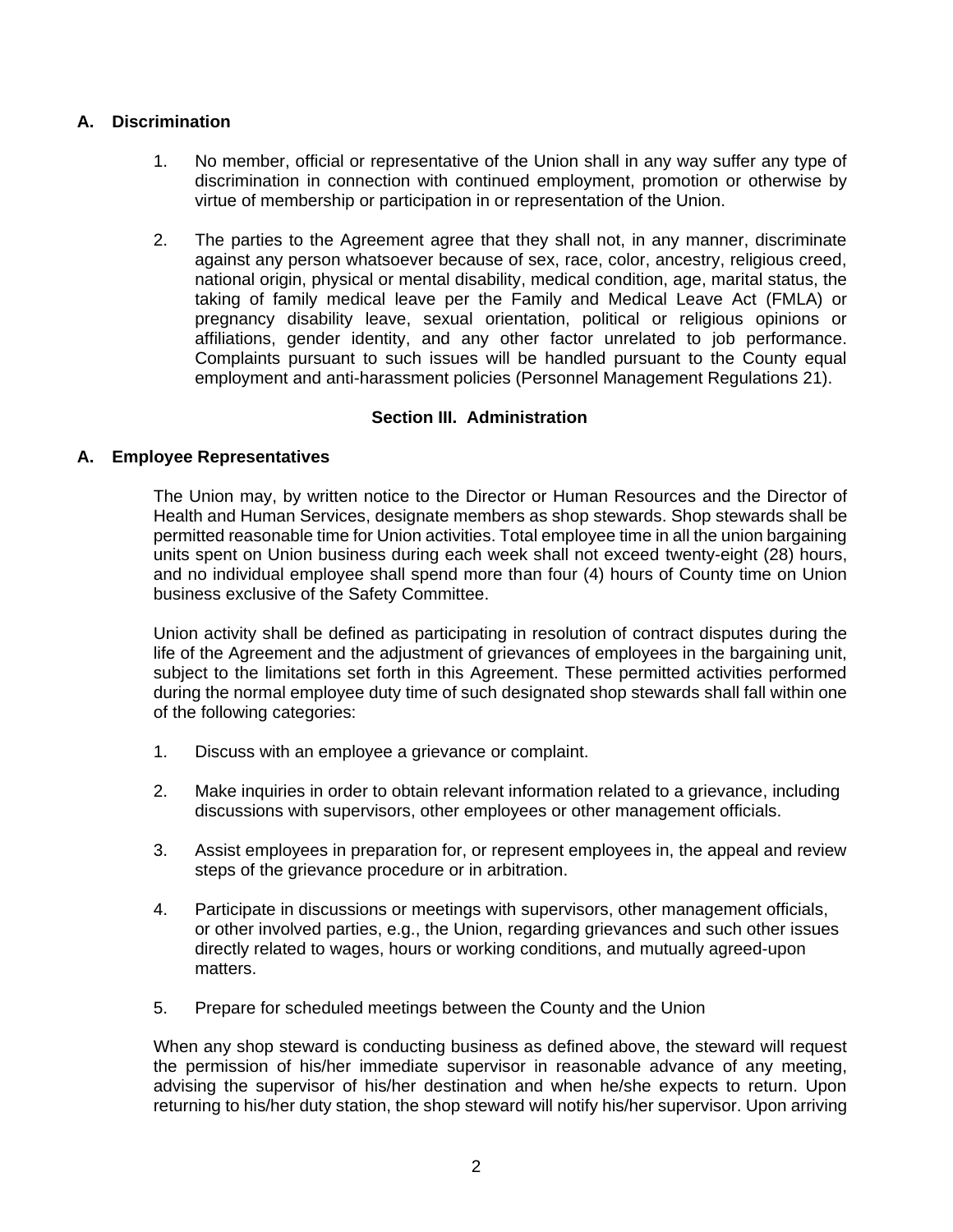at the workplace of an employee to be represented, the shop steward shall normally be permitted to contact the employee. The represented employee also shall be required to request permission for time off in reasonable advance of any meeting. To the maximum extent possible, interviews between representatives and the employees will be held away from other employees and away from the public.

All union activities shall be conducted in such a manner as not to disrupt departmental business or the activities of the employees involved.

#### <span id="page-7-0"></span>**B. Union Activity Leave**

The Union may request with the employee a leave of absence from County employment for Union leave. The Union's request shall provide reasonable notice, the activity in which the employee will engage and the length of leave requested. The employee will remain on County payroll, on leave status. The County shall be reimbursed by the Union for the costs of the leave, including the costs of the benefits and any related administrative costs. The parties agree to discuss the cost specifics during the approval process. The immediate supervisor will be presented with the request as well as the Director of Human Resources. The Director of Human Resources may grant or deny the requested leave. Prior to denying such leave, the Director shall meet, upon request, with the Union Representative to discuss the decision. The HR Director shall make a final determination on granting or denying the leave. Such decision by the County is final, is not subject to appeal, and may not be grieved.

Only one employee covered by Agreement will be authorized to be on leave at any one time. Further, such leave may only be approved for a maximum period of six (6) months per employee, unless the parties mutually agree otherwise.

#### <span id="page-7-1"></span>**C. Posting of Notices**

Authorized representatives of Union shall be allowed to post Union notices on bulletin boards maintained on County premises.

#### <span id="page-7-2"></span>**D. Shop Steward**

The shop steward may investigate and process formal grievances filed by employees.

#### <span id="page-7-3"></span>**E. Bargaining Committee**

In connection with contract negotiations, unless otherwise agreed, each bargaining committee will not exceed seven (7) persons, plus the chapter president. Employee members of Union's bargaining committee will be allowed to absent themselves from duties for reasonable periods of time, without loss of pay, for the purpose of participating in contract negotiations.

#### <span id="page-7-4"></span>**F. Payroll Deductions**

The County shall develop whatever computer mechanisms necessary to accommodate voluntary payroll deductions which will be authorized in writing by bargaining unit employees.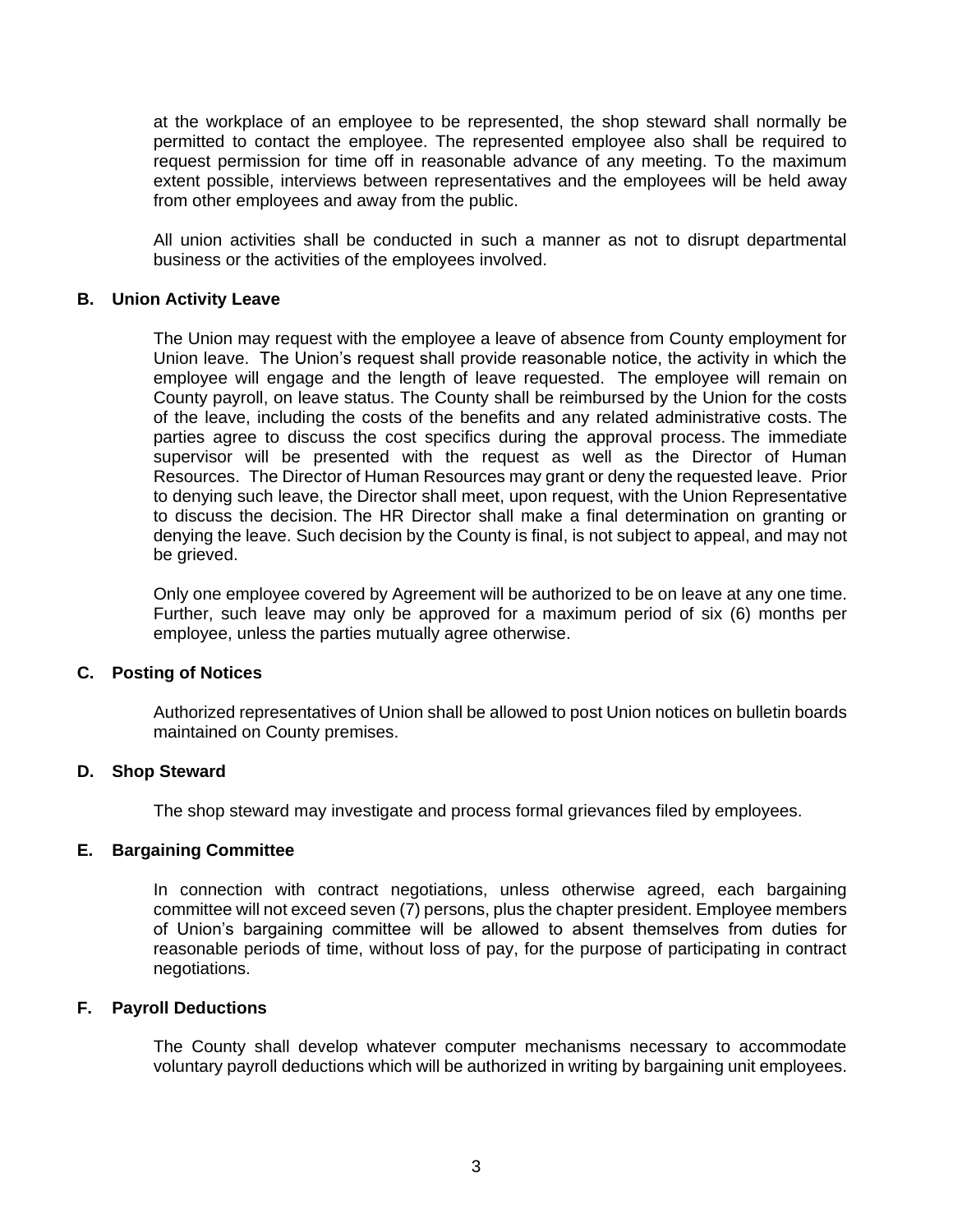- 1. Up to three (3) code items may be requested by the Union and will be implemented by the County as soon as possible after County receives notification from the Union.
- 2. Deductions may be a percentage or a fixed dollar amount.
- 3. Individual employees may change the amount of a deduction or make other individual changes no more than one (1) time in a four (4) month period.
- 4. If additional deduction codes are requested by the Union, the Union agrees to pay the cost for the changes.

#### <span id="page-8-0"></span>**G. Notices**

The County shall provide the Union with five (5) working days' notice in advance of final action relating to salaries, working conditions and/or fringe benefits of employees. The County shall also provide the Union with five (5) working days' notice in advance of Board of Supervisors' consideration of staff proposals whenever possible on the above matters.

On a regular basis during the term of this Agreement, but not less than one (1) time per quarter, the County shall provide the Union with a copy of each regular personnel listing which contains the names of all employees in the bargaining unit, dates of employment, classifications, rates of pay and terminations.

It is also understood that the County will provide the Union with a list of status changes (new hires, terminations, reclassifications, salary changes, etc.) in the bargaining unit not less than one (1) time per month.

#### <span id="page-8-1"></span>**H. New Employee Orientations**

The County shall provide the Union written notice of county-wide new employee orientations, whether in person or online, at least ten (10) business days prior to the orientation. The notice shall include time, date, and location of the orientation. Representatives of the Union shall be permitted to meet with the new employees for up to 30 minutes during a portion of the orientation for which attendance is mandatory. The Union shall provide the County at least five (5) business days prior to the orientation any materials it would like the County to distribute to new employees at the orientation. If the Union staff are unavailable, the County shall grant release time for one (1) union steward to attend the orientation pursuant to Section III A.

The County shall make best efforts to provide the Union with the name, job title, department, work location, work, home and personal cellular telephone numbers, personal email addresses, and home address of all employees in the bargaining unit every 90 days, but no less than once every 120 days.

## **Section IV. County Rights**

- <span id="page-8-2"></span>A. All County rights and functions, except those which are expressly abridged by this Agreement, shall remain vested with the County.
- B. The rights of the County include, but are not limited to, the exclusive right to determine the mission of its constituent departments, commissions and boards; set standards of service;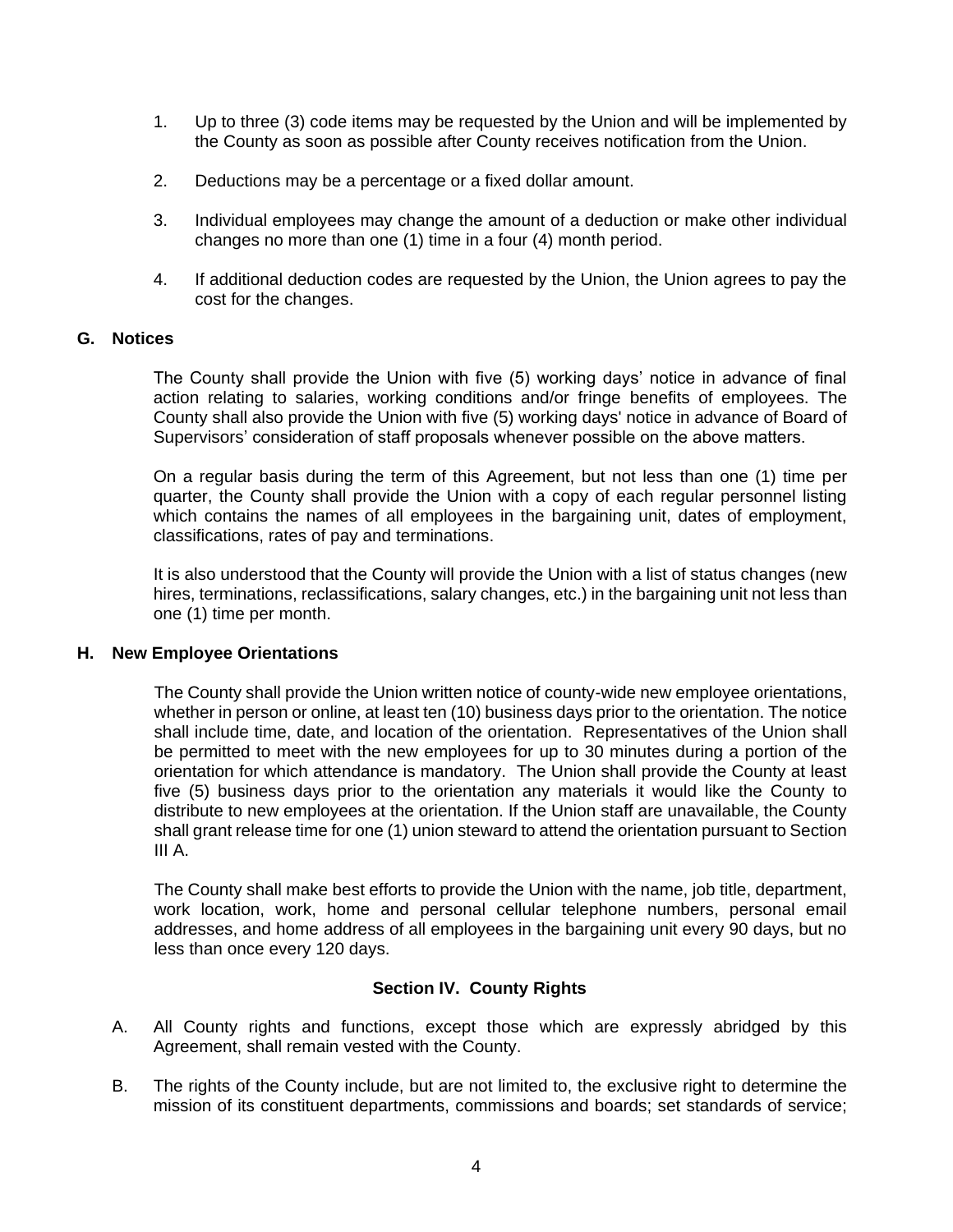determine the procedures and standards of selection for employment and promotion; train, direct and assign its employees; take disciplinary action; relieve its employees from duty because of lack of work or for other legitimate reasons; maintain the efficiency of County operations; determine the methods, means and personnel by which County operations are to be conducted; determine the content of job classifications; take all necessary actions to carry out its mission in emergencies; and exercise complete control and discretion over its organization and the technology of performing its work. The County has the right to make reasonable rules and regulations pertaining to employees, consistent with the Agreement.

- C. This Agreement is not intended to, nor may it be construed to, modify the provisions of the County Code or Personnel Management Regulations (PMRs) relating to the merit system or personnel administration. The Personnel Commission shall continue to exercise the authority vested in it by County Code and Personnel Management Regulations.
- D. The Union agrees, without further action by the County or the Union, to waive its right, if indeed there ever was such a right, to negotiate or meet and confer concerning decisions, procedures and rules of the Personnel Commission and the Board of Retirement, so long as any action taken by such Board or Commission takes place after a public hearing, during which the Union may testify.
- E. Nothing herein may be construed to limit the right of the parties to consult on any matter outside the scope of representation.

# **Section V. Salaries**

#### <span id="page-9-2"></span><span id="page-9-1"></span><span id="page-9-0"></span>**A. Salary Adjustments**

#### **1. General Adjustments**

Effective September 19,2021following adoption of the Agreement, the rate of pay for all classes and employees shall be increased by one and a half percent (1.5%)

Effective the first full pay period in July 2022, the rate of pay for all classes and employees shall be increased by two and a half percent (2.5%).

Effective the first full pay period in July 2023, the rate of pay for all classes and employees shall be increased by two and a half percent (2.5%).

#### <span id="page-9-3"></span>**2. Equity Adjustments**

Effective September 19, 2021, the Crisis Specialists (1488), Licensed Crisis Specialist (1486), and Crisis Specialist III (1485) will receive a 6.0% adjustment.

#### <span id="page-9-4"></span>**3. Salary Survey**

The County will complete a salary survey for benchmark classifications by March 31, 2022. For this round of salary surveys only, the County will use the jurisdictions described below. The parties will meet and confer only on the classifications that are below market AND/OR classifications with demonstrated recruitment problems. The County will make adjustments up to a maximum of \$250,000 for all three MAPE contracts (i.e. General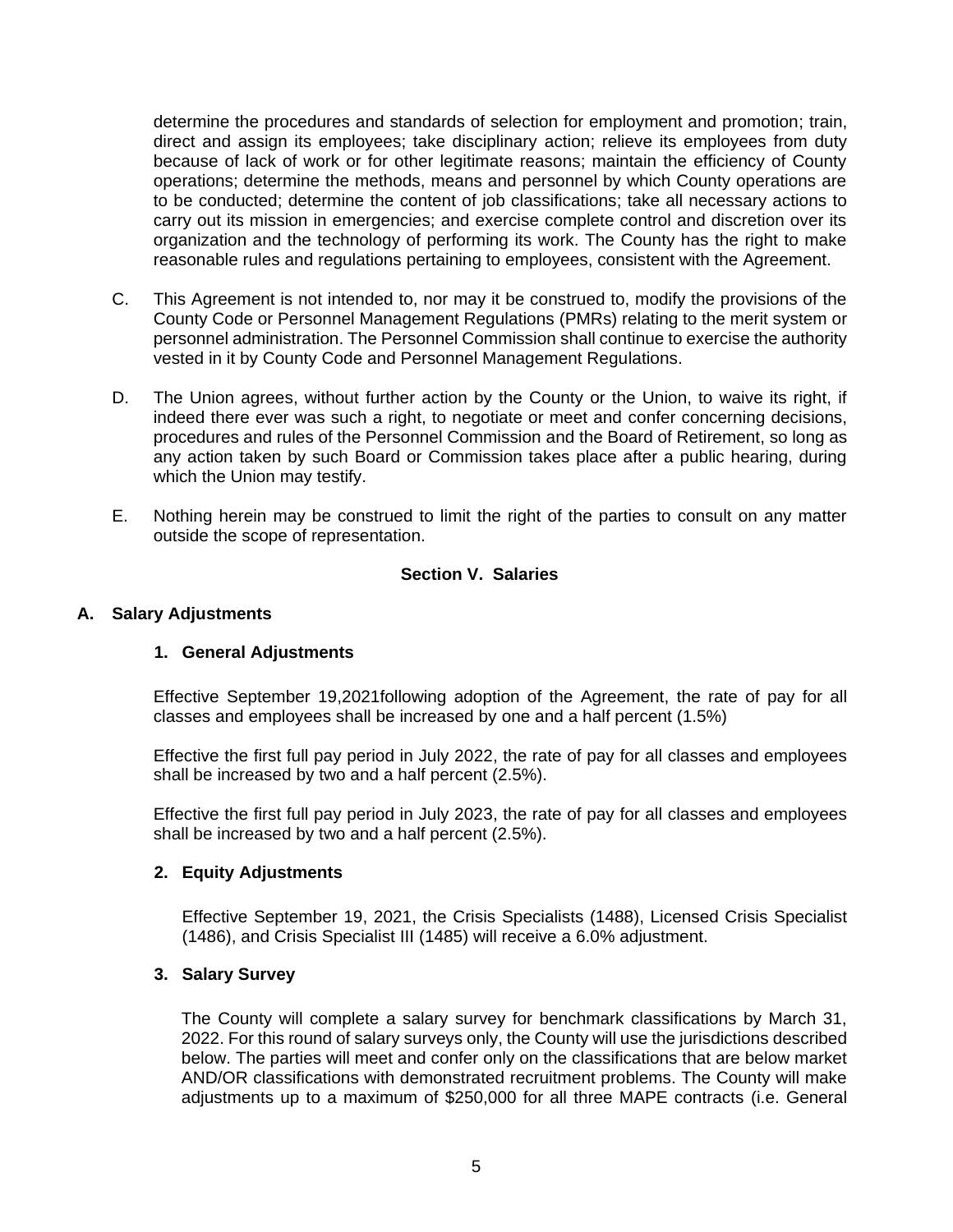Unit, HHS Unit and Nurses) ongoing for the salary survey. The adjustments will be effective the first full pay period of July 2022.

The following agencies will be surveyed:

Counties: Alameda, Contra Costa, Napa, San Francisco, San Mateo, Solano, and Sonoma

Cities: San Francisco and Berkeley

#### <span id="page-10-0"></span>**B. One-Time Payment**

Effective September 19, 2021, Regular Hire full-time employees shall receive a one-time, nonpensionable payment of \$2,400. This amount will be prorated for Regular Hire part-time employees based on the part-time employee's FTE.

Effective September 19, 2021, Contingent Hire employees who do not have a Regular Hire appointment will receive the following one-time payment based on hours worked in the July 1, 2020 - June 30, 2021 fiscal year:

500 hours or more but less than 1,000 hours: \$600 1,000 hours or more but less than 1,800 hours: \$1,200 1,800 hours or more: \$1,800.

This lump sum payment is for regular and contingent hire employees who are on the payroll as of September 19, 2021. It shall be made by a separate payment from the biweekly payroll. The payment shall not be pensionable.

## <span id="page-10-1"></span>**C. Crisis Specialists**

The Crisis Specialists assigned to the jail will receive a ten-percent (10%) assignment differential.

#### <span id="page-10-2"></span>**D. 1989-90 Contract Negotiations**

During the 1989-90 contract negotiations, it was agreed that all current adult social workers would be grandfathered as Social Service Worker II's. All current Social Service Workers with master's degrees in Adult Services and all Mental Health Practitioners II's with master's degrees will continue to receive a five-percent (5%) differential. Incumbents in Children's Social Service who met or were within six (6) months of meeting the Child Welfare Worker II minimum qualifications were grandfathered as Child Welfare Worker II's.

Mental Health Practitioners who did not have a Licensed Clinical Social Worker (LCSW) or Marriage, Family, and Child Counselor (MFCC) license (who met or were within 6 months of meeting the Mental Health Practitioner III qualifications) were grandfathered as Mental Health Practitioner III's.

#### <span id="page-10-3"></span>**E. Reduction in Force**

For the purpose of reduction in force or bumping subsequent to reduction in force, the seniority of all social workers who are permanent employees as of the date of ratification of the 1989-90 Agreement, in both the adult and child welfare areas, will be counted as the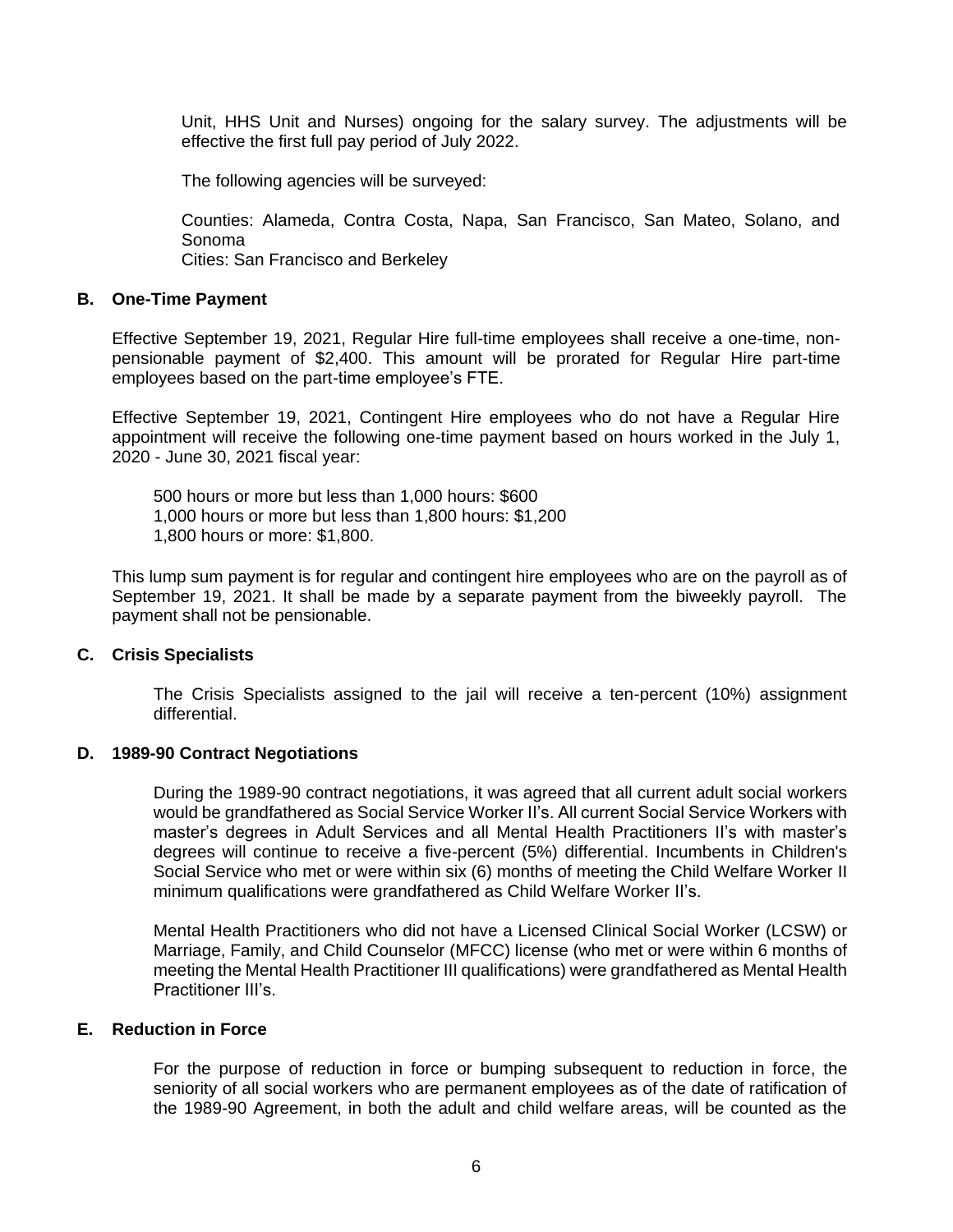same. No employee will be promoted solely as a result of exercising their rights under the Agreement. The grandfathering agreement will remain in effect until the employees affected separate from County service.

## <span id="page-11-0"></span>**F. Child Protective Services (CPS)/Adult Protective Services (APS) Emergency Response**

#### <span id="page-11-1"></span>**1. Emergency Response Standby**

Employees performing CPS and APS after hours/on-call work will be paid the following rates per shift:

| Weeknight:    | \$158.59 |
|---------------|----------|
| Weekend Days: | \$260.85 |
| • Holidays:   | \$388.59 |

FLSA non-exempt employees shall be paid for all hours actually worked in addition to receiving emergency response standby pay.

#### <span id="page-11-2"></span>**2. Emergency Response Call-Back**

Any employee called out from emergency response standby to provide an in-person emergency response during an APS/CPS after hours shift shall be compensated at the employee's hourly rate of pay for actual time worked, travel time included, with a guaranteed minimum of three (3) hours, unless the work immediately precedes their regular shift.

#### <span id="page-11-3"></span>**3. ARC, Standby Pay, and Call-Back**

Employees who are being paid emergency response standby and/or emergency response call-back pay pursuant to this section shall not be eligible for either administrative response compensation (ARC) pay, standby pay, or call-back pay as provided in other sections of this Agreement.

#### <span id="page-11-4"></span>**G. Adult Protective Services**

When adult protective services are legally mandated, the parties agree to meet and confer to develop the job specifications and salary levels for a new APS position.

#### <span id="page-11-5"></span>**H. Shift Differentials**

The County agrees to pay shift differential for the classes of Crisis Specialist I, II, III and Eligibility Worker I, II, III at the following rate: 7.5% swing and 10% graveyard (plus an additional 10% for weekends, if required). Employees must work a minimum of four (4) hours within the defined shift to qualify for the shift differential.

- 1. For all hours worked on a regularly assigned work shift in which four (4) or more hours fall between 5:00 p.m. and 10:00 p.m. (swing shift), the rate of 7.5% shall be paid.
- 2. For all hours worked on a regularly assigned work shift in which four (4) or more hours fall between 10:00 p.m. and 8:00 a.m. (graveyard shift), the rate of ten percent (10%) shall be paid.
- 3. Shift differentials shall not be included within the base rate of pay but shall be added to the base rate of pay under the conditions specified in this section. All employees in the same class shall be paid the same differential for each hour worked. Employees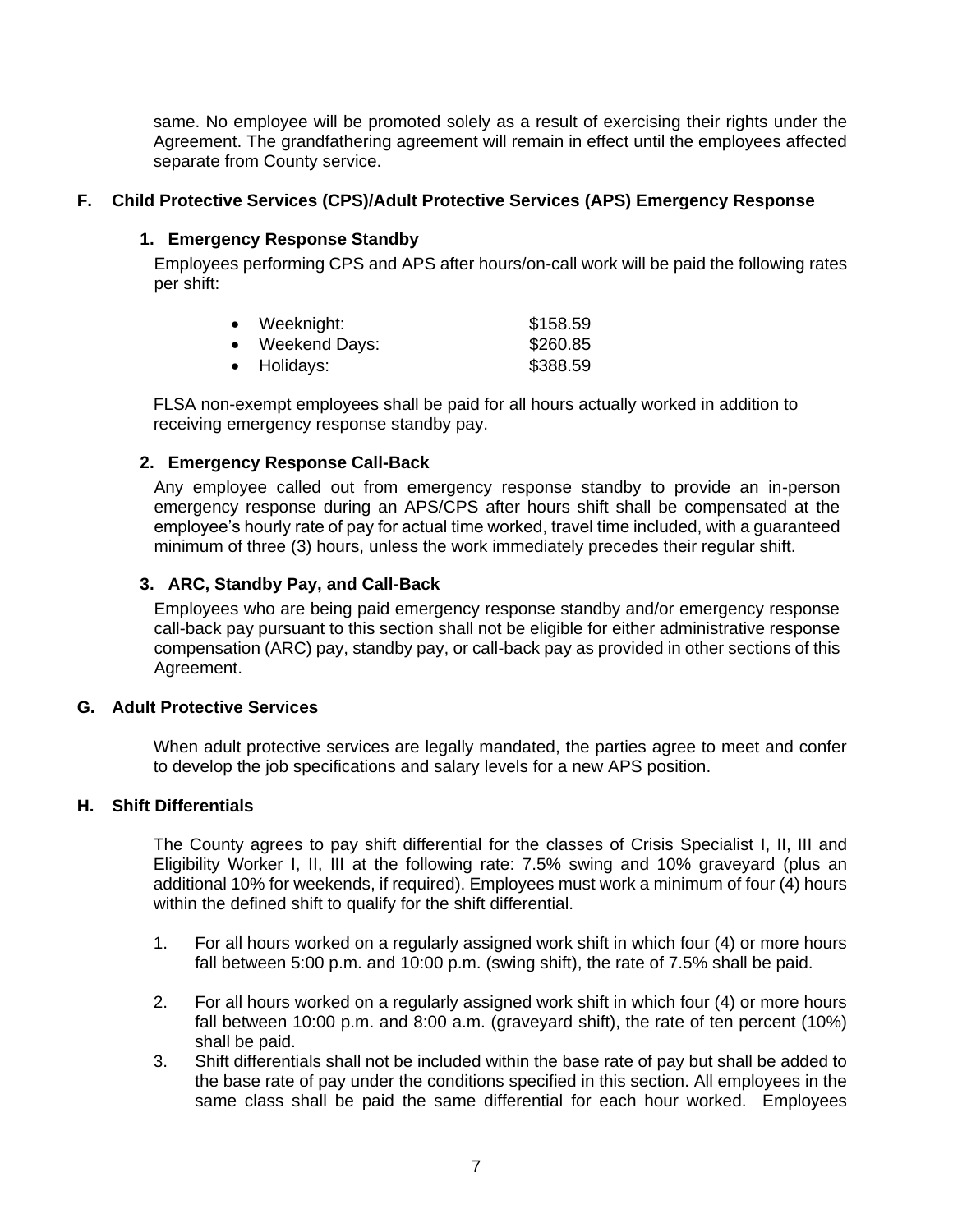working between the hours of 5:00 p.m. and 8:00 a.m. for their own convenience are not eligible for a shift differential. Shift differentials will not be paid to employees while on vacation or other leave status. Extra Hire employees are eligible for shift differential only when working on an assigned basis.

4. During a shift in the Crisis Unit without a registered nurse assigned, one (1) Crisis Specialist may be assigned medication duty and receive five-percent (5%) premium pay of base salary for the shift worked.

#### <span id="page-12-0"></span>**I. Assignment Differential**

Mental Health Practitioner and Licensed Mental Health Practitioner and corresponding bilingual classes assigned to work in the jail will be eligible for a ten-percent (10%) assignment differential.

#### <span id="page-12-1"></span>**J. Promotion**

An employee who is promoted to a classification having a greater maximum salary than his/her former position shall receive the minimum salary for the new range or one (1) step not less than five percent (5%) above his/her former salary, whichever is greater, providing that the salary is within the new salary range. Percentage salary increase for promotions are to be based on hourly rates.

#### <span id="page-12-2"></span>**K. Temporary Special Assignment Pay**

Temporary special assignment is defined as a practice where, as directed by an appointing authority, at least 25% of an employee's work time requires the performance of higher level duties outside of their regularly assigned classification that significantly changes the nature of their work.

Temporary special assignments must be a minimum of ten (10) working days, and shall not exceed six (6) calendar months. In the event of unusual circumstances, a department head may request an extension from the Director of Human Resources. Temporary special assignments will be effective no earlier than the start of the pay period in which the application was received.

An employee shall be paid an additional five percent (5%) of his or her present salary on hours worked. Temporary special assignment pay shall not be provided in addition to temporary promotion pay.

The request for temporary special assignment pay may only be initiated by the appointing authority by submitting the request for temporary special assignment pay to Human Resources in writing. The request should include a description of the additional duties assigned that are not represented in the employee's regularly assigned classification and the expected duration of the assignment. Any conflicts concerning the application of this policy shall be decided by the County Administrator, whose decision shall be final.

The granting and/or discontinuance of temporary special assignment pay shall not be subject to the grievance procedure.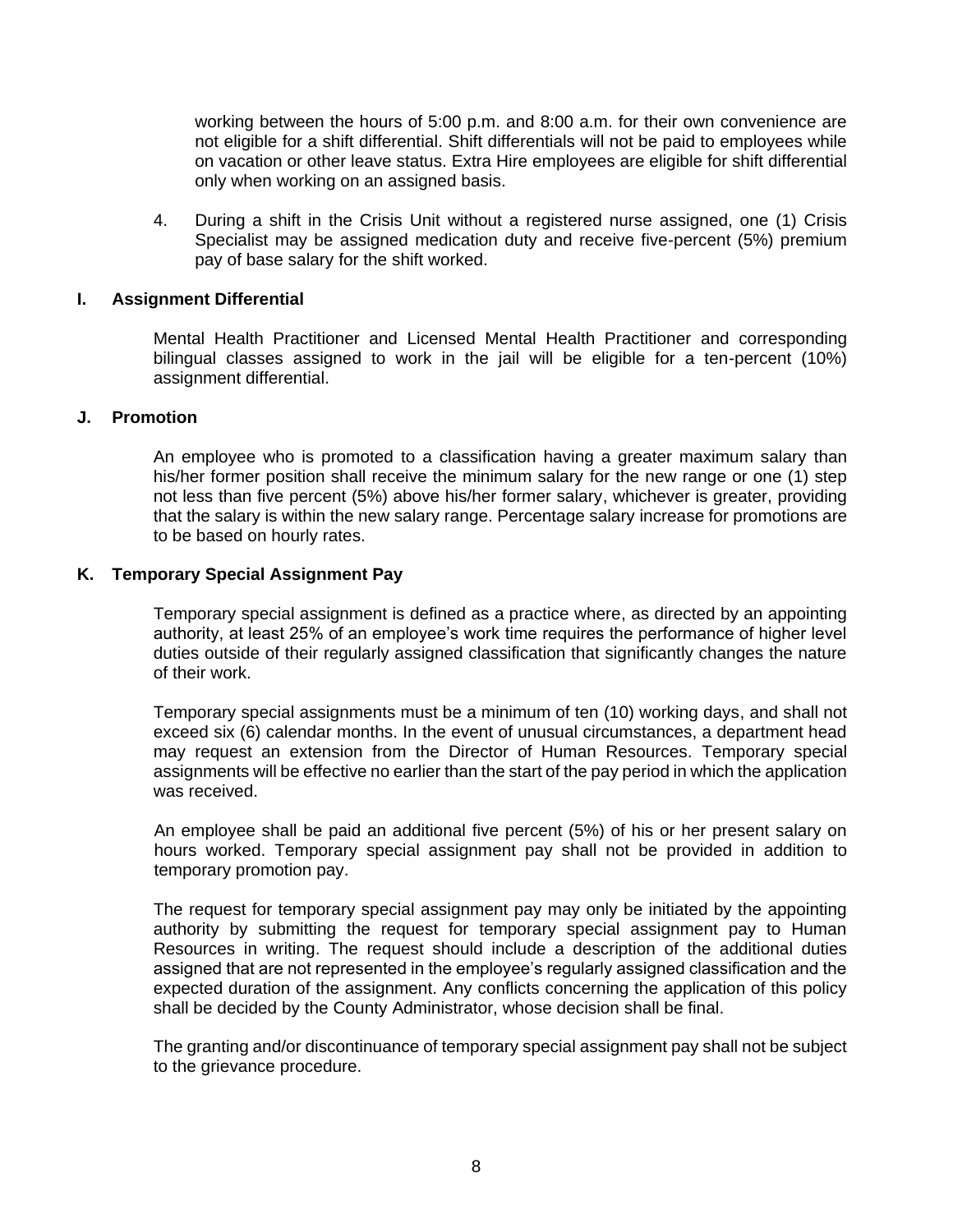### <span id="page-13-0"></span>**L. Temporary Promotions**

In cases of prolonged absence from duty, vacancy of an approved position, or other emergencies, the appointing authority with the consent of the Director of Human Resources or designee may, in writing, temporarily promote a Regular Hire employee when such employee is regularly required to substantially perform the full duties of a budgeted position within a higher classification for a period in excess of ten (10) days. In such cases, the employee shall be paid for all hours in paid status at the rate on the salary range of the higher classification that is closest to, but not less than five percent (5%) above his or her base hourly rate in the classification in which he/she holds regular status at the time he/she is temporarily promoted. All increases shall be rounded to the nearest whole percentage using regular rounding rules. In no event shall an employee in a temporary promotion receive more than the top step of the higher classification into which the employee is temporarily promoted. If the full time status of the classification into which the employee temporarily promotes is different from the classification in which he/she holds regular status (e.g., an employee in a classification that is 37.5 hours full time per week temporarily promotes to a classification that is 40 hours per week full time, or vice versa), the employee will continue to work the scheduled hours of his/her Regular Hire classification. An employee's eligibility for overtime and leave accrual shall be pursuant to his/her regular classification.

An employee must meet the minimum qualifications for the job class to which he/she is being temporarily promoted and must have completed the first six (6) months of his or her initial probationary period with the County. The appointing authority will notify all department employees of temporary promotional opportunities and will allow department employees five (5) working days to express an interest in the assignment. The appointing authority will consider all interested and eligible employees. The selection decision rests with the appointing authority.

The request for temporary promotion must be submitted to Human Resources by the appointing authority in writing and should include the justification for the temporary promotion along with the required documentation. Temporary promotions shall not exceed one (1) year. In the event of unusual circumstances, the appointing authority may request an extension from the Director of Human Resources. Beyond the first year of a temporary promotion, extensions may only be granted in up to six (6) month intervals. The temporary promotion will be reassessed for justification at each extension request. Should a temporary promotion result from a vacancy in a budgeted position that has been approved by the County Administrator's Office to fill, the appointing authority will submit a personnel requisition to Human Resources within two (2) months of the effective date of the temporary promotion.

The granting and/or discontinuance of a temporary promotion shall not be subject to the grievance procedure. Otherwise, PMR 41.3 shall govern temporary promotion.

## <span id="page-13-1"></span>**M. Administrative Response Compensation (ARC)**

Administrative response compensation may be provided to employees in the Senior Social Service Worker and Emergency Medical Services Specialist classifications when designated by the Department of Health & Human Services for this assignment. The duties of the administrative response assignment require that the employee be available by telephone or pager from 5:00 p.m. to 8:00 a.m. on weekdays and twenty-four (24) hours a day on Saturdays, Sundays, and County defined holidays. Designated employees must be available to respond by telephone to staff who work in twenty-four- (24) hour facilities or to staff who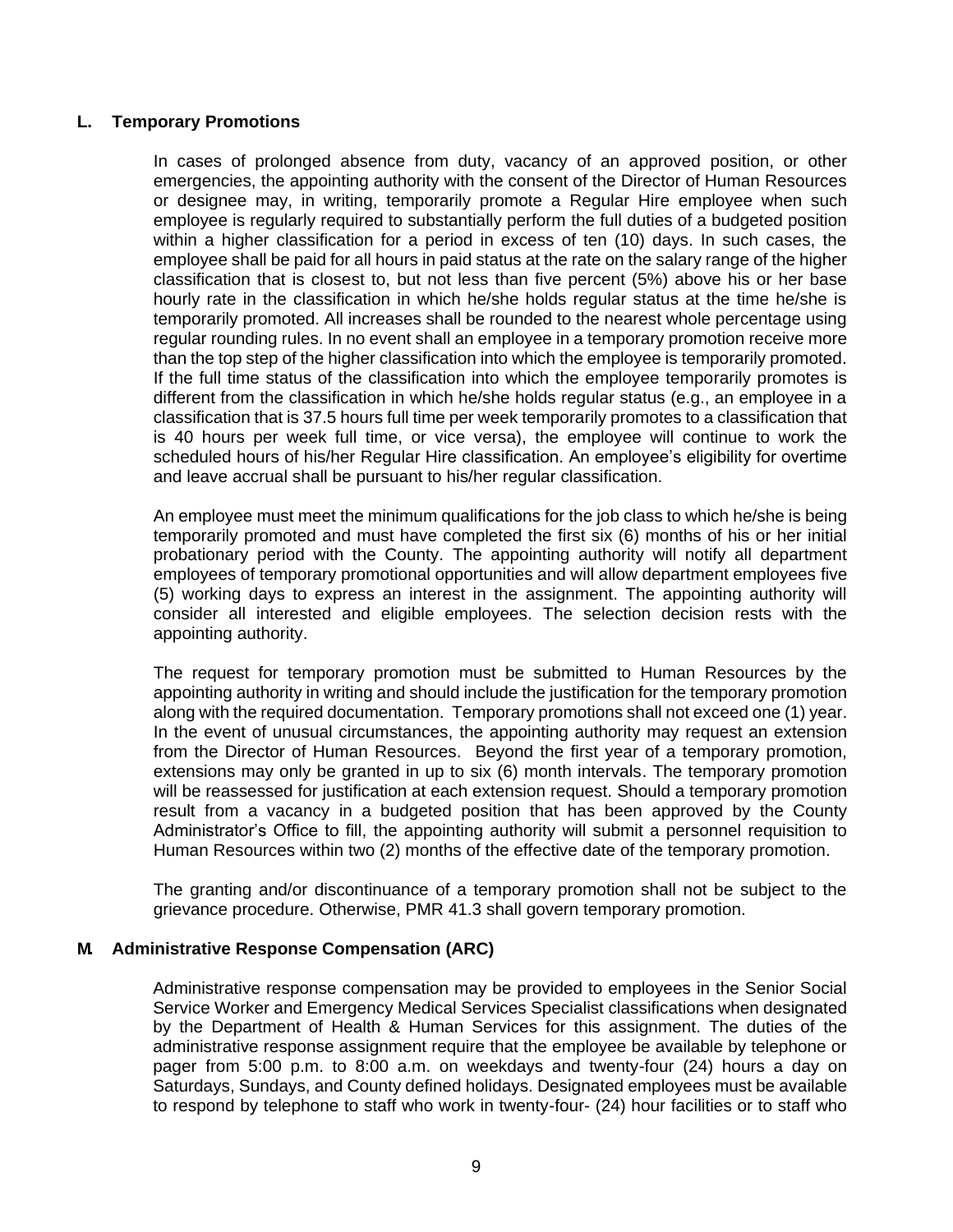provide twenty-four (24) hour, emergency protective response to children or adults. Employees assigned to this duty are not required to return to a worksite or restrict their activities in any way other than being available to respond by telephone to the twenty-four- (24) hour staff. Administrative response compensation (ARC) will be paid at the rate of three dollars and fifty cents (\$3.50) per hour.

## <span id="page-14-0"></span>**N. License Reimbursement**

The County will reimburse for the costs of one license renewal per year for Regular Hires in the following classifications: Mental Health Practitioner (Code 1089) Mental Health Practitioner Bilingual (Code 1090) Licensed Mental Health Practitioners (Code 1087) Licensed Mental Health Practitioners Bilingual (Code 1091) Licensed Crisis Specialist (Code 1486)

## <span id="page-14-1"></span>**O. Reimbursement for use of Personal Cell Phone**

- 1. Employees who have been authorized by their Department to use their personal cell phone for County business shall be reimbursed twenty-five dollars (\$25.00) per month. The Department may at its sole discretion authorize employees to use their personal cell phone for County business and may withdraw the authorization. The reimbursement of employees for the use of their cell phone pursuant to this subsection does not provide the County access to the employee's personal cell phone records. The County retains any legal right it has to access County business records maintained on employees' personal cell phones. Employees are responsible for all costs related to securing and maintaining their personal cell phones and are wholly responsible for any damage to or loss of their personal cell phones.
- 2. Employees who do not wish to use their personal phone for work-related business will have the option of using a County phone. The number of monthly minutes will be limited and employees will use these phones for County business only.
- 3. Employees are not expected to give their personal cell phone numbers to clients or other service providers. Supervisors will maintain a roster of employee cell phone numbers. Management will not give out employee cell phone numbers.

## **Section VI. Step Increases**

- <span id="page-14-2"></span>A. With the implementation of the biweekly payroll system, employees shall be eligible to receive a step increase within their salary range effective the first (1st) day of the pay period following completion of the specified time intervals if the paid step increase is supported by an appropriate performance evaluation and all other requirements are met.
- B. For five (5) step salary ranges, Regular Hire employees are eligible, upon completion of one (1) year (2,080 hours) of regularly scheduled service, to receive salary step increases based upon "meets standards" or higher performance evaluations.
- C. For three (3) step salary ranges, Regular Hire employees are eligible after two thousand eighty hours (2,080) hours of employment for a step increase if supported by a "meets standards" or higher performance evaluation.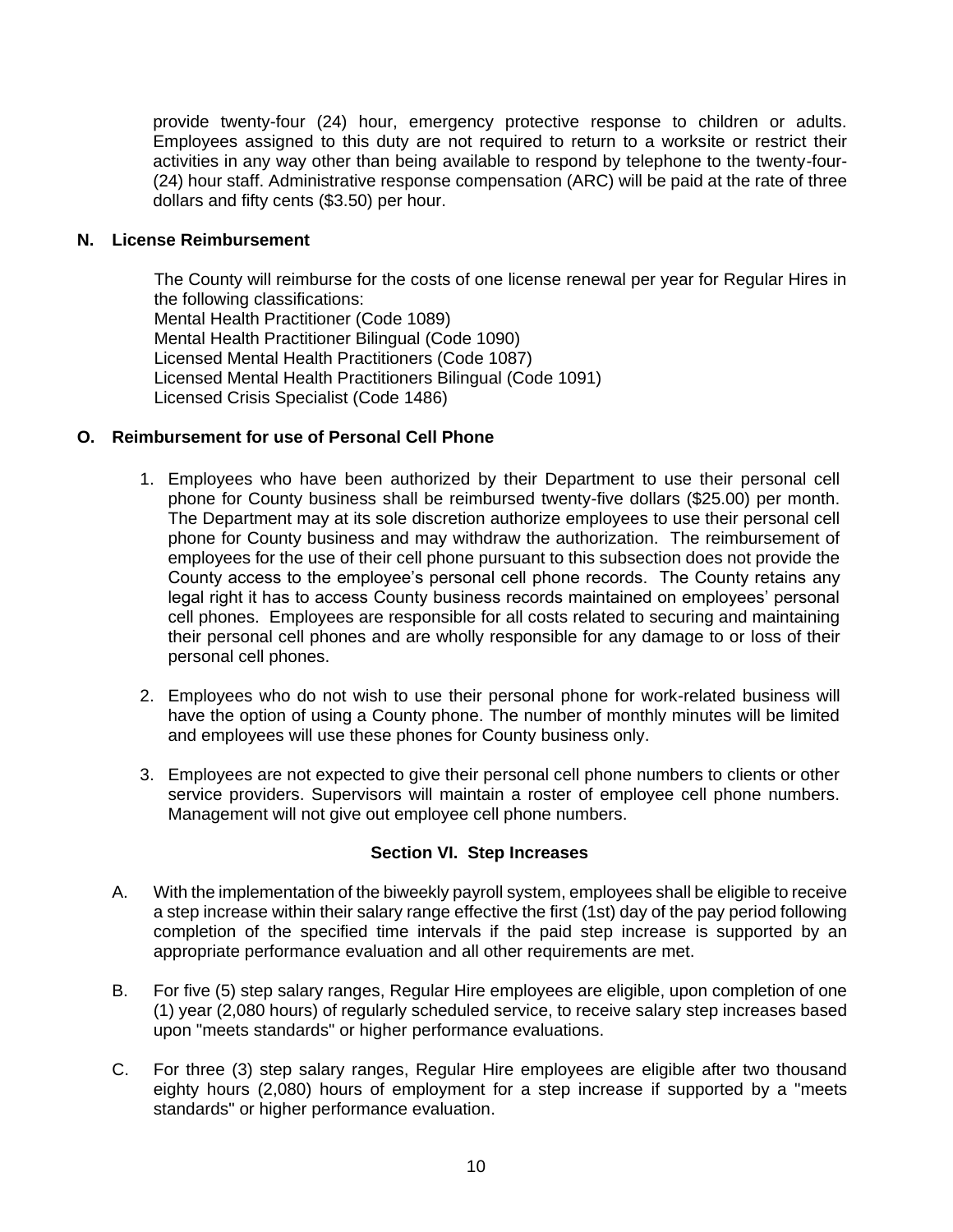- D. Performance evaluations for Regular and Contingent Hire (Extra Hire) employees must accompany the payroll-personnel action form (101) when a salary step increase is recommended.
- E. An employee who does not receive a step increase on said employee's yearly anniversary date shall be eligible after six (6) months (1,040 hours) of regular service to be reconsidered for this step increase if the employee demonstrates job performance which meets or exceeds standards. If said step increase is granted, the employee's anniversary date for future step increases shall remain the original anniversary date as long as the criteria specified in Section VI (A) are met.
- F. Overtime shall not count toward accumulation of hours as used in this section.
- G. All probationary employees (either new hire or promotions) shall be evaluated not later than the end of their fourth (4th) month of probationary service and again not later than the end of the tenth (10th) of the month of such service. Nothing in this section shall alter the County's right to release an employee from employment at any time during the probationary period.

## **Section VII. Bilingual Pay**

<span id="page-15-0"></span>When a Department Head, with the approval of the Director of Human Resources, designates a position or assignment as requiring bilingual skills in a specific second language on a regular basis during the course of his/her workday, an employee in that designated position or assignment who has first demonstrated proficiency, by being tested and certified as determined by Human Resources, shall be eligible to receive a five (5%) percent salary differential based upon his or her base hourly rate of pay.

Upon the separation of the employee from that position or assignment requiring designated bilingual skills, upon change in assignment such that the skills are no longer needed on a regular basis as described above, or upon the failure of the employee to satisfactorily provide bilingual services, the salary differential payment to the employee will be discontinued.

This differential is not authorized for minor or incidental use of a second language. The differential will be authorized where the bilingual skills are used on a regular basis for providing necessary County services as determined within the sole discretion of the County.

Effective October 3, 2021, all employees who are in a non-bilingual classification for which there is a bilingual analog will be reclassified into the bilingual classification if they meet the criteria to be paid the bilingual differential. Going forward, all employees hired into classifications for which there is a non-bilingual classification and an analog bilingual classification shall be hired into the bilingual classification if they meet the criteria to be paid bilingual differential.

# **Section VIII. Hours of Work and Workload Standards**

## <span id="page-15-2"></span><span id="page-15-1"></span>**A. Professional Service and Workload Standards for Exempt Employees**

## <span id="page-15-3"></span>**1. Applicability**

Section VIII.A only applies to employees designated as FLSA exempt.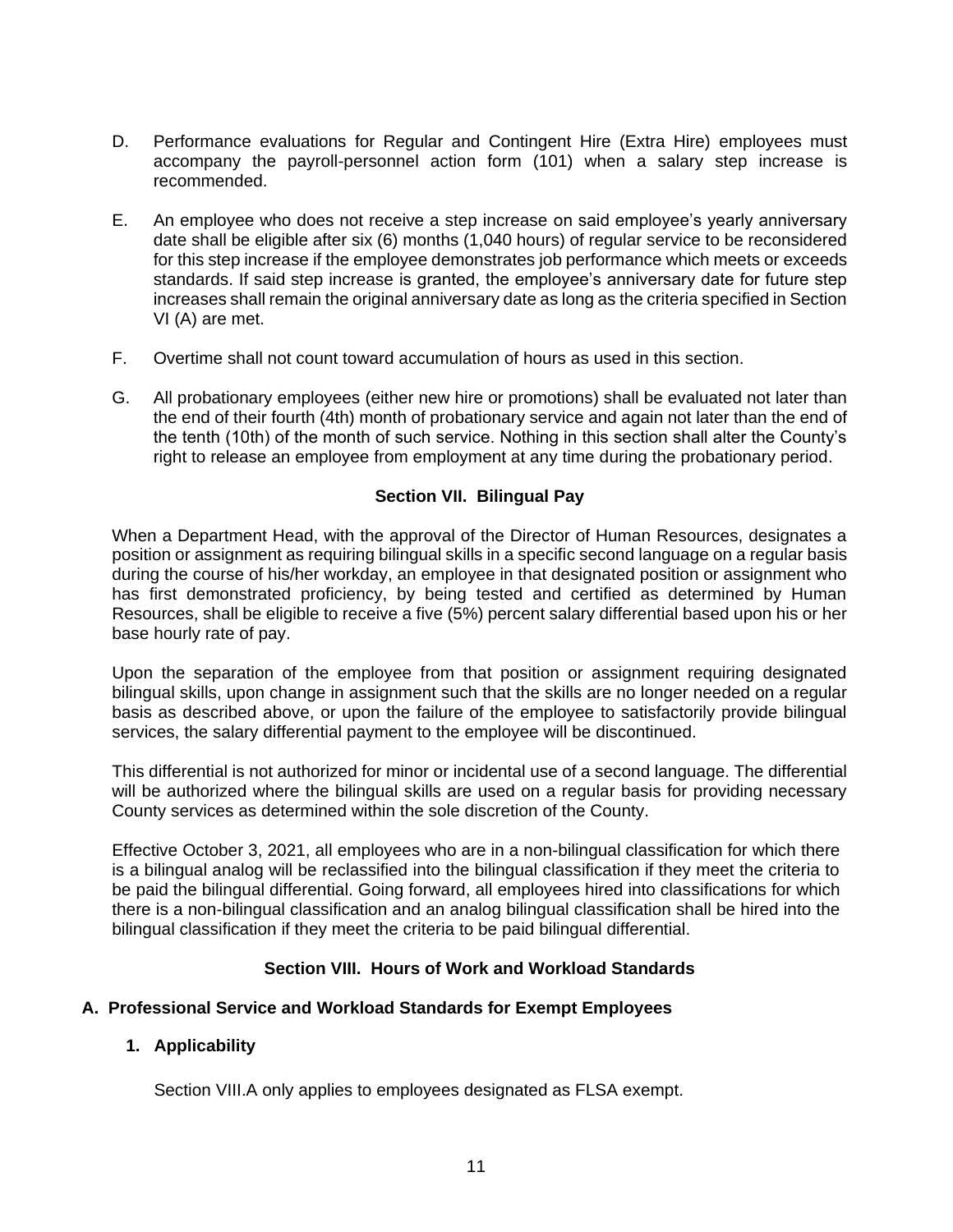#### <span id="page-16-0"></span>**2. Professional Service**

- a. It is the intent of the parties to endeavor to work together to ensure this subsection works well for both employees and the County.
- b. Employees covered by this subsection have professional status and all work assignments are of a professional nature. Because successful performance is not directly related to time input, each assignment requires variable amounts of time, depending on the personal professional approach of the employee and the particular circumstances of each case. Accordingly, such employees shall be accountable for results rather than time worked. Employees who are covered by this subsection typically have flexibility in their work hours. However, such flexibility is dependent upon an employee's work assignment and the needs of the public that they serve.
- c. Workload assignments will be made on the basis of an assumed forty (40) hour week; however, employees are not required to be present or in work status on a regular eight (8) hour day, five (5) day week basis but shall adjust time and location of work to suit workload needs. No penalty shall be suffered by an employee who works fewer than forty (40) hours in a given week or eight (8) hours in a given day, nor shall any overtime be paid or credited for hours worked in excess of eight (8) hours in a day or 40 hours in a week. It is expected that full-time employees work full-time within the flexibility provided by this subsection. Likewise, employees who work less than full-time must work the appropriate hours for their position. Notwithstanding the foregoing it is not the intent of this subsection to authorize the flexibility in scheduling to extend vacation.
- d. Employees may be required to be present for given time periods in given locations for the convenience of the public, for training, or for other departmental purposes related to public service. Employees shall provide requested information regarding work schedules to their supervisors. Notwithstanding the foregoing, the County reserves its right to set schedules.
- e. The parties recognize the needs of the public and the ability to provide adequate services are essential. To that end, units and programs have established and will continue to establish systems of employee backup.
- f. Departmental new employee orientations shall include a discussion of the flexibility of work schedules allowed by this subsection and the rights, expectations, and obligations associated with such schedules.
- g. Notwithstanding the flexibility in work schedules allowed by this subsection, the County has the right to be informed of the work schedules of employees and to have the ability to effectively communicate with employees throughout the workday. Therefore, employees shall provide requested information regarding work schedules to their supervisors. Supervisors and employees shall work together to establish systems of communication throughout the workday.
- h. The County may require the employee to be present for given times in given location for the convenience of the public, for training, or for other departmental purposes related to public service. Where the County requires a schedule modification, that modification and the reasons will be provided to the employee. Where possible, the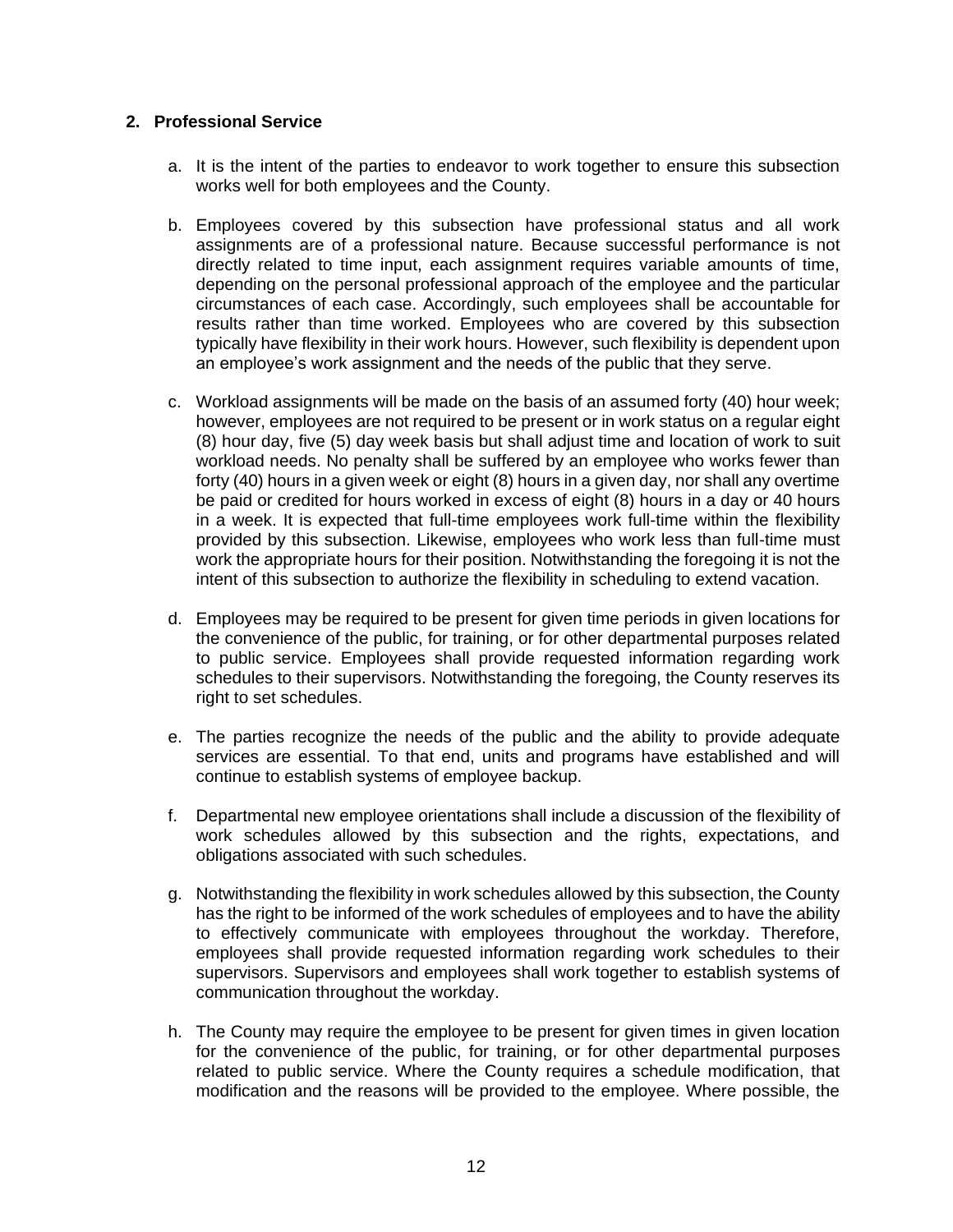supervisor will provide advance notice regarding scheduling modifications. The parties recognize that deviation from established schedules may be necessary to effectively respond to the needs of the public, and the concept of professional service presumes that such discretion is appropriate.

i. An employee's ability to telework is governed by any applicable provisions of this agreement and/or the applicable Personnel Management Regulation, not by this subsection.

### <span id="page-17-0"></span>**3. Workload Standards**

#### **1. Generally**

Workload standards during the term of this Agreement shall be as follows:

| <b>Functional Service Unit</b> | <b>Average Number of Cases</b><br>to be Assigned Per<br><b>Functional Unit</b> | <b>Maximum Number of Cases</b><br>to be Assigned to Any One<br>Worker |
|--------------------------------|--------------------------------------------------------------------------------|-----------------------------------------------------------------------|
| <b>General Social Services</b> | 38                                                                             | 48                                                                    |
| Assessment                     | 55                                                                             | 65                                                                    |
| Adoption                       | 45                                                                             | 55                                                                    |
| <b>Vocational Services</b>     | 55                                                                             | 65                                                                    |
| Licensing                      | 55                                                                             | 65                                                                    |

## **2. Determining Average Workload**

Workload and Caseload Standards based upon factors including but not limited to unit staffing, legal requirements, number of cases, function, quality of service to clients, shall be mutually developed for all applicable classifications including but not limited to: Mental Health Practitioners. Language developed through this process by mutual agreement shall replace the contract language in Section VIII.A.3.1, above, and Section VIII.A.3.4, below. In hiring any part-time staff, the above standards will be applied on a proportional basis.

## **3. Additional Staffing**

Authorization of additional full-time staff by the Board of Supervisors will be requested by the department head and County Administrator whenever the workload in a unit of the department exceeds the applicable standards by more than fifty percent (50%) of one (1) caseload after three (3) consecutive months in the general social services and licensing functional service units and after two (2) consecutive months for the assessment, adoption and vocational services functional services units.

## **4. Changes to Workload Standards**

Notwithstanding the provision of Section VIII.A.3.1, above, the department head and Union may agree upon and implement different workload standards as specified in Section VIII.A.3.1, above, subject to the following conditions, limitations, and authorizations:

a. Such different workload standards must be mutually agreed upon between department and Union and committed to writing.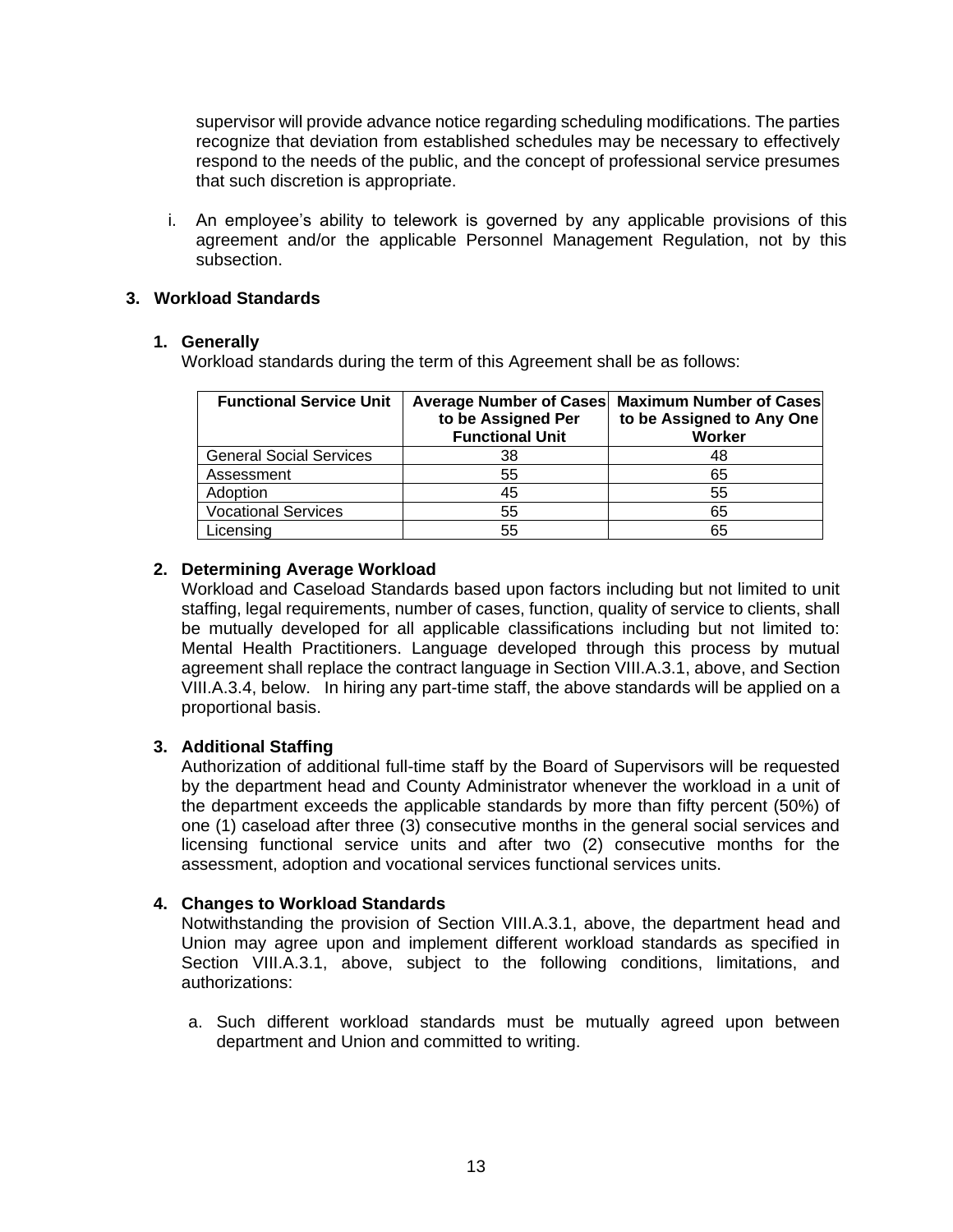- b. In no case shall any different workload standards necessitate additional staff over and above that which may be required under the provisions of Section VIII.A.3.1, above,
- c. In no case shall any different workload standards serve as justification for or be utilized in support of any position reclassifications.

## **5. Reports on Workload and Caseload**

The County shall provide to the Union copies of reports which the County provides to the state or which are generated by the state based on County data regarding caseload size and composition, size of the workforce and funding bases. The County shall authorize the appropriate persons in the department to provide the Union with the above information.

#### <span id="page-18-1"></span><span id="page-18-0"></span>**B. Hours of Work for Non-Exempt Employees**

#### **1. Applicability**

Section VIII.B only applies to employees designated as FLSA non-exempt.

### <span id="page-18-2"></span>**2. Workweek/FLSA Workweek**

#### **a. Standard Workweek**

The standard workweek shall consist of five (5) days, Monday through Friday inclusive. This standard shall not apply to employees in work units which have different schedules of work and/or operation.

#### **b. Standard FLSA Workweek**

For the purpose of overtime calculation, when applicable, the FLSA workweek shall begin at 12:00 a.m. on Sunday and end at 11:59 p.m. on the following Saturday, except that a different FLSA workweek may be established for employees on fixed alternative work schedules.

#### **c. Flex time/Alternative Work Schedules**

Employees may request, and department heads may approve, flex time and alternative work schedules. Such requests shall not be arbitrarily nor unreasonably denied. Flex time and alternative work schedules will be defined as:

#### **1. Flex time**

Flexibility around a set work schedule and/or flexibility on a daily basis.

## **2. Alternative Work Schedule**

An alternative work schedule is a fixed schedule other than a regular 7.5- or 8 hour day with five (5) days of work and two (2) days off. The FLSA workweek for employees with an alternative work schedule of 9/80 or 9/75 schedule begins at what is the midpoint of employee's short day and ends at the same time of the same day of the following week. The "short day" is the same day of week as the employee's regular day off (RDO).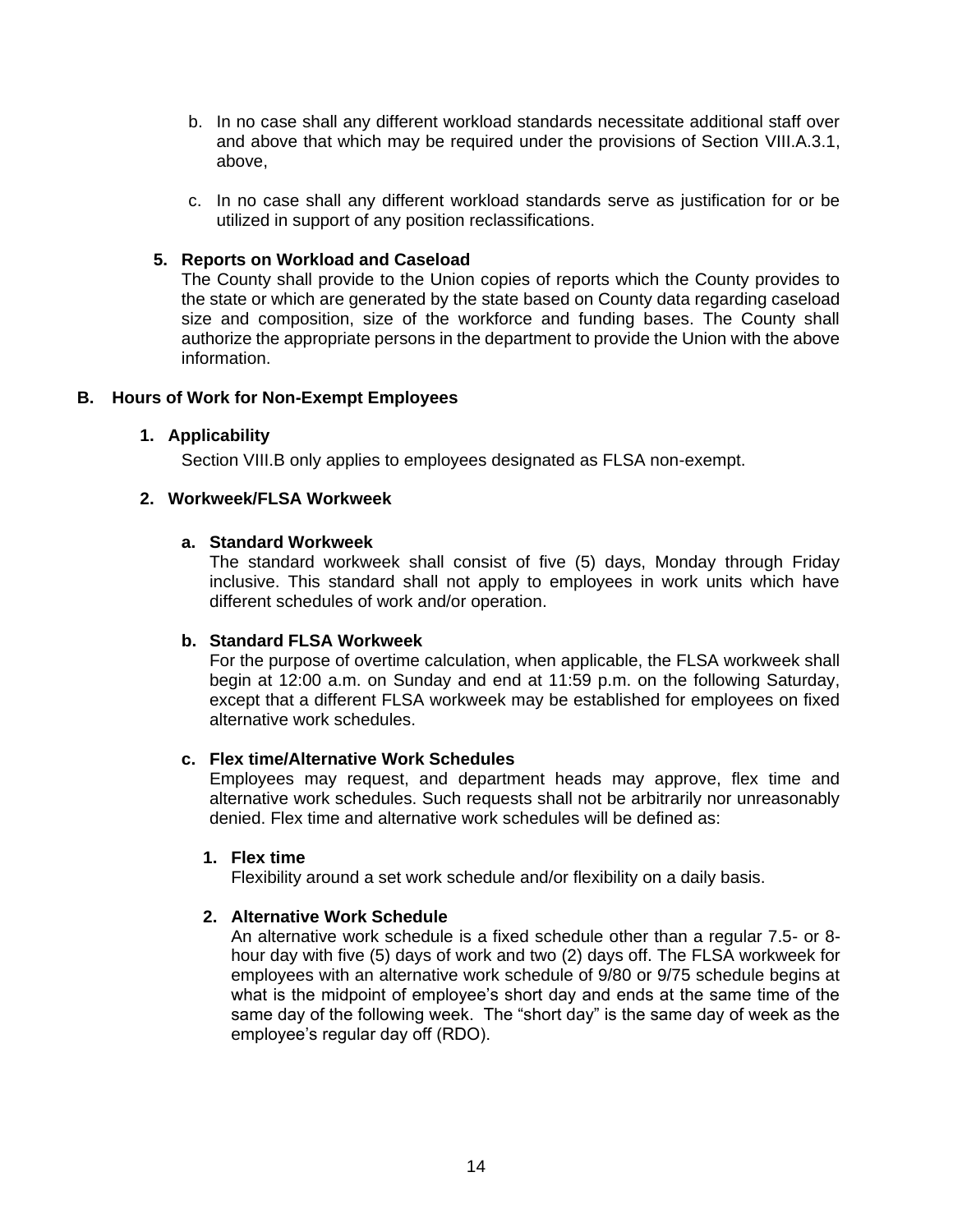### <span id="page-19-0"></span>**3. Workday**

A normal workday shall consist of eight (8) consecutive hours of work within a maximum nine (9) hour period, interrupted by a lunch break of not less than one half (1/2) hour or more than one (1) hour.

#### <span id="page-19-1"></span>**4. Shifts and Work Schedules**

Employees shall be assigned to work shifts with regular starting and quitting times. Except in cases of a bona fide emergency declared by the department head, employees will be given ten (10) days' notice prior to any change in their work schedule.

#### <span id="page-19-2"></span>**5. Fixed Term Assignment**

Fixed term appointments are limited to an initial term not to exceed three (3) years and allow for extensions that may result in a maximum term no greater than five (5) years. Before granting extensions that result in the fixed term appointment represented by MAPE exceeding three (3) years, the County and MAPE will meet to discuss possible alternatives to the extension. The requirement to hold such a discussion does not constitute a duty to meet and confer and shall not cause an undue delay to the approval of the fixed-term extension.

#### <span id="page-19-3"></span>**6. Rest Periods**

Under normal conditions, the work schedule of all employees shall provide for a fifteen (15) minute rest period during each four (4) hour period. At the discretion of the department head or designee, an employee may combine breaks with an unpaid lunch break. Rest periods are paid and therefore no payments will be made for rest periods that are not taken.

#### <span id="page-19-4"></span>**7. Missed Rest Periods for Crisis Specialists and Behavioral Health Care Assistants**

The parties recognize that the rest periods, as described above, should normally be taken and employees should make efforts to accommodate rest periods within their shifts. However, due to mandatory staffing requirements and the nature of the [Crisis Stabilization Unit (CSU)], Crisis Specialists and Behavioral Health Care Assistants working in CSU may be unable to take their rest periods. Crisis Specialists and Behavioral Health Care Assistants will be provided additional compensation for missed breaks as follows:

- a. Crisis Specialists and Behavioral Health Care Assistants working in CSU who have completed an eight (8) hour shift without a rest periods will receive a payment equivalent to 25% of their base hourly wage in lieu of the fifteen (15) minute rest period provided (i.e., two (2) payments in lieu of two (2) rest periods during an eight (8) hour shift).
- b. This shall not be paid as time worked but as a non-payroll adjustment.
- c. This payment is provided based on the parties' agreement that it is being paid for a rest period taken outside of normal working hours and thus is to be excluded from MCERA retirement allowance calculations.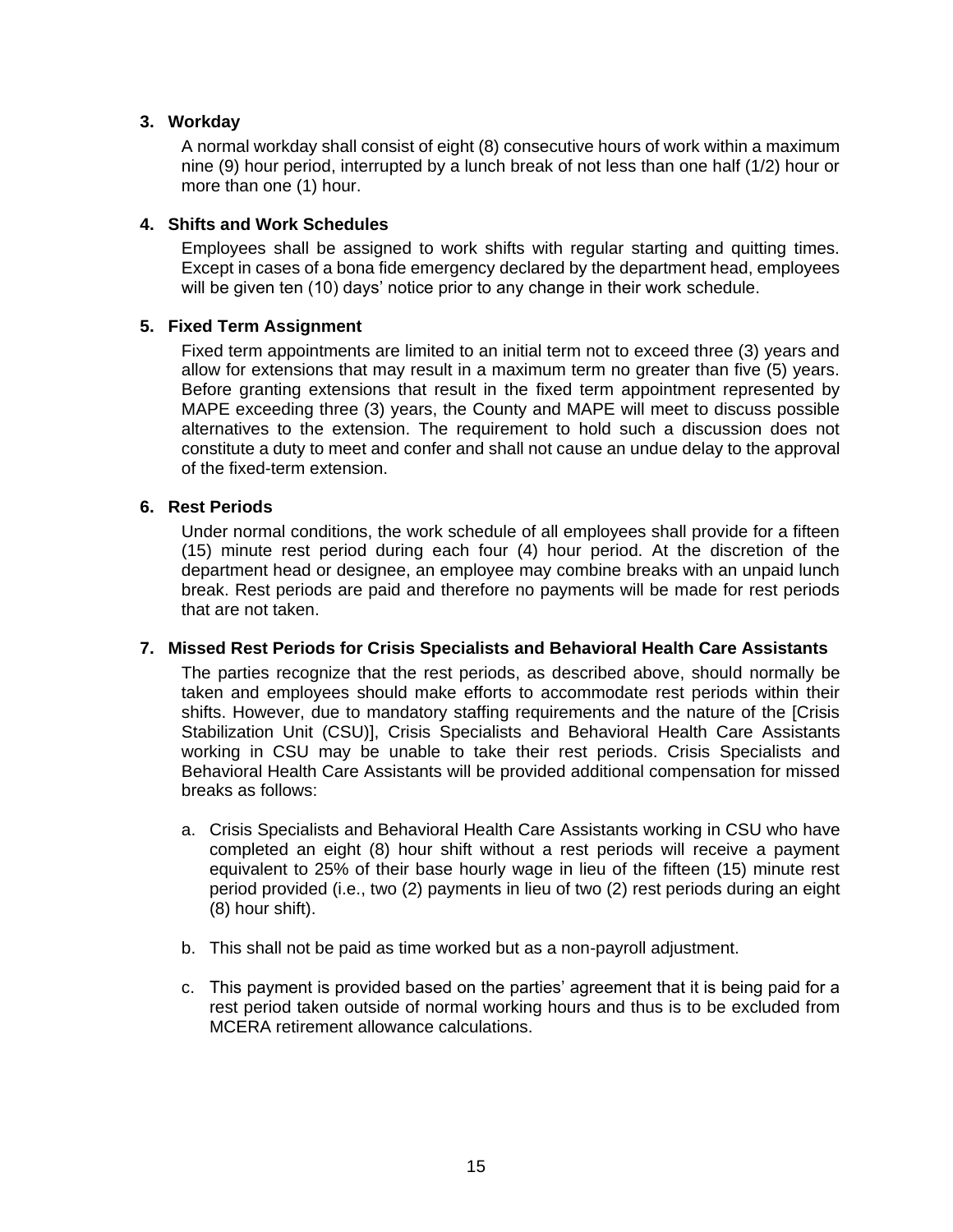#### <span id="page-20-0"></span>**8. Overtime**

#### **a. Generally**

Overtime shall be compensated to the nearest six (6) minute increment. Prior authorization of the County Administrator must be secured by the department head and communicated by the department head to the employee. The County shall make best efforts to distribute overtime as equitably as possible among employees in a work unit by considering factors, including, but not limited to, availability, skills, training, and experience.

#### **b. Calculating Overtime**

Except as provided herein, overtime shall be defined as time worked in excess of forty (40) hours per week (or 37.5 hours for employees whose full-time status is 37.5 hours). For the purpose of calculating overtime eligibility, legal holidays shall be considered time worked. In addition, employees who work alternative work schedules and use paid time off (e.g., vacation, floating holiday, holiday in-lieu, compensatory time, etc.) to supplement legal holidays shall have such paid time off hours considered as time worked.

Notwithstanding the above, for the following classifications only, overtime shall be defined as time in paid status:

- Crisis Specialist
- Crisis Specialist I/II/III
- Licensed Crisis Specialist
- Child Welfare Worker Series
- **i. Crisis Specialists and Behavioral Health Care Assistants Daily Overtime** Crisis Specialists and Behavioral Health Care Assistants shall be paid overtime for hours worked beyond their scheduled shift.

#### **ii. Crisis Specialists and Behavioral Health Care Assistants Off Duty Hours Between Shifts**

In addition, Crisis Specialists and Behavioral Health Care Assistants working in Crisis Stabilization Unit (CSU) shall receive a minimum of ten (10) hours off duty between shifts. If a Crisis Specialist or a Behavioral Health Care Assistants is required to double back and return to work before the expiration of this ten (10) hour off-duty period, the second (2nd) shift in a twenty-four (24) hour workday will be paid at the rate of time-and-a-half overtime.

## **c. FLSA Regular Rate**

For employees in classifications that are not exempt from the overtime provisions of the Fair Labor Standards Act (FLSA), the regular rate of pay for the purpose of calculating overtime under the FLSA shall only apply when the employee actually works in excess of the employee's full time work week of either 40 hours or 37.5 hours per work week.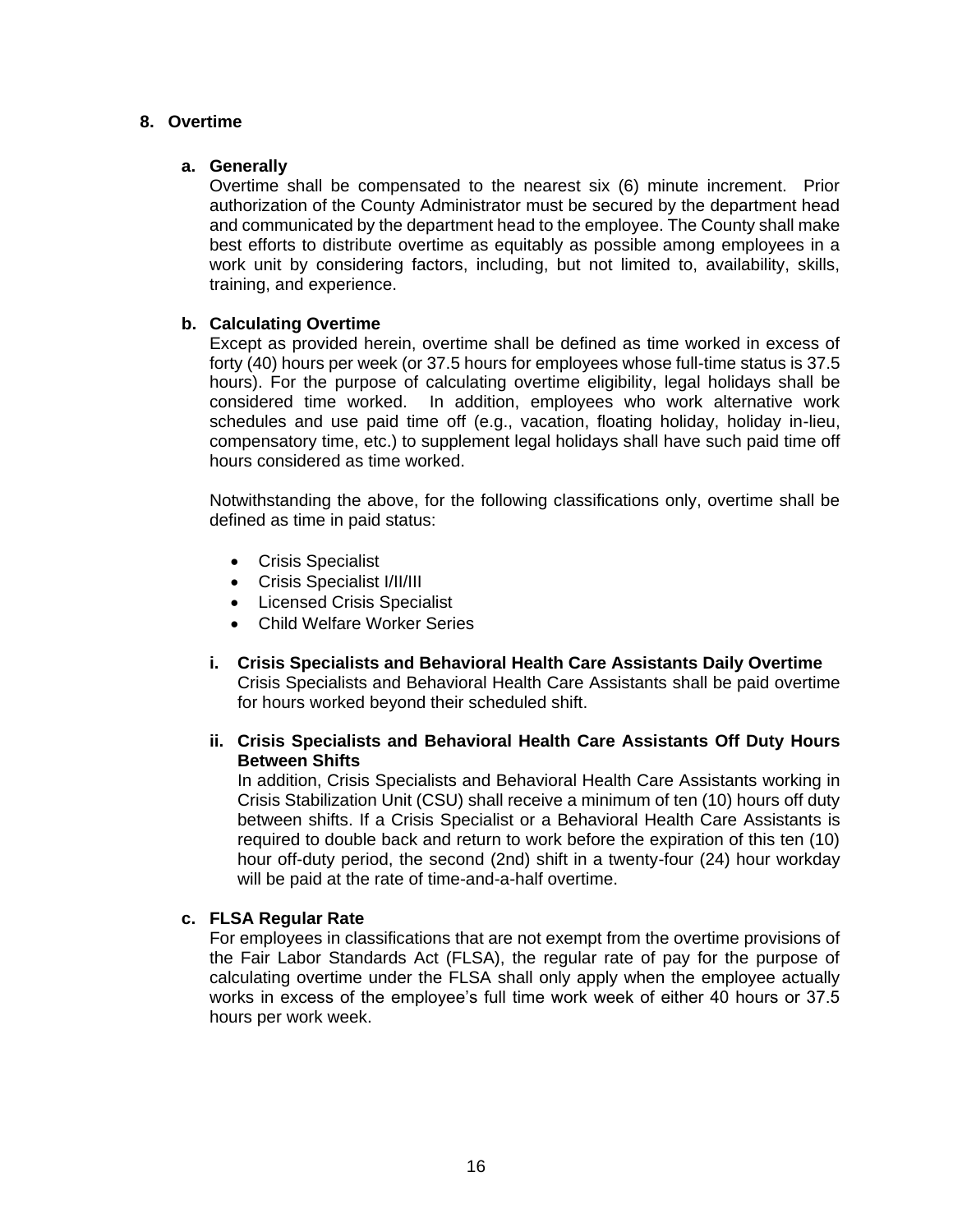### **d. Timing of Payment**

Employees subject to this subsection shall be paid for overtime worked not later than the second (2nd) paycheck following performance of work at one and one-half (1- 1/2) times the base rate of pay.

#### <span id="page-21-0"></span>**9. Compensatory Time**

- a. Compensatory time is calculated at time and one half of the base rate of pay.
- b. Qualifying employees may accumulate up to forty (40) hours of overtime to be taken as compensatory time off in-lieu-of paid overtime with the approval of the department head.
- c. If an employee promotes or demotes into a classification where compensatory time is not to be accrued, upon the promotion or demotion, the employee will receive a lump sum payment for all earned and accrued compensatory time.

#### <span id="page-21-1"></span>**10. Minimum Call Back**

Any Regular Hire employee who has departed from a work location and is called back is guaranteed a minimum of two (2) hours' employment at an applicable rate of pay unless the work immediately precedes their regular shift. This provision only applies to situations in which employees are required to physically return to his/her work location.

#### <span id="page-21-2"></span>**11. Standby**

Standby is appropriate where an employee must remain available to report to work. Any employee who is required by written order of the employee's department head to remain on immediate call shall receive two (2) hours' pay for each eight (8) hour shift the employee is on standby and not called back to work. Standby assignments shall be apportioned equitably among employees in each work unit. This provision shall not apply to any shift in which an employee is eligible for Emergency Response pay pursuant to Section V.F. Standby shall not be paid concurrently with ARC pay.

## **Section IX. Perquisites (Benefits)**

<span id="page-21-3"></span>The County provides a fringe benefits package described below. Unless expressly stated, all benefits listed in this article are prorated based upon the employee's Regular Hire FTE. Hours worked as a Contingent Hire (i.e., Extra Hire) employee, and/or hours worked in excess of a parttime Regular Hire FTE, and/or overtime hours do not count toward the accrual benefits.

Perquisites shall apply to Regular Hire County employees only unless the contract language specifically mentions Contingent Hire (Extra Hire) employees.

#### <span id="page-21-4"></span>**A. Vacation**

1. Each Regular Hire employee shall be entitled to annual vacations on the basis of years/hours of continuous service in accordance with the following schedule. Vacation credit shall be expressed and accrued at the hourly rates shown.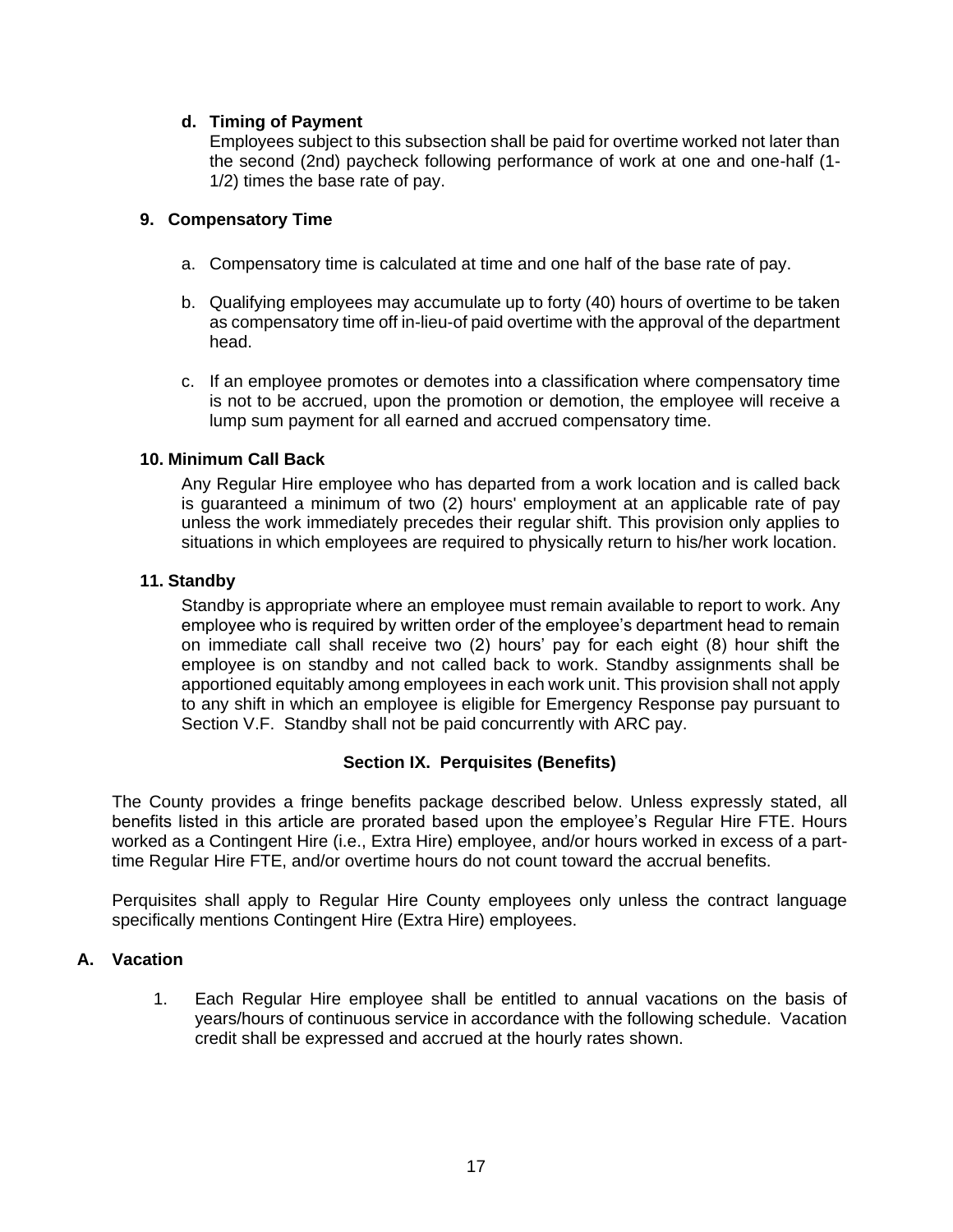| <b>Months of Service</b>   | <b>Hourly Accrual</b> | <b>Maximum Hours Pay</b><br><b>Period</b> | Days accrued<br>per year |
|----------------------------|-----------------------|-------------------------------------------|--------------------------|
| 0 through 108<br>months    | .0577                 | 4.616                                     | 15                       |
| Greater than 108<br>months | .0770                 | 6.160                                     | 20                       |

- 2. Vacation time shall be accumulated as indicated in Section IX(A)1 above.
- 3. Employees with six (6) months (1,040 hours) of service shall be allowed vacation up to the number of days/hours actually accrued. Any employee whose employment terminated after six (6) months (1,040 hours) of service shall be granted vacation pay on a prorated hourly basis.
- 4. Employees shall be given their preference in vacation time within the limits of the vacation schedule that shall be mutually agreed upon between the department head and the Union.
- 5. Unused Vacation Time

Accumulated unused vacation time shall not exceed three hundred (300) hours per employee. Thereafter, additional accumulation shall be suspended unless otherwise approved in advance by the County Administrator, in the County Administrator's sole discretion, in cases where such is beneficial to County. Such approval will not be unreasonably withheld.

6. Illness While on Vacation

If an employee becomes ill while on vacation, the time of actual illness may be charged against accumulated sick leave, subject to sick leave requirements.

#### <span id="page-22-0"></span>**B. Holidays**

1. Designated

Regular Hire employees shall be entitled to the following holidays with pay: 1) The first (1st) day of January; 2) the third (3rd) Monday in January; 3) the third (3rd) Monday in February; 4) the last Monday in May; 5) the fourth (4th) day of July; 6) the first (1st) Monday in September; 7) Veterans' Day; 8) Thanksgiving Day; 9) the Friday immediately following Thanksgiving Day; 10) December 25; and everyday appointed by the President of the United States or the Governor of the State of California of a public fast, thanksgiving or holiday and approved by the Board of Supervisors.

When a holiday falls on a Saturday or Sunday, the Friday preceding a Saturday holiday or the Monday following a Sunday holiday shall be deemed to be a holiday in-lieu-of the day observed.

Employees working in twenty-four-hour (24) hour facilities shall observe the holiday on the actual holiday.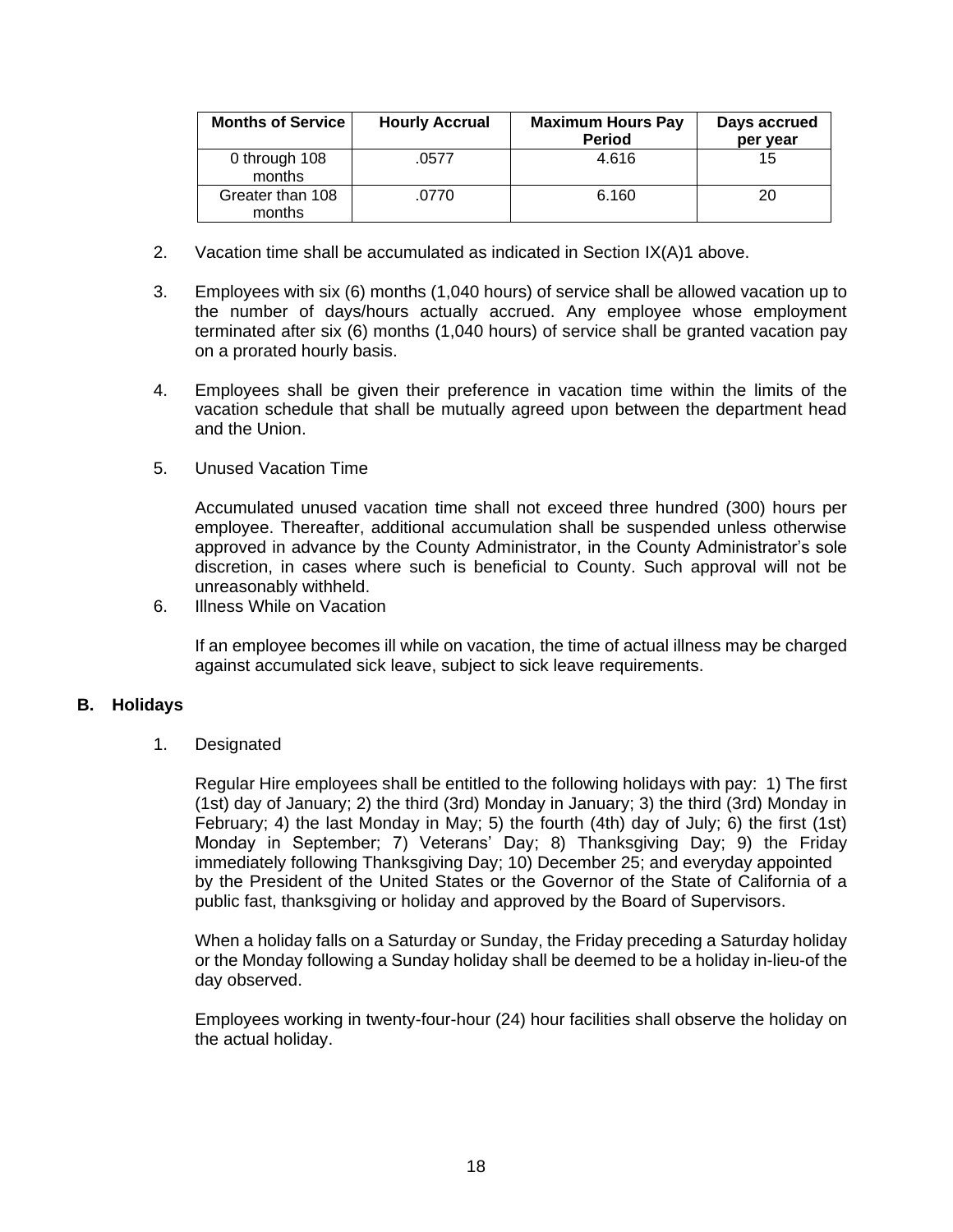December 24 and 31 shall be observed as four- (4) hour holidays if those dates fall on a Monday, Tuesday, Wednesday, or Thursday, and providing that those two (2) days are not deemed holidays in accordance with the first two (2) paragraphs above.

To be eligible for the holiday pay, employees must be in paid status on both the day before and the day after the holiday or work the holiday.

- 2. Contingent Hire (Extra Hire) Employees
	- a. Working on a Holiday

Contingent Hire (Extra Hire) workers who work on a holiday, as provided in Section B1, shall be paid time and a half (1-1/2) in overtime pay for hours worked on the holiday. There shall be no other holiday compensation for Contingent Hire workers who work a holiday.

b. Holidays for Seasonal Appointments

Upon completion of 30 days of employment with the County over the previous 12 month period, employees who occupy a seasonal position, as designated by Human Resources, are eligible to receive one (1) paid holiday per fiscal year provided that they have worked at least 37.5 or 40 hours (dependent on employee's classification) during the pay period preceding the recognized holiday and is also in paid status during the pay period in which the holiday occurs.

Holiday pay shall be limited to 7.5 hours or 8.0 hours for employees who worked a full-time schedule (75 or 80 hours based on classification) during the preceding pay period and shall be pro-rated for employees who worked a part-time schedule during the preceding pay period.

Compensation for time worked on a holiday shall be paid at the employee's regular hourly rate of pay plus an in-lieu paid holiday (7.5 or 8.0 hours for an employee who worked a full-time schedule the preceding pay period) that may be taken within the same pay period or at another time per authorization of the employee's supervisor.

- 3. Floating Holidays
	- a. Regular Hire employees are entitled to four (4) workdays (32 hours) per year that shall be deemed floating holidays to be taken at any time or times during the year after accrual with the approval of the department head.
	- b. Each Regular Hire employee on the payroll as of July 1 shall be credited immediately with four (4) floating holidays (32 hours) for the fiscal year. Floating holidays for new employees will be prorated as follows:
		- Employees newly appointed prior to October 31 shall be credited with four (4) standard workdays as floating holidays for the fiscal year.
		- Any employee appointed between November 1 and February 28 (29) shall be credited with two (2) standard workdays for the balance of the fiscal year.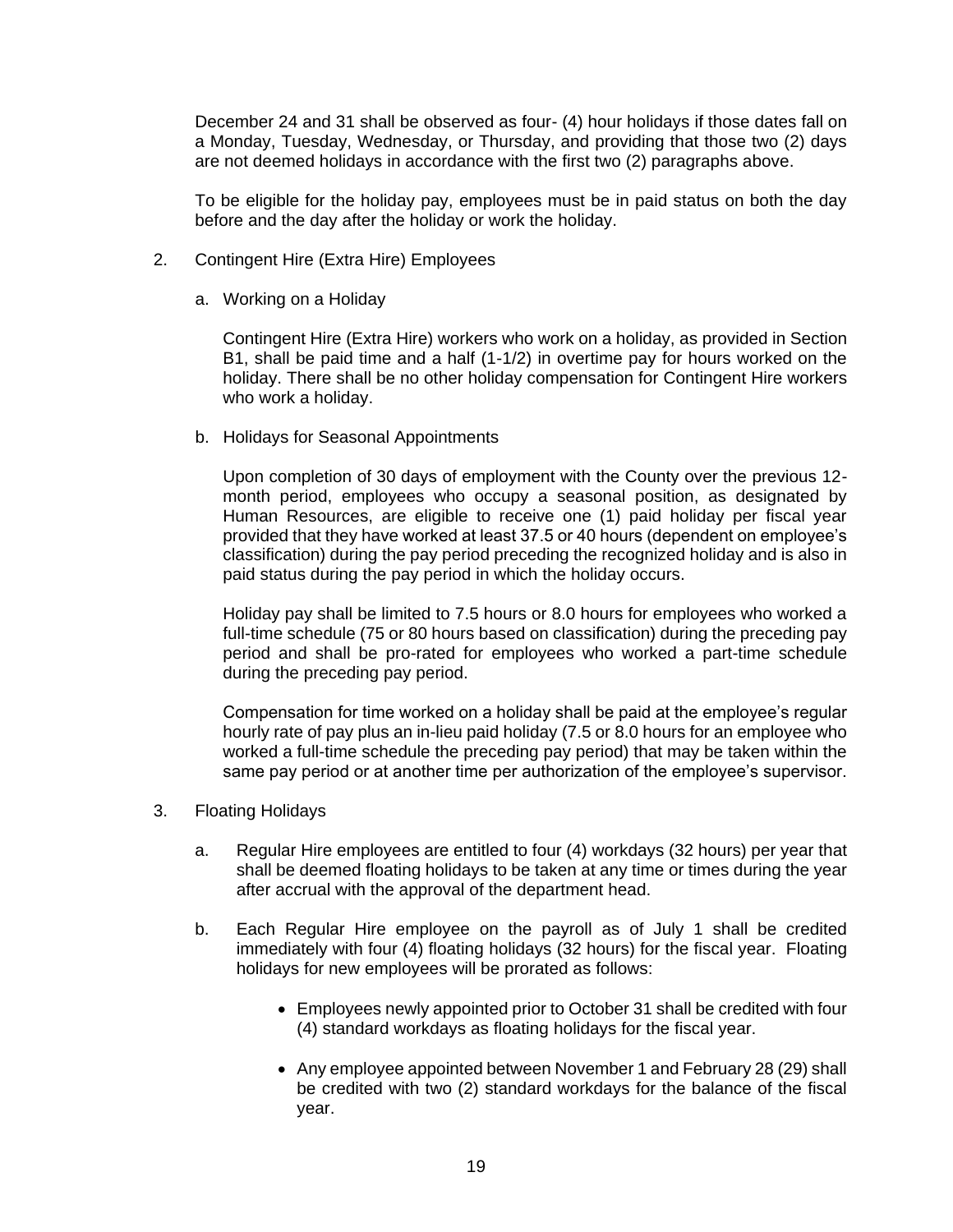- Any employee appointed between March 1 and May 31 shall be credited with one (1) standard workday for the balance of that fiscal year.
- Any employee appointed between June 1 and June 30 shall receive no floating holiday for that fiscal year.
- c. Floating holidays shall be taken in the fiscal year accrued and shall not accrue from one fiscal year to the next.
- d. Upon termination, unused floating holidays shall be paid at a straight-time rate so that the total of unused floating holidays to be paid off and floating holidays used by the employee shall not exceed two (2) workdays if the termination occurs between July 1 and December 31, or four (4) workdays if the termination occurs between January 1 and June 30.
- 4. Equal Holidays

Regardless of days worked or days off, each Regular Hire employee is entitled to the same number of paid holidays per year as would be earned by an employee covered by the holiday schedule in Sections IX(B)1 and IX(B)2 above. This section is provided with the intent of assuring equitable treatment for all employees.

5. In-Lieu Holidays

For a Regular Hire employee who does not work a Monday-through-Friday schedule, the day immediately following the employee's two (2) days off shall be deemed to be a holiday in-lieu-of the day observed. Upon approval of the department head, an employee who is unable to take an in-lieu holiday during the pay period due to departmental scheduling and coverage issues may bank the holiday hours for use within the fiscal year. An employee who banks a holiday and does not use it within the fiscal year shall be paid for the banked holiday at straight time.

#### <span id="page-24-0"></span>**C. Professional Leave**

Employees in classes exempt from the Fair Labor Standards Act (FLSA), newly appointed prior to October 31, shall be credited with eighty (80) hours of professional leave for that fiscal year. Any such employee appointed between November 1 and February 28 (29) shall be credited with forty (40) hours of professional leave for the balance of that fiscal year. Any such employee appointed between March 1 and May 31 shall be credited with eight (8) hours of professional leave for the balance of that fiscal year. Any such employee appointed between June 1 and June 30 shall receive no professional leave for that fiscal year.

If the County redesignates positions from FLSA exempt to FLSA nonexempt, affected employees shall be able to use the balance of their Professional Leave they have at the time of the redesignation during the fiscal year in which they are redesignated.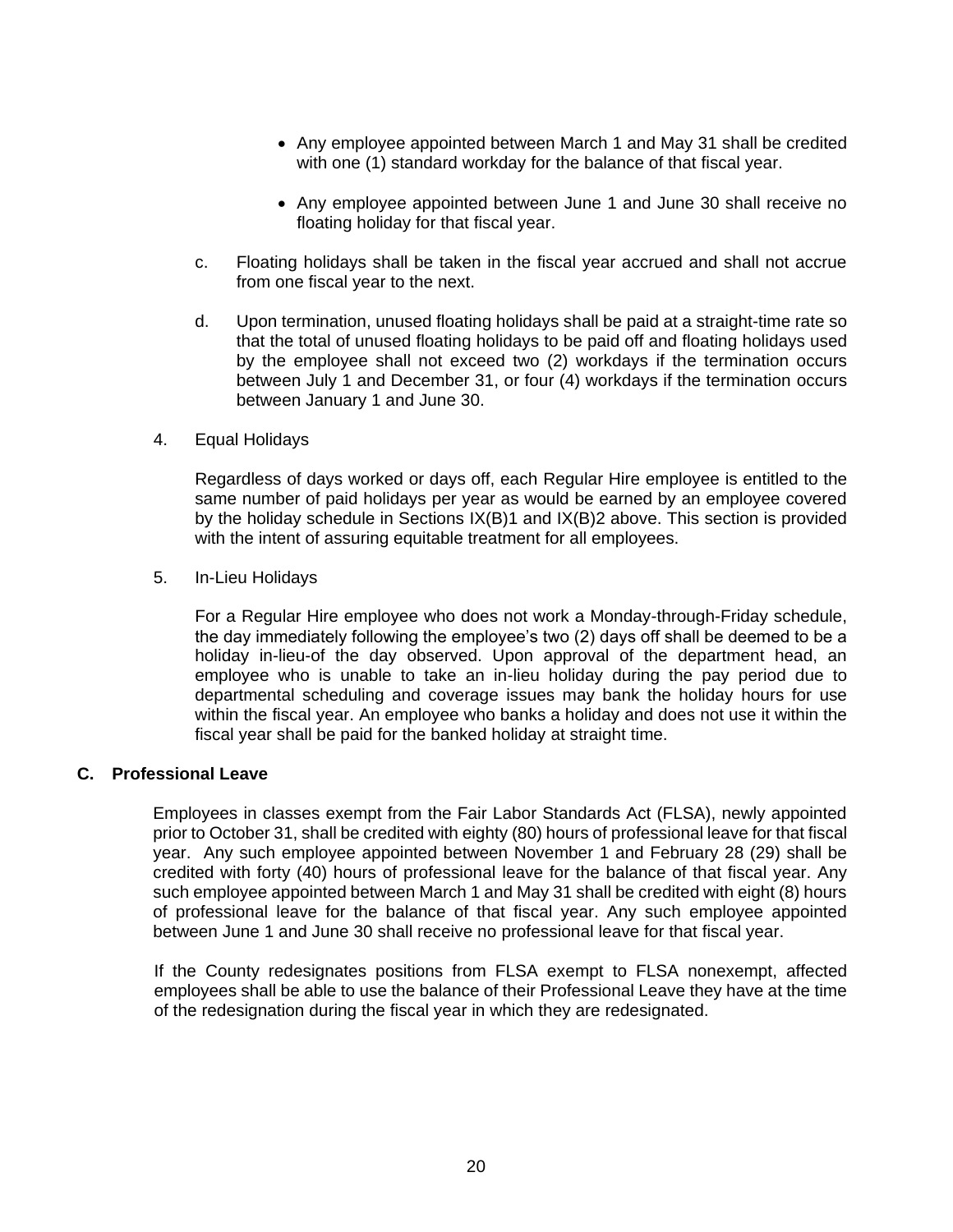## <span id="page-25-1"></span><span id="page-25-0"></span>**D. Insurance and Retirement**

#### **1. Continuation**

The benefits in the past Agreement terminating June 30, 2018 shall remain in effect, except for the benefit changes that were agreed to occur during this contract term.

#### <span id="page-25-2"></span>**2. Fair Distribution**

The County and Union agree that the agreed to changes in the medical, dental, life, retirement and supplemental benefits resolves any question of fair distribution of benefits between employees of different benefit levels and coverage and that this package represents a sound contribution to the fringe benefit coverage of all County employees represented by the Union.

#### <span id="page-25-3"></span>**3. Non-Stated Benefits**

The County and Union agree that the benefits specifically stated in the basic Agreement or applicable Agreement addendum fully and completely provide the benefit program specifically negotiated and agreed to by the parties. Other or related benefits not specifically provided in this Agreement language may not be inferred by either party.

Fringe benefits shall apply to Regular Hire employees only unless the Agreement language specifically mentions Contingent Hire (Extra Hire) employee coverage.

#### <span id="page-25-4"></span>**4. Eligibility**

Fringe benefits shall only apply to Regular Hire employees who work at least half time unless the Agreement language specifically mentions Contingent Hire (Extra Hire) employee coverage.

#### <span id="page-25-5"></span>**5. County Contribution**

#### Bi-Weekly Fringe Benefits

Regular Hire employees enrolled in a County medical plan and in fringe Group MH10 receive bi-weekly fringe benefit payments beginning in December 2021 for calendar year 2022 as follows:

|                      | <b>Biweekly Payment</b><br><b>Annual Salaries</b><br>At/Above \$75,000 | <b>Biweekly Payment</b><br><b>Annual Salaries Below</b><br>\$75,000 |
|----------------------|------------------------------------------------------------------------|---------------------------------------------------------------------|
| <b>Employee Only</b> | \$514.60                                                               | \$514.60                                                            |
| Employee + Dependent | \$645.39                                                               | \$657.68                                                            |
| Employee + Family    | \$865.47                                                               | \$890.03                                                            |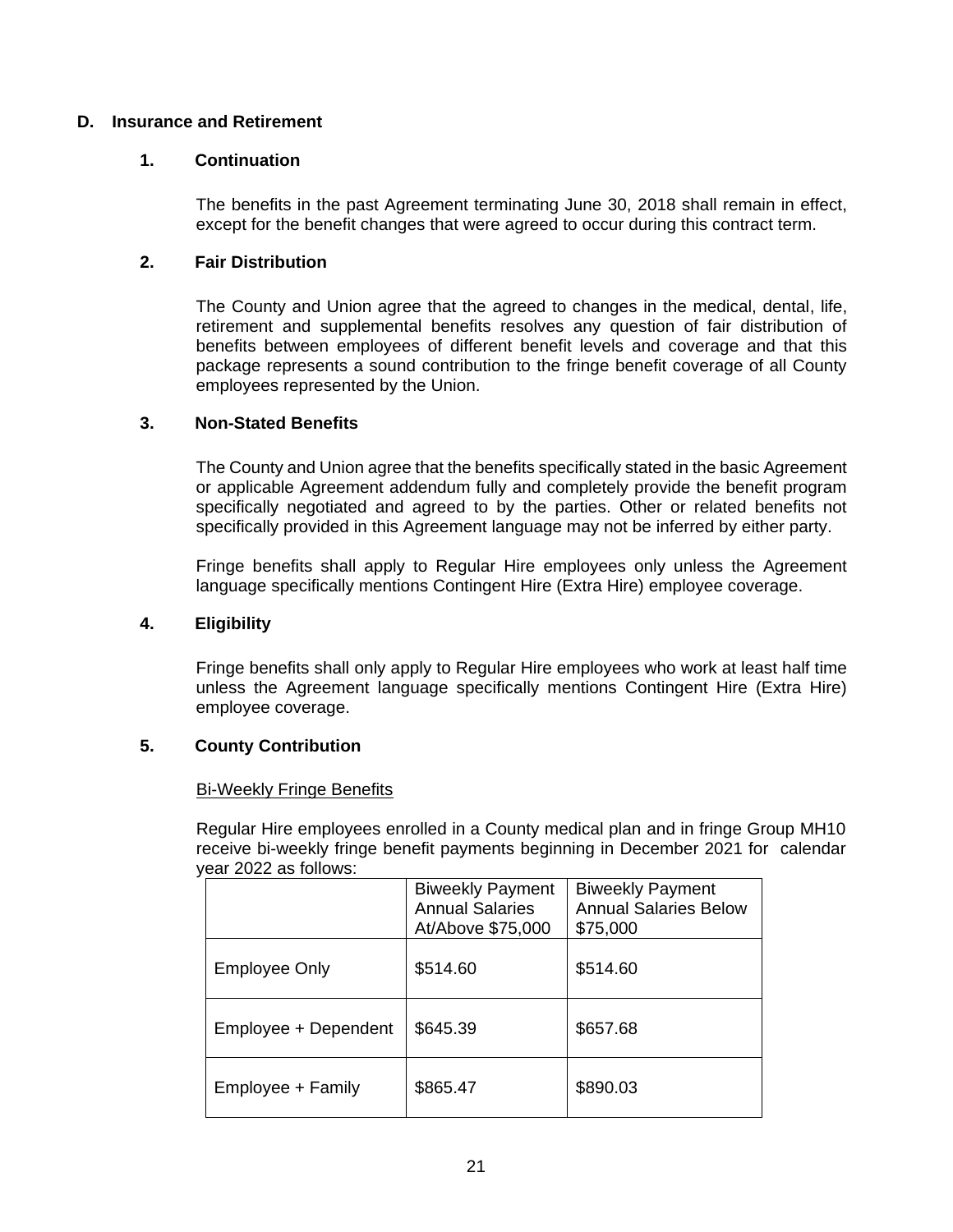Effective December 2022 in the pay period in which there will be an increase in health insurance premiums, the County will increase the bi-weekly fringe benefit package in an amount equivalent to zero percent (0%) - five percent (5%), based on the Kaiser Silver premium increase to benefited employees at the employee plus one (1) and employee plus two (2) benefit levels. The Annual salary threshold to determine the County's fringe benefit contributions shall be adjusted from \$75,000 to \$77,000.

Effective December 2023 in the pay period in which there will be an increase in health insurance premiums, the County will increase the bi-weekly fringe benefit package in an amount equivalent to zero percent (0%) - five percent (5%), based on the Kaiser Silver premium increase to benefited employees at the employee plus one (1) and employee plus two (2) benefit levels. The Annual salary threshold to determine the County's fringe benefit contributions shall be adjusted from \$77,000 to \$79,000.

Adjustment to County Fringe Contribution at the Employee-Only Enrollment Level in Plan Years 2023 and 2024: If the biweekly premium at the Kaiser Silver employeeonly level in plan years 2023 and 2024 exceeds the County's plan year 2022 biweekly fringe contribution at the employee-only level (i.e., \$514.50 biweekly), the County will increase its biweekly fringe contribution at the employee-only level to an amount equal to 100% of the biweekly premiums for employee-only enrollment in Kaiser Silver, for all represented employees who enroll in employee-only medical plans.

An employee, who enrolls in County medical coverage, is eligible to receive up to \$100.00 cash back of any remaining unused amount of the employee's bi-weekly fringe benefit package provided that they were hired before July 1, 2018 and they received cash back as of July 1, 2018.

#### <span id="page-26-0"></span>**6. Part-Time Employees**

Part-time, Regular Hire employees who are normally assigned to work half time or more in a pay period shall be entitled to all benefits provided in this Chapter on a pro-rata basis.

#### <span id="page-26-1"></span>**7. Employees Working Less Than Half-Time / Contingent Hire (Extra Hire) Employees**

All Regular Hire employees normally assigned to work less than half of a pay period who do not qualify under Section 6 above and all Contingent Hire (Extra Hire) employees are only eligible for medical benefits as provided by Board of Supervisors Resolution adopted on October 8, 2013, which is also described in PMR 42.

#### <span id="page-26-2"></span>**8. Contingent Hire Crisis Specialists In-Lieu-of Benefits**

Contingent Hire Crisis Specialists will be paid a 15% differential in-lieu-of benefits. For part-time regular hire employees only, the County will pay this 15% differential on hours worked in addition to the part-time, regular hire appointment percentage in a two (2) week pay period. In no event, however, shall this 15% differential be applied to any hours in excess of forty (40) hours worked (in any appointment) in an FLSA work period.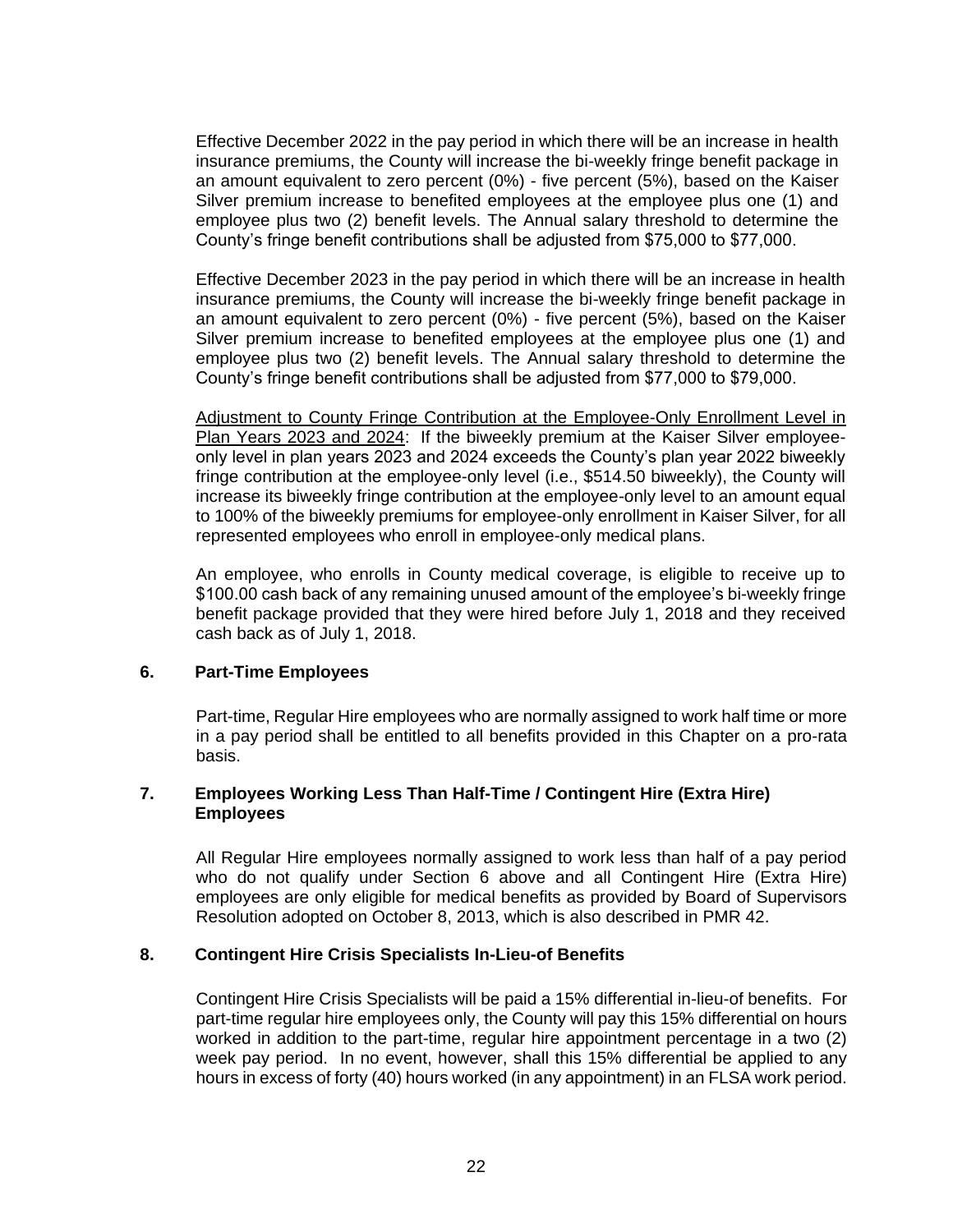### <span id="page-27-0"></span>**9. Part-Time Regular Hire Crisis Specialists In-Lieu-of Benefits**

For part-time regular hire employees only, the County will pay this 15% differential on hours worked in addition to the part-time, regular hire appointment percentage in a two (2) week pay period. In no event, however, shall this 15% differential be applied to any hours in excess of forty (40) hours worked (in any appointment) in an FLSA work period.

#### <span id="page-27-1"></span>**10. Waiver of Participation**

During open enrollment or within 30 days of a qualifying event (as defined by the County of Marin Section 125 Plan), any employee covered by this Agreement may make written application to the Human Resources Director for waiver of required participation in a County medical plan if said employee provides acceptable proof of equivalent coverage in a group plan through other sources. An employee who waives participation under this section shall use the fringe-benefit package to pay for mandated benefits and may receive up to one hundred dollars (\$100.00) cash back of any remaining unused amount of their biweekly fringe benefit package. Otherwise, effective December 16, 2007, there will be no additional cash back provided.

#### <span id="page-27-2"></span>**11. Domestic-Partner Coverage**

A Regular Hire, benefits-eligible employee may enroll a registered domestic partner and/or the children of a registered domestic partner in the County's benefits plans, including medical, dental, vision, and dependent life insurance under the same conditions that apply to spouses and dependent children. The employee will be responsible for all taxes incurred under rules set by the Internal Revenue Service (IRS) and the Franchise Tax Board regarding imputed income.

#### <span id="page-27-3"></span>**12. Long-Term-Care Insurance**

The County will provide long-term-care insurance provided the employee picks up the cost of premiums.

#### <span id="page-27-4"></span>**13. Dependent Care Assistance Program**

The County agrees to continue a Dependent Care Assistance Program (DCAP) such that employees may set aside monies therefore under IRS Section 125.

### <span id="page-27-5"></span>**14. IRS Section 125 Plan**

Fringe benefits covered under the IRS Section 125 plan allow employee-paid premiums to be paid with pre-tax dollars except for IRS rules governing imputed income.

#### <span id="page-27-6"></span>**15. Long-Term Disability Insurance**

Long-term disability insurance is part of the Union-represented employees' fringebenefits allocation.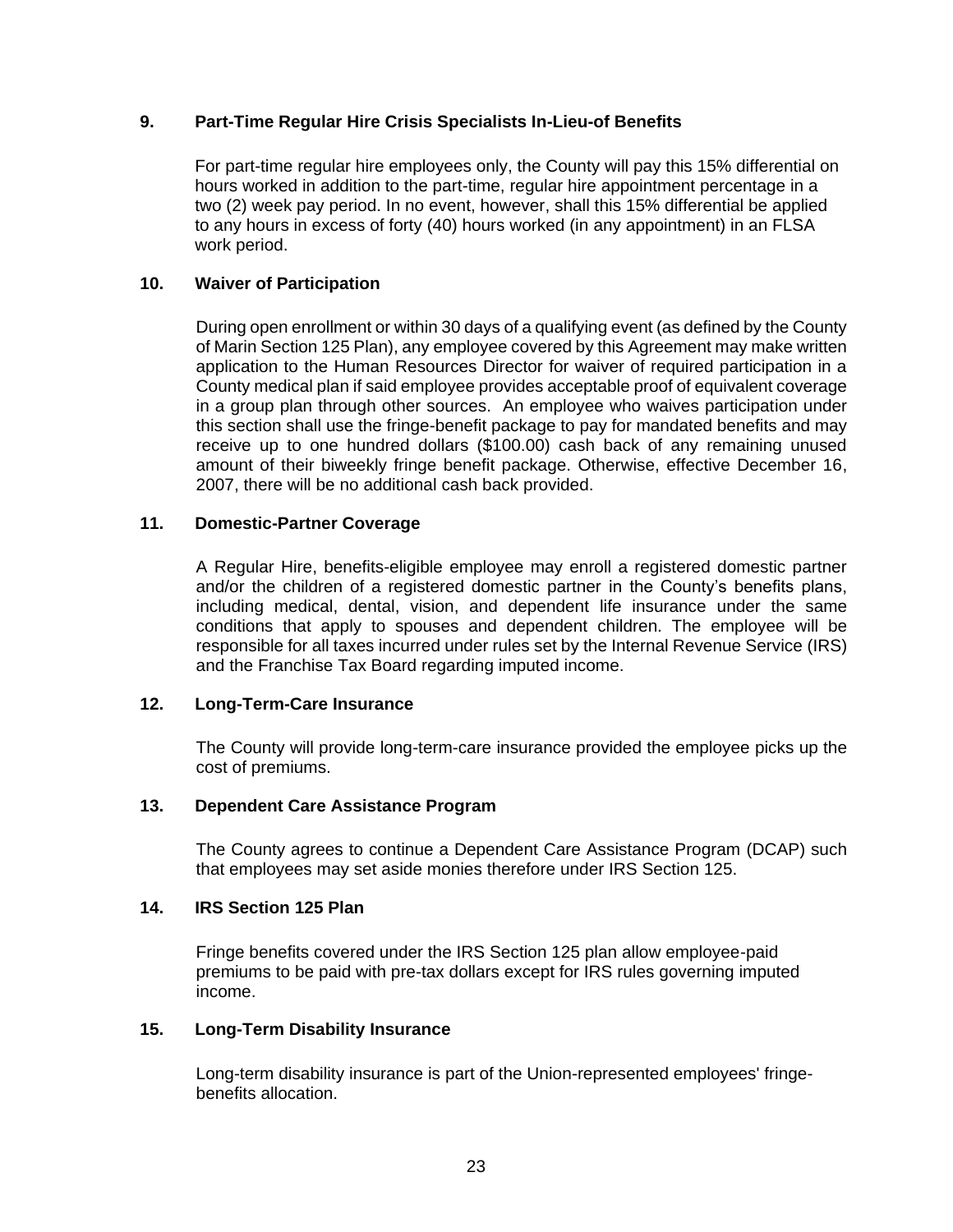#### <span id="page-28-0"></span>**16. Single- and Double-Supplemental Life Insurance**

Union-represented employees may enroll in single- or double-supplemental life insurance. IRS rules governing imputed income will apply.

#### <span id="page-28-1"></span>**17. Open Enrollment**

The County will provide an open-enrollment period on an annual basis to allow employees to make changes in their health-insurance plan. Employees may also apply to add long-term-disability and single- or double-supplemental life insurance subject to review and approval of the insurance carrier.

## <span id="page-28-2"></span>**18. Flexible Spending Account (FSA)**

The County offers a flexible spending account in accordance with IRS Section 125 to allow employees to set aside pre-tax dollars by payroll deduction for approved medical expenses up to a limit set by the County and not to exceed IRS-set limits.

## <span id="page-28-3"></span>**19. Retirement**

All employees who work seventy-five percent (75%) or more of full time and are less than sixty (60) years old at the time of hire shall be members of the Marin County Retirement Plan (MCERA) governed by the "County Employees Retirement Law of 1937." Eligible employees hired prior to July 1, 1980 were enrolled in Tier 1 unless they elected the conversion option to Tier II. Eligible employees hired on or after July 1, 1980 were enrolled in Tier II. Eligible employees hired on or after July 7, 2002 shall be enrolled in Tier III. (Note: Employees hired between July 1, 1980 and July 7, 2002 were enrolled in Tier III, effective July 7, 2002, except for those employees who chose the option by irrevocable decision to remain in Tier II when Tier III was established.) Eligible employees hired on or after January 1, 2012 shall be enrolled in Tier IV. Eligible employees hired on or after January 1, 2013, shall be enrolled in PEPRA Tier V.

Unless required to do so by law, County shall not revise any benefit provided by the retirement system to employees or to any other persons when such revision will change present or future retirement-system contributions by employees subject to this Agreement, provided, however, such benefit change may be made when agreed to by the Union on behalf of a bargaining unit.

## <span id="page-28-4"></span>**20. Teamsters Local Union 856, Health and Welfare Trust**

For the term of September 19, 2021 through June 30, 2024 Agreement, the County of Marin ("County") agrees to participate in the Teamsters Local Union No. 856 Health and Welfare Trust ("Teamsters Trust") for the sole purpose of offering to its employees the Teamsters Trust's Anthem Preferred Provider Organization plan ("Anthem PPO" or "Teamsters Plan").

#### Future Renewals

Upon the County's receipt of the renewals for its health plans for subsequent plan years (e.g., the Teamsters Trust Anthem PPO Plan ("Teamsters Plan"), Kaiser Permanente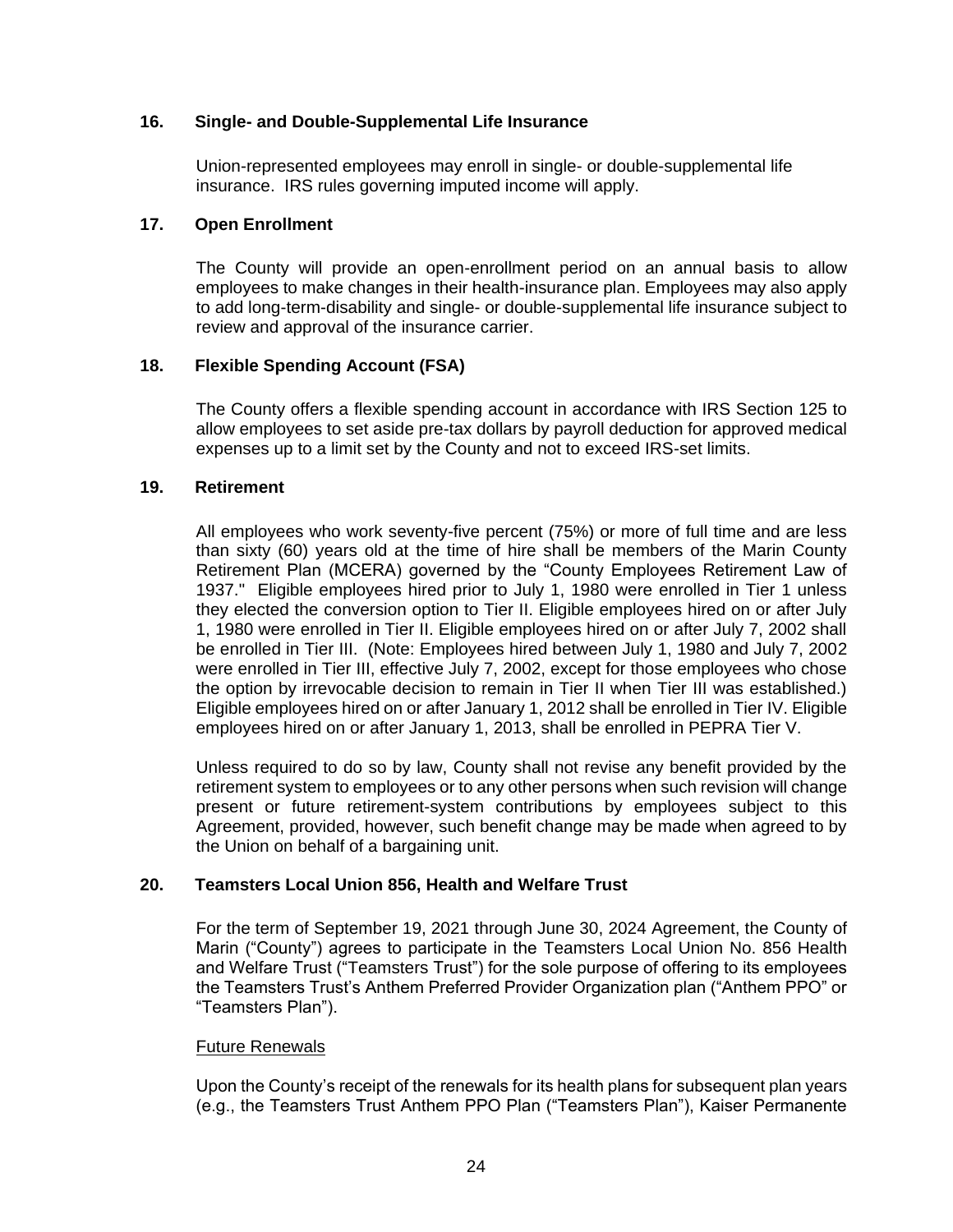("KP"), and Western Health Advantage ("WHA"))<sup>1</sup>, if the Teamsters Plan's required renewal premium rates exceed each of the competing carriers (e.g., KP and WHA) renewal rates by more than15.0%, the Teamsters Plan will be automatically discontinued as an offering to all County participants as of January  $1<sup>st</sup>$  of the immediately following calendar year. The calculation to determine the total cost of each plan will be:

> (Employee only total enrollment x health plan employee only monthly rate) + (Employee+1 total enrollment x health plan employee + 1 monthly rate) + (Employee+family total enrollment x health plan employee + family monthly  $rate$ ) = Plan cost

To eliminate enrollment (i.e., rate tier) differences, the same enrollment figures will be used for all Plans. The County's total combined enrollment in its health plans (e.g., Teamsters Plan, WHA and KP), excluding Medicare, will be used in calculating the aggregate rate difference for the Teamsters Plan compared to the competing plans (e.g., WHA and KP). To isolate the true sustainability aspect of the plans, the total premium rates will be used for this calculation.

**CALCULATION**: All of the County's health plans will have their total combined enrollment multiplied by each health plan's renewal rates. For Kaiser, the comparison will be to its highest cost plan (e.g., Plan L). If the Teamsters Plan renewal's monthly premium is the highest by more than15.0%, the County will discontinue offering the Teamsters PPO plan to County participants effective January  $1<sup>st</sup>$  of the immediately following calendar year.

# **ILLUSTRATIVE EXAMPLE OF THE CALCULATION:**

#### **Enrollment:**

|                                                                           | Employee only | $Employee + 1$ | $Emplovee + family$ |
|---------------------------------------------------------------------------|---------------|----------------|---------------------|
| <b>Teamsters Plan</b>                                                     | 250           | 250            | 50                  |
| <b>WHA</b>                                                                | 50            | 20             | 10                  |
| Kaiser (combined<br>Plan L and Plan S,<br>excluding<br>Medicare retirees) | 1200          | 500            | 500                 |
| <b>Total Enrollment</b>                                                   | 1500          | 770            | 560                 |

#### **Illustrative Monthly Rates:**

|                 | Emplovee only | Emplovee + 1 | $Emplovee + family$ |
|-----------------|---------------|--------------|---------------------|
| Teamsters Plan  | \$745         | \$1490       | \$2085              |
| WHA             | \$780         | \$1560       | \$2080              |
| Kaiser (Plan L, | \$790         | \$1580       | \$2100              |

 $1$  These plans are named for comparison purposes only. Should the County offer health plans that differ from the ones listed, the 15% figure will be based upon the rates of the health plans the County intends to offer. Naming of the plans is illustrative only of the current make-up of the County health plans and is not intended to be deemed as having been bargained.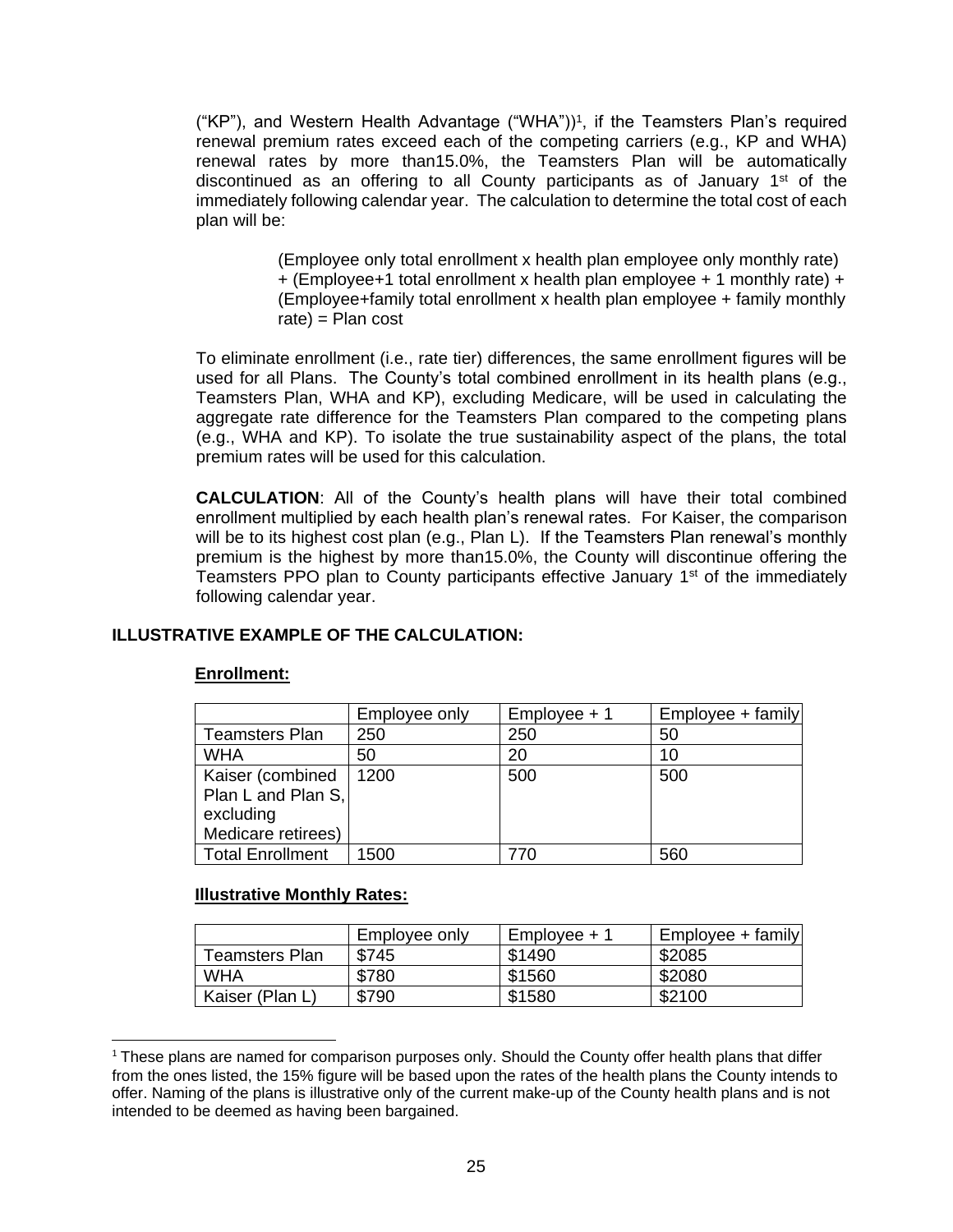CALCULATION:

To calculate the comparative costs, multiply the above rates by the above total enrollment:

(Employee only total enrollment x health plan employee only monthly rate) + (Employee+1 total enrollment x health plan employee + 1 monthly rate) + (Employee+family total enrollment x health plan employee + family monthly rate) = Plan cost

Teamsters PPO: \$3,432,400 (lowest cost of the 3, excluding the lower cost KP Plan, Plan S) Western Health Advantage: \$3,536,000 (+3.0%) Kaiser Permanente Plan L: \$3,577,600 (+4.2%)

ILLUSTRATIVE RESULT: Based on the above illustrative example, the Teamsters PPO plan is less than the most expensive plan (Kaiser Plan L) by approximately 4% and the County would not exercise its right to automatically cease participation in the Teamsters Plan.

## <span id="page-30-0"></span>**E. Sick Leave**

- 1. Sick leave with pay up to a total number of hours accumulated shall be granted by the department head in cases of bona fide illness or bona fide injury of employee. Union recognizes the County's right to determine by reasonable means the validity of any sick leave usage by an employee at any time.
- 2. Each Regular Hire, full-time employee's sick leave under the biweekly payroll system shall be accrued at the hourly rate of .0462 (3.696 hours per 80-hour pay period worked) up to the maximum in Section IX(E)3 below.
- 3. Effective July 2004, there will be no cap on unused sick leave.
- 4. Leave with pay up to six (6) standard workdays may be granted during a calendar year by the department head for an employee who must care for a parent, son, daughter, spouse, domestic partner or person of a familial relationship residing in the same household during illness. Such leave shall be charged against accumulated sick leave.
- 5. Leave with pay up to five (5) consecutive standard workdays shall be granted during a calendar year by the department head in case of the death of a mother, father, spouse, registered domestic partner, parents of a spouse or domestic partner, grandparents, sister, brother, son, daughter, or son or daughter of a registered domestic partner of a Regular Hire employee. Approved bereavement leave may be used on a nonconsecutive basis within three months of the death of the family member. Bereavement leave in case of death of other persons may be granted only upon approval of the County Administrator. Bereavement leave shall be charged against accumulated sick leave.
- 6. Sick leave with pay shall be granted for normal medical reasons or illness due to pregnancy. Sick leave with pay shall not be granted for any injury attributable to an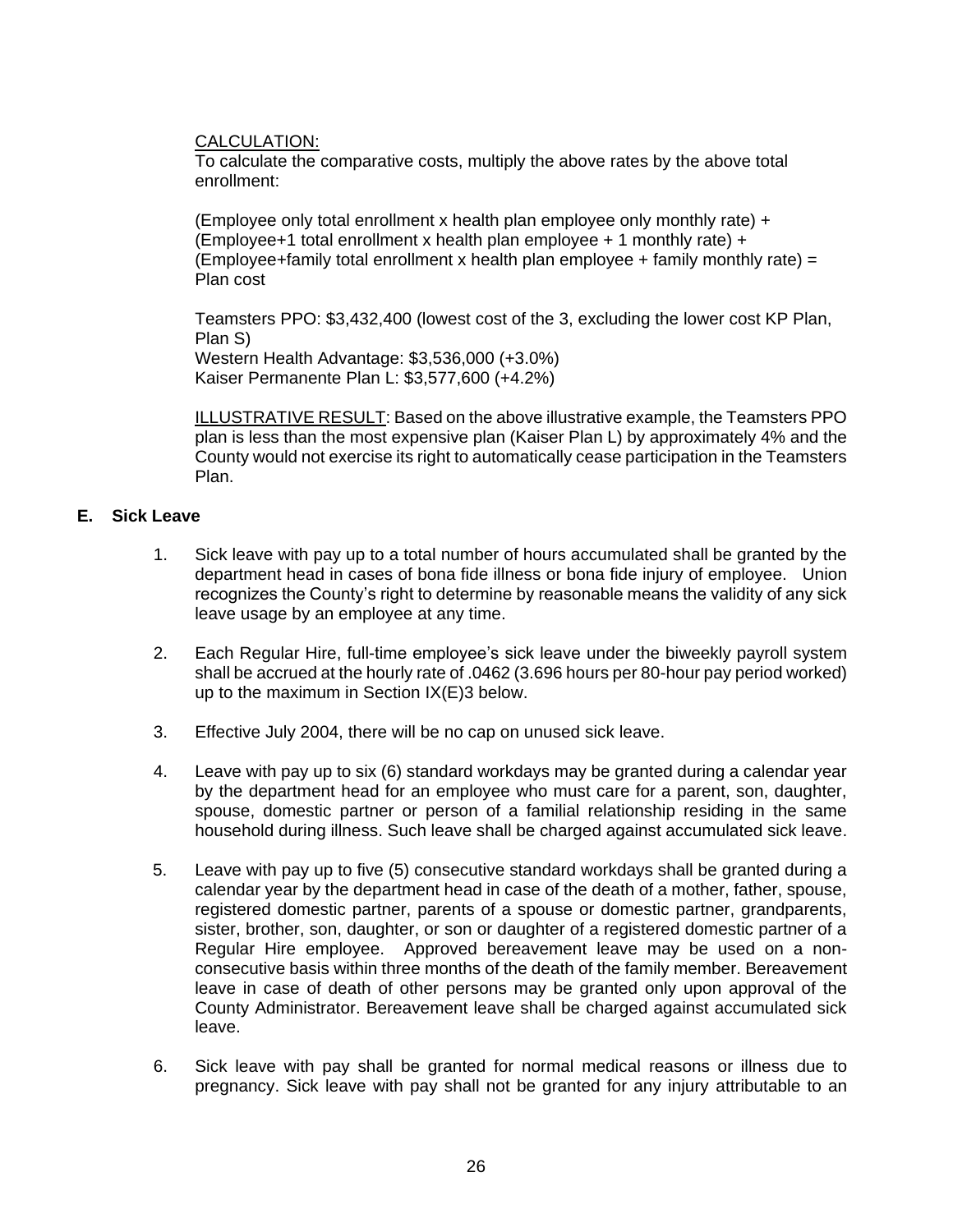outside occupation for which workers' compensation benefits are available and engagement therein has not been authorized.

- 7. During the first six (6) months of service, an employee may, one time only, take sick leave in excess of the number of days/hours accumulated as aforesaid, not to exceed five (5) days (40 hours); however, if an employee takes excess sick leave, such excess sick leave shall be subtracted from future accumulations as above provided until accumulation equals excess sick leave actually taken. Thereafter, sick leave shall accumulate as provided in Section IX(E)2, above.
- 8. Employees may use seventy-five percent (75%) of their unused accrued sick leave balance toward retirement service credit.
- 9. Sick Leave for Contingent Hire (Extra Hire) Employees

The County agrees to provide sick leave benefits in accordance with the AB 1522 Paid Sick Leave law. Pursuant to this Law, effective July 1, 2015, Contingent Hire (Extra Hire) employees that are not otherwise eligible for sick leave are eligible to receive 24 hours of sick leave per Fiscal Year after 30 days of employment with the County as follows:

- Eligible employees shall receive 24 hours of sick leave each fiscal year.
- Eligible employees receive a grant of 24 hours on the beginning of the first pay period after 30 calendar days after hire.
- Eligible employees cannot use paid sick leave until 90 calendar days after hire.
- Unused sick leave does not roll over from one fiscal year to the next.
- All notice requirements and rules regarding the appropriate use of sick leave as defined in the Personnel Management Regulations, Memorandum of Understanding and Federal and State regulations apply to Extra Hire employees.

This benefit is provided in accordance with State law only and shall be modified in accordance with any changes to the law.

## <span id="page-31-0"></span>**F. COVID Related Leaves**

## **a. COVID Sick Leave Extension**

#### - **Employees Hired Prior to January 1, 2021**

Employees covered by the Families First Coronavirus Response Act ("FFCRA") in 2020, and employees excluded from the FFCRA in 2020, will continue to have access to their respective and existing COVID-related sick leave balances (if any) to be used in accordance with the terms of the April 2020 COVID agreement between the PARTIES. This paragraph does not require the COUNTY to provide additional leave accruals to these employees, but rather extends the period of time that these existing COVID-related sick leave accruals may be used. All leaves described in this paragraph are subject to Paragraph c., below. In no event shall leave accruals described in this paragraph extend beyond December 31, 2021.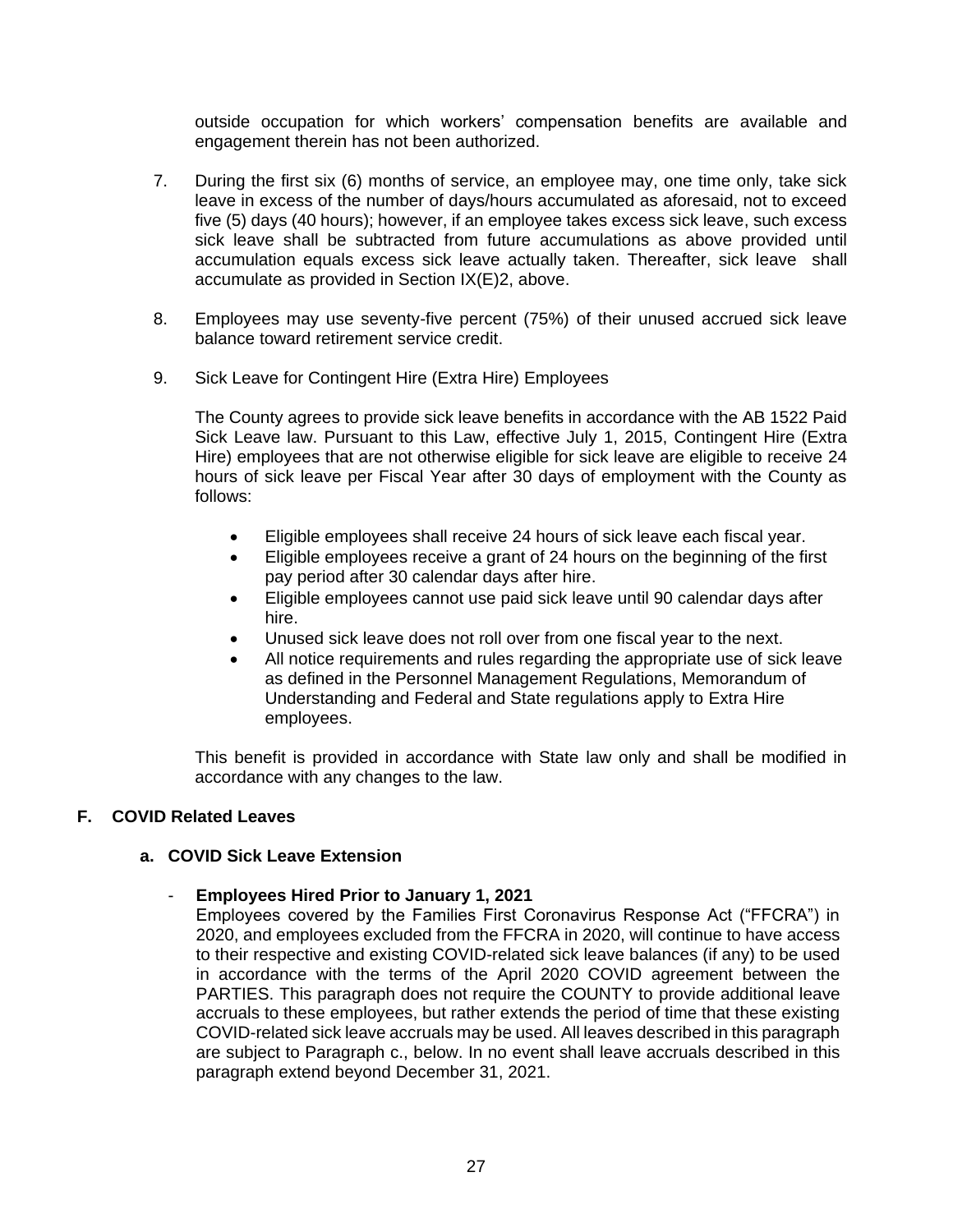## - **Employees Hired On or After January 1, 2021**

Any employee hired on or after January 1, 2021, shall accrue, upon hire, eighty (80)hours of COVID-related sick leave. All leaves described in this paragraph, are subject to Paragraph c., below. In addition, this leave is not subject to cash-out and cannot be used for additional retirement service credit (years of service) at retirement. In no event shall leave accruals described in this paragraph extend beyond December 31, 2021.

## **b. Childcare**

Employees may request, to and including December 31, 2021, to use the leaves described in Paragraph a., above, for childcare purposes or may use regular county sick leave, both subject to operational considerations.

#### **c. Effect of Future Law, Regulation, or Order**

Should any applicable federal, state, and/or local law, or any action carrying the weight of law ("LAW"), be enacted to provide and/or extend COVID related leaves, Paragraph a., above, shall become null and void upon the effective date of the LAW, and the COUNTY shall implement legally required benefits. The PARTIES recognize that the scope of such requirements may be impacted by benefits already provided. If any LAW be enacted to provide or extend any other COVID-related benefit (e.g., EFMLA, etc.), the COUNTY shall implement the legally required benefits in strict accordance with the LAW and without any limitation or benefit imposed by any previous agreement. If, however, the requirements of the LAW require a lower COVID-related leave balance than an employee's accrual is on the effective date of the LAW, the employee will retain the higher leave balance accrued pursuant to this agreement. For example, if the LAW requires an employee to be provided forty (40) hours of leave, and the employee has sixty (60) hours of leave remaining as a result of this agreement, the employee will retain the sixty (60) hours of leave (existing leave balance will not be decreased by operation of the LAW). In no event will the County require an employee to pay back any time used pursuant to this agreement by operation of the LAW.

## <span id="page-32-0"></span>**G. Disaster Leave**

The County will approve up to three (3) working days paid administrative leave in any twelve (12) month period when the employee's primary residence located in California is rendered uninhabitable due to fire, flood, or earthquake. Requests must be approved by the CAO. Documentation must be provided within a reasonable period of time. If adequate documentation is not provided, leave will be charged against any of the employee's other paid time accruals.

#### <span id="page-32-1"></span>**H. Industrial Accidents**

- 1. In cases where an employee initiates a workers' compensation claim, the County will provide full pay, without charge, against sick leave during the first (1st) week off work, or any portion thereof, following an industrial accident, provided that the County determines:
	- That time off work is warranted for the injury or for treatment; and
	- That the duration of time off work is warranted.

If a claim is denied and the following conditions are met, 1) the County continues to determine the time and duration off work are warranted and 2) the employee has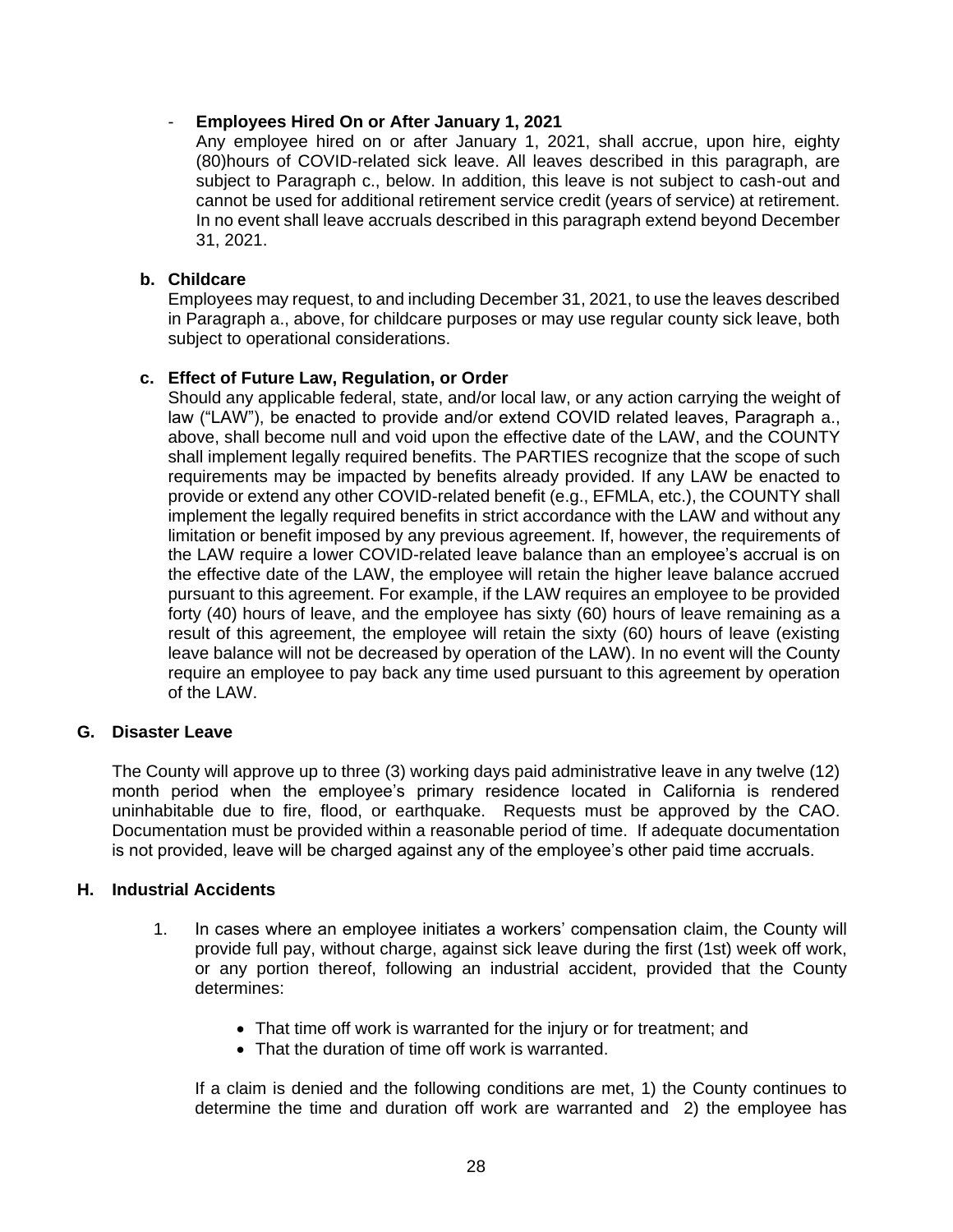received the first week of coverage, then a leave adjustment will be completed by the department so that the week is charged against the employee's sick or other leave.

In all other cases, accumulated sick leave shall be applied to time off work following an industrial accident in a proportionate amount which, when added to workers' compensation benefits, provides total compensation equal to the employee's wage or salary. Upon exhaustion of accumulated sick leave, accrued vacation time may be applied in the same manner.

- 2. In cases where an industrial accident victim exhausts all accrued sick leave, five (5) additional days (up to 40 hours) of sick leave will be credited to the employee upon employee's return to work.
- 3. Continuation of Benefits

In cases where an industrial accident victim exhausts all paid leave, the County will continue to contribute, for the period of the approved leave of absence, the amount due toward an employee's medical, dental, life, supplemental life, and long-term disability insurance premiums the employee was receiving at the time of the industrial accident. Such contributions will be made for the period of time computed on the basis of one (1) month for each two (2) years of continuous service, not to exceed twelve (12) months.

- 4. In accordance with Labor Code section 4600, the County has the right to require the treatment of work-related injuries or illnesses by a County-designated physician, except that after thirty (30) days from the date that the injury is reported, the employee may be treated by a physician of his or her own choice within a reasonable geographic area.
- 5. Pursuant to Cal Reg §9781, the employee may request a one-time change of physician with a notice provided to their assigned claims administrator.
- 6. Per LC 4600 (d)(a), if an employee has notified his or her employer in writing prior to the date of injury that he or she has a personal physician, the employee shall have the right to be treated by that physician from the date of injury.
- 7. A pre-designation form is available on the MINE. Employees may also request this form from the Human Resources Department.

## <span id="page-33-0"></span>**I. Physical Examination**

County will provide, at no cost to employees, any physical or medical examinations, including chest x-rays, required by County in relation to employment.

#### <span id="page-33-1"></span>**J. Occupational Health**

County and Union agree that the maintenance of employee's physical health is a basic component of satisfactory work performance, that an ongoing program of medical examination and review of medical conditions as it relates to performance of assigned duties will be developed, and that the parties shall meet and confer on the development of this program and endeavor to reach agreement during the term of this Agreement. The County shall comply with all applicable federal, state and County safety regulations and shall furnish to employees, as needed, all safety equipment therein required.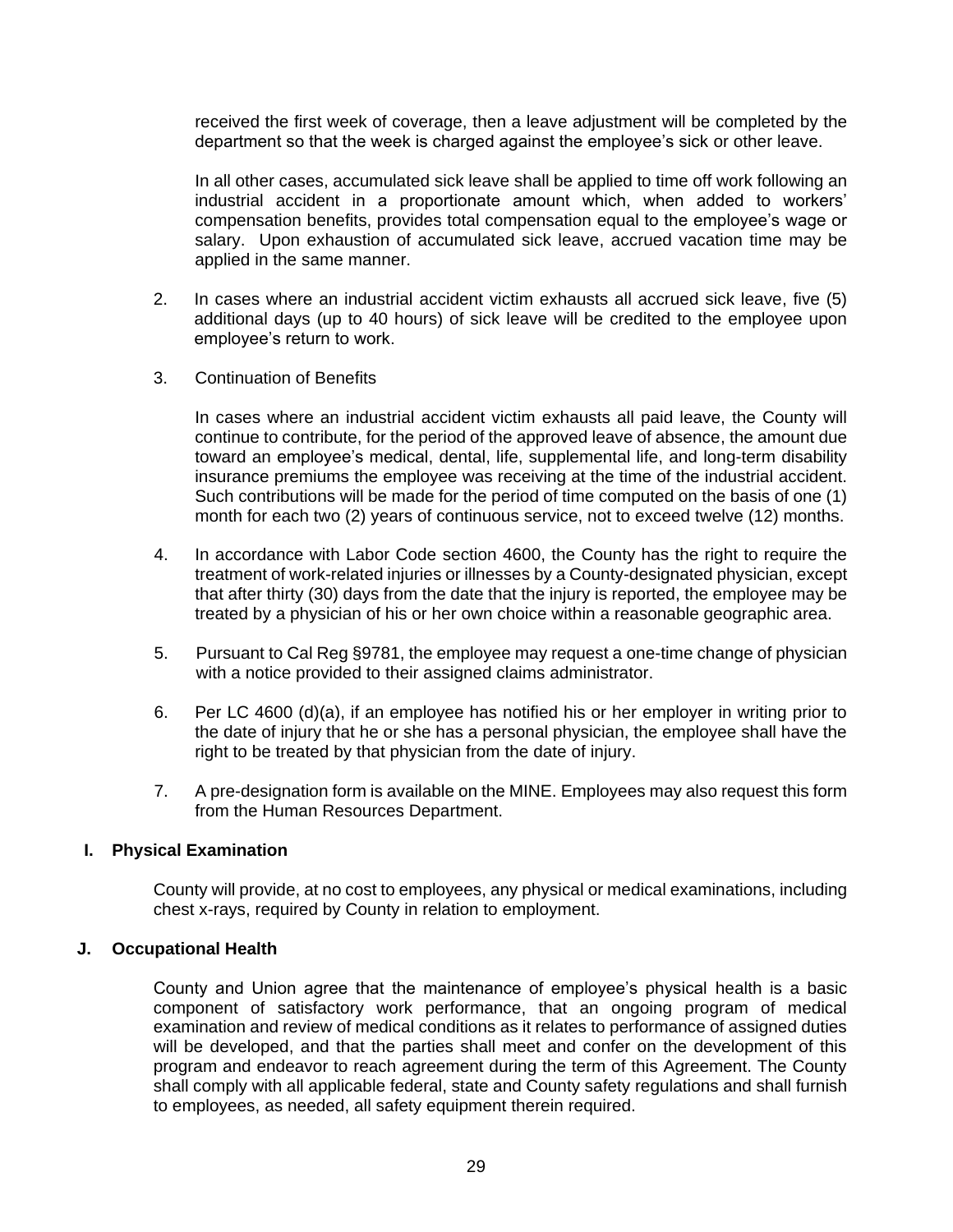## <span id="page-34-0"></span>**K. Non-Stated Benefits**

The County and the Union agree that the benefits specifically stated in the basic Agreement or applicable Agreement addenda fully and completely provide the benefit program specifically negotiated and agreed to by the parties. Other or related benefits not specifically provided in this Agreement language may not be inferred by either party.

#### <span id="page-34-1"></span>**L. Leaves of Absence**

1. All leaves of absence without pay, except maternity leave, in excess of thirty (30) calendar days, shall be subject to the approval of the department head. Such approval of the department head shall be based on the merits of the request and the needs of the County. In no case shall such leaves of absence without pay be approved in excess of ninety (90) calendar days.

Regular and Contingent Hire (Extra Hire) employees are eligible for leave under the Family Medical Leave Act and/or California Family Rights Act, as outlined in PMR 44, and any modifications thereto, and as required by State and Federal law.

In the case of maternity leave, the department head, at his/her discretion, may extend the leave up to an additional sixty (60) calendar days beyond the four (4) months mandated by the state. Such request shall not be denied unreasonably.

- 2. Employees who are absent from duty on an authorized leave of absence shall not lose any rights accrued at the time the leave is granted.
- 3. Approved leave without pay for purposes other than prolonged sickness shall commence after the employee has used all accrued vacation and approved professional leave (if applicable). In cases of prolonged illness, approved leave without pay shall commence after the employee has used all accrued sick leave, vacation and approved professional leave (if applicable), except that the employee may retain up to ten (10) days/eighty (80) hours accrued vacation time.
- 4. Regular Hire employees shall be allowed special leave with pay during regular working hours, to take merit system promotional examinations scheduled by the County of Marin.
- 5. Parental Education Leave

Regular Hire employees may take up to eight (8) hours per month (40 hours per school year) to participate in their school-age children's activities in accordance with PMR 44.8. Part-time employees may use the leave on a pro rata basis.

## <span id="page-34-2"></span>**M. Jury Duty**

Regular Hire employees summoned for jury duty while on duty shall be deemed to be on special paid leave for the duration of their jury duty and shall receive their regular salary. Any amount received as jury fees for such service shall be waived or returned to the County. Regular Hire employees shall retain any expenses reimbursement.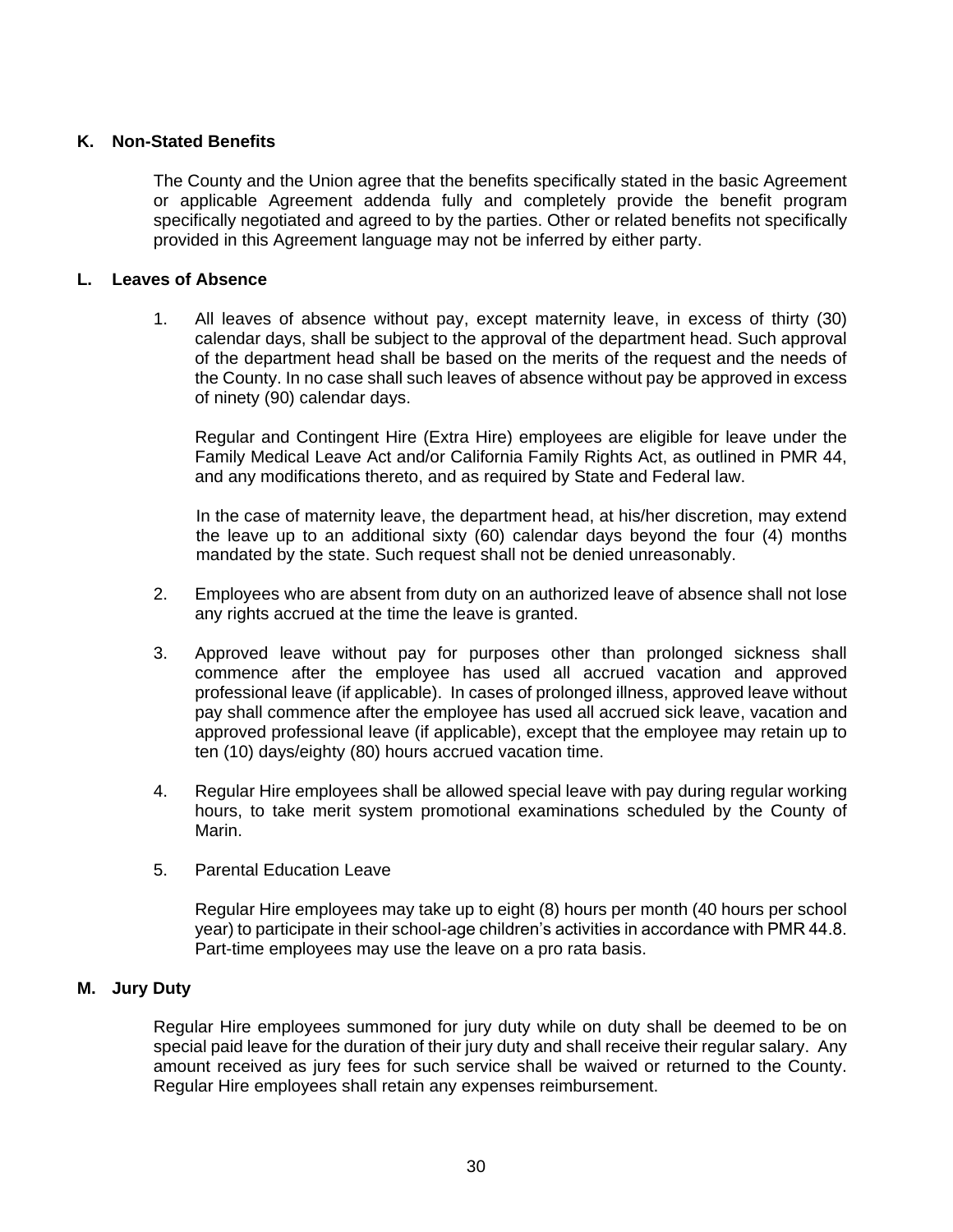The County will adjust the work schedules of employees who do not work a Monday-Friday day shift schedule to that schedule during jury duty. The County reserves the right to deny this schedule modification where staffing or scheduling issues prevent a department from making the adjustment without significantly impacting services, as determined by the Department Head.

#### <span id="page-35-0"></span>**N. Mileage**

An employee who is authorized by the department head to use a private automobile in the performance of the employee's duties shall be paid for the job related mileage driven. The County will use the annual IRS mileage reimbursement rate for mileage reimbursement for mileage for employees who use their own automobiles for County business.

### <span id="page-35-1"></span>**O. Other Benefits**

All other benefits provided by County as of the effective date of this Agreement shall be continued in effect for the term of this Agreement subject only to such changes as may be approved by the Board of Supervisors after negotiation with the Union.

## **Section X. Part-Time Employees**

<span id="page-35-2"></span>A. All Regular Hire employees working less than forty (40) hours per pay period will have the option of continuing or discontinuing benefit coverage in the medical, dental and life insurance programs.

Any employees electing to continue said coverage shall be entitled to all benefits provided in this Agreement on a reduced time or payment basis computed on the ratio of part-time compensation received to normal, full-time compensation.

No monies will be provided by the County if the employee elects to discontinue his/her medical, dental and life insurance coverage.

B. All newly appointed Regular Hire employees working less than forty (40) hours per pay period will be ineligible for County medical, dental and life insurance coverage and/or any other benefit option except as provided by law.

## **Section XI. Contingent Hire (Extra Hire) Employees**

#### <span id="page-35-4"></span><span id="page-35-3"></span>**A. Contingent Hire (Extra Hire) Step Increases**

Contingent Hire (Extra Hire) hours for the purposes of computation for the step increases will be credited as follows:

1. Conversion

A Contingent Hire (Extra Hire) employee who continuously occupies a position with a five- (5) step salary range for twelve (12) months (2,080 hours) shall, if thereafter appointed on a Regular Hire basis, be compensated at the second (2nd) step of the salary range.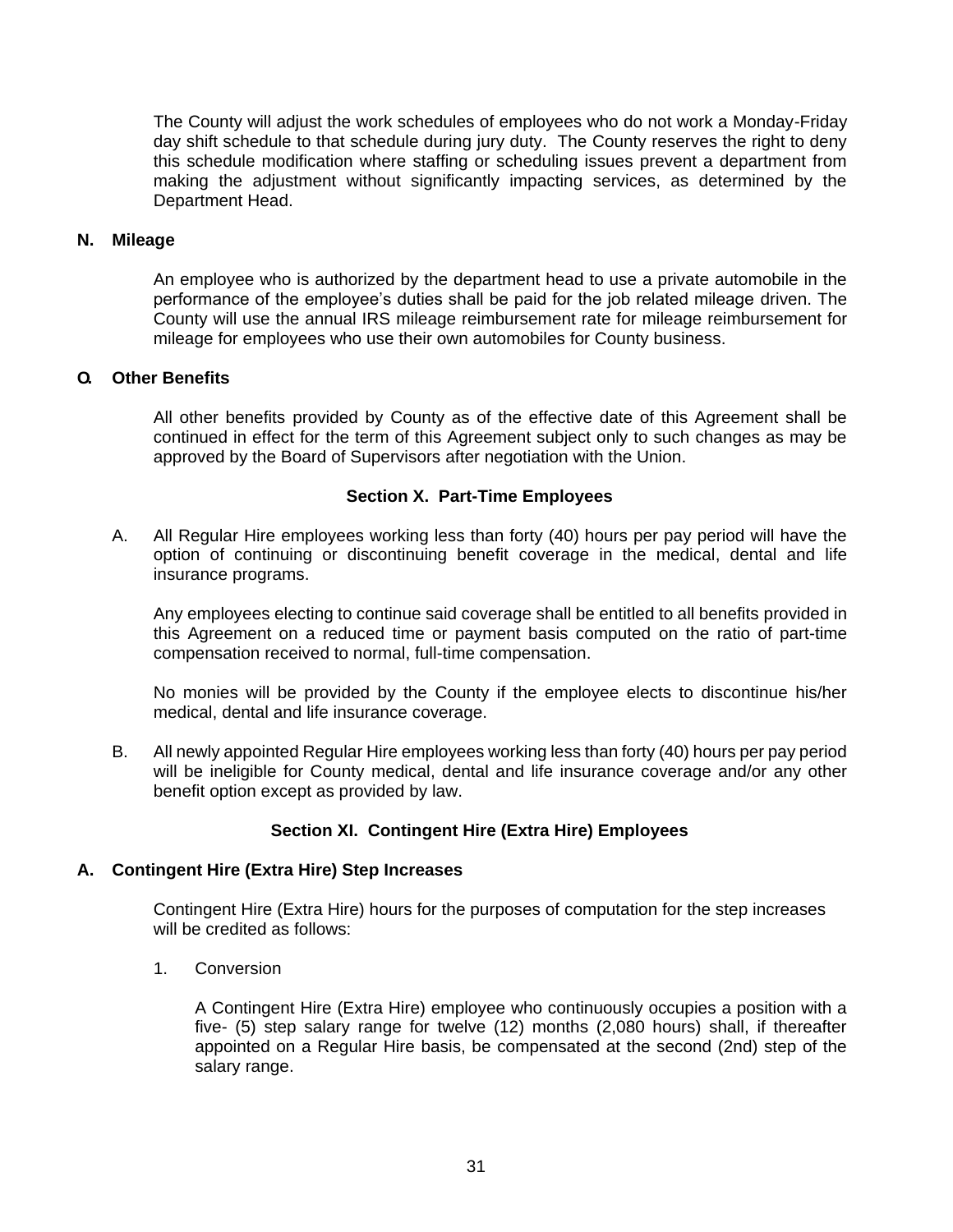A Contingent Hire (Extra Hire) employee who continuously occupies a position with a three- (3) step salary range for twelve (12) months (2,080 hours) shall if thereafter appointed on a Regular Hire basis, be compensated at the fourth (4th) step (middle step) of the salary range.

#### 2. Step Increases

Contingent Hire (Extra Hire) employees may be advanced one (1) step in a five- (5) step salary range the first (1st) day of the pay period following completion of two thousand eighty (2,080), four thousand one hundred sixty (4,160), six thousand two hundred forty (6,240) and eight thousand three hundred twenty (8,320) hours of total paid service, provided that the recommendations for increases are made in conformance with the provisions in Section VI(A) through Section VI(C) on step Increases.

The periodic increase date for an employee who has a change in status from Contingent Hire (Extra Hire) to Regular Hire or Regular Hire to Contingent Hire (Extra Hire) shall be based on the total paid service. The periodic increase date will be the first (1st) day of the pay period following twelve (12) full months (2,080 hours) of paid service and the first (1st) day of the pay period following each year (2,080 hours) of paid service thereafter, provided that the recommendations for increases are made in conformance with the provisions in Section VI(A) through Section VI (C) on step increases.

#### <span id="page-36-0"></span>**B. Contingent Hire (Extra Hire) Employee Benefits**

1. Sick Leave and Vacation

An employee who has worked on an Contingent Hire (Extra Hire) basis for at least twenty-two (22) of the twenty-five (25) regularly scheduled working days immediately preceding appointment on a Regular Hire basis at that time shall be credited with vacation and sick leave accruals for Contingent Hire (Extra Hire) on the basis of actual hours worked up to a maximum of eight (80) hours of sick leave and eight (80) hours of vacation leave. Contingent Hire (Extra Hire) employees will be notified of this at time of hire.

Contingent Hire (Extra Hire) employees on the payroll as of October 1, 1986 are grandfathered in with accumulated vacation and sick leave benefits computed on the basis of actual hours worked. Sick leave for Contingent Hire (Extra Hire) employees may be taken only in connection with scheduled shifts.

2. Overtime

Contingent Hire (Extra Hire) employees in classifications designated by an asterisk (\*) in Attachment A shall be paid for overtime worked not later than the second (2nd) paycheck following performance of work at one and one-half (1-½) times the hourly rate of pay, subject to the following conditions and authorizations:

a. Overtime is time worked beyond eight (8) hours per day, or forty (40) hours per week or the employee's standard workday or week, whichever is longer, or on holidays other than Saturday or Sunday.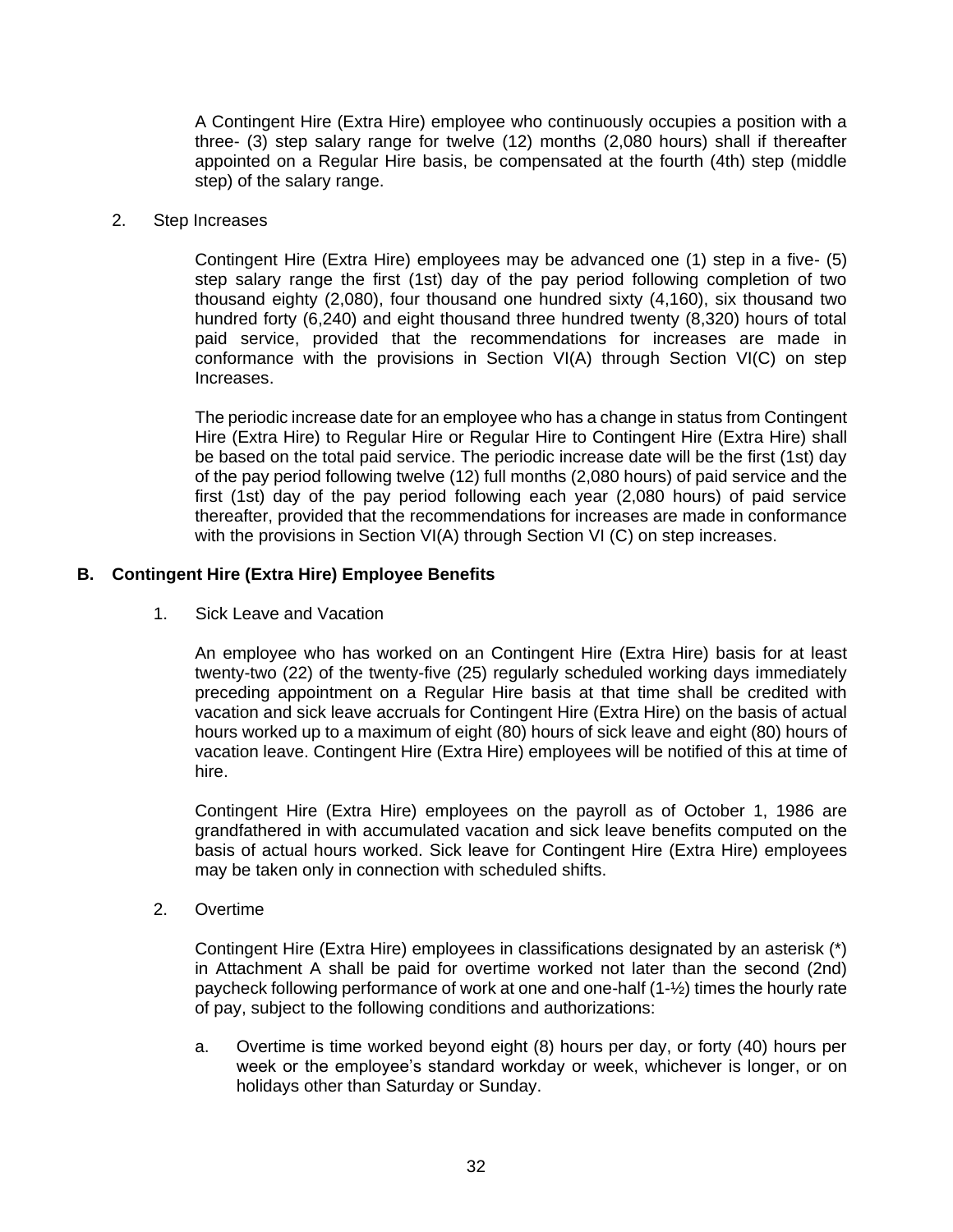- b. Overtime shall be compensated to the nearest quarter hour.
- c. Prior authorization must be secured by the department head and communicated by the department head to the employee.

#### <span id="page-37-0"></span>**C. Use of Volunteers**

Parties agree that volunteers provide a valuable resource to the County. Use of volunteers is to supplement and assist paid staff, not to replace, supervise or manage them.

#### <span id="page-37-1"></span>**D. Use of Contingent Hire (Extra Hire)**

County agrees that the utilization of Contingent Hire (Extra Hire) employees should be in situations where full-time or part-time, Regular Hire employment is not justified or is not practical and that such utilization shall be in accordance with PMR 34 and applicable Administrative Regulations. Regular Hire appointments shall include a Regular, Fixed-Term Appointment defined as an appointment of an employee who has successfully competed for and passed the probationary period in an allocated, budgeted, fixed-term position. Fixed terms are generally established due to limits on grant funding or other known limits to the position's duration.

The County and the Union will meet on a quarterly basis during the term of this Agreement to discuss the use of Contingent Hire (Extra Hire) employees in Union-represented job classes. The purpose of the meetings will be to review payroll data for Contingent Hire (Extra Hire) employees, to identify any possible issues related to the use of the Contingent Hire (Extra Hire) and with the use of interest-based problem solving to attempt to resolve any issues identified by either of the parties.

#### **Section XII. Grievance Procedure**

### <span id="page-37-3"></span><span id="page-37-2"></span>**A. Grievance Defined**

A grievance is a claimed violation, misinterpretation, inequitable application or noncompliance with the following provisions:

- 1. Collective Bargaining Agreement
- 2. County Ordinances
- 3. Resolutions
- 4. Rules
- 5. Policies
- 6. Regulations
- 7. Existing practices affecting the status or working conditions of County employees

#### <span id="page-37-4"></span>**B. Exclusions**

Appeals of appointment, disciplinary action, examination appeals and performance evaluations are not grievable hereunder.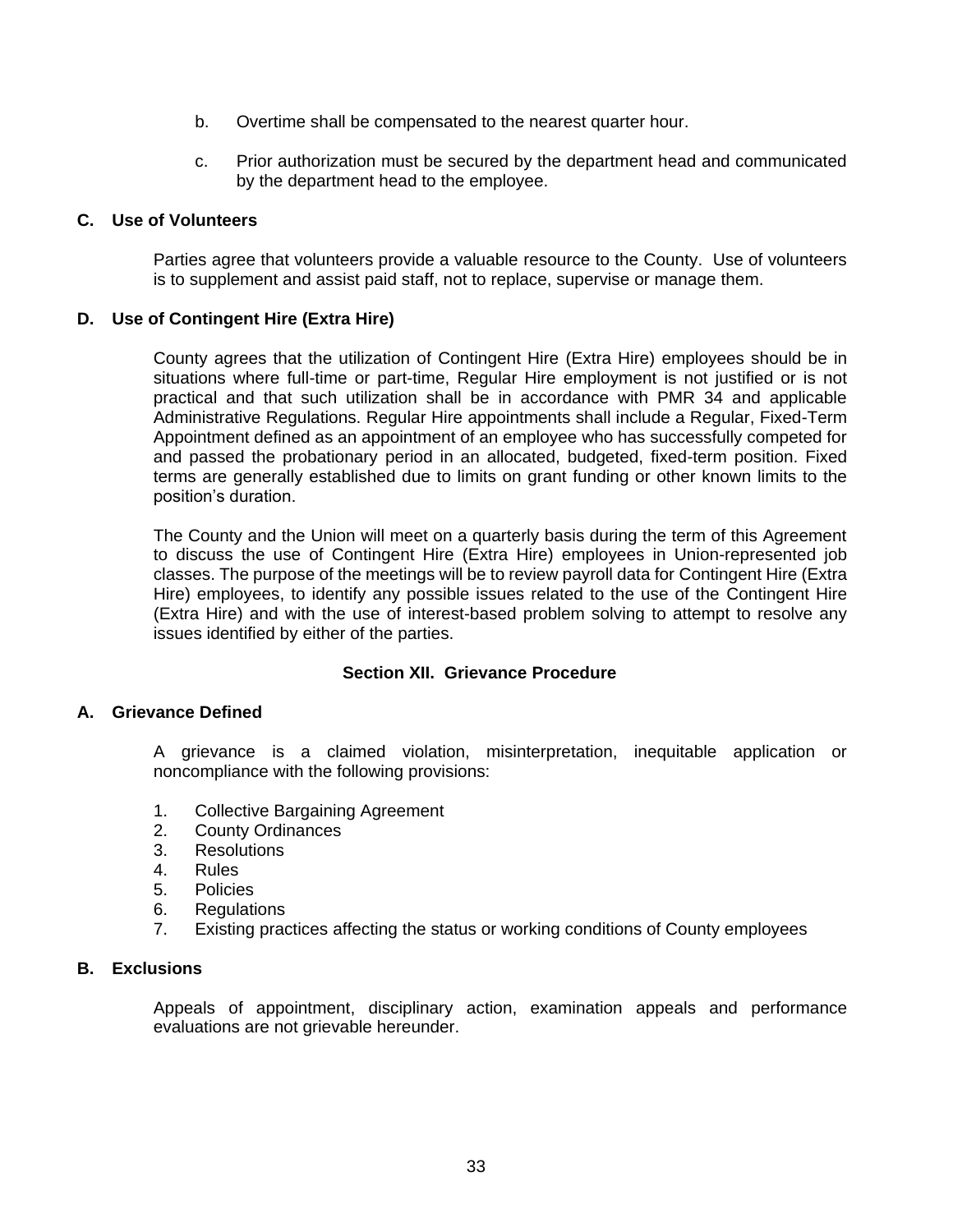### <span id="page-38-0"></span>**C. Who May File**

A grievance may be filed by an employee on his/her own behalf or jointly by any group of employees or by a recognized employee organization. A grievance may be filed by an employee organization when claiming a violation within its scope of representation.

#### <span id="page-38-1"></span>**D. Informal Grievance**

Within fourteen (14) calendar days of the event giving rising to a grievance, the grievant shall present the grievance informally for disposition by the immediate supervisor or at any appropriate level of authority within the department.

Presentation of an informal grievance shall be a prerequisite to the institution of a formal grievance.

#### <span id="page-38-2"></span>**E. Formal Grievance**

If the grievant believes that the grievance has not been redressed within fourteen (14) calendar days, he/she may initiate a formal grievance within seven (7) calendar days thereafter. A formal grievance can only be initiated by completing and filing with the Human Resources Department a grievance form approved by the Human Resources Department for this purpose. The form shall contain:

- 1. Name(s) of grievant
- 2. Class Title(s)
- 3. Department(s)
- 4. Mailing Address(es)
- 5. A clear statement of the nature of the grievance (citing applicable ordinances, rules, regulations, or contract language, including specific provisions which have been violated and how such violation(s) occurred).
- 6. The date upon which the event giving rise to the alleged grievance occurred.
- 7. The date upon which the informal discussion with the supervisor took place.
- 8. A proposed solution to the grievance.
- 9. The date of execution of the grievance form.
- 10. The signature of the grievant.
- 11. The name of the organization, if any, representing the grievant followed by the signature of the organization's representative.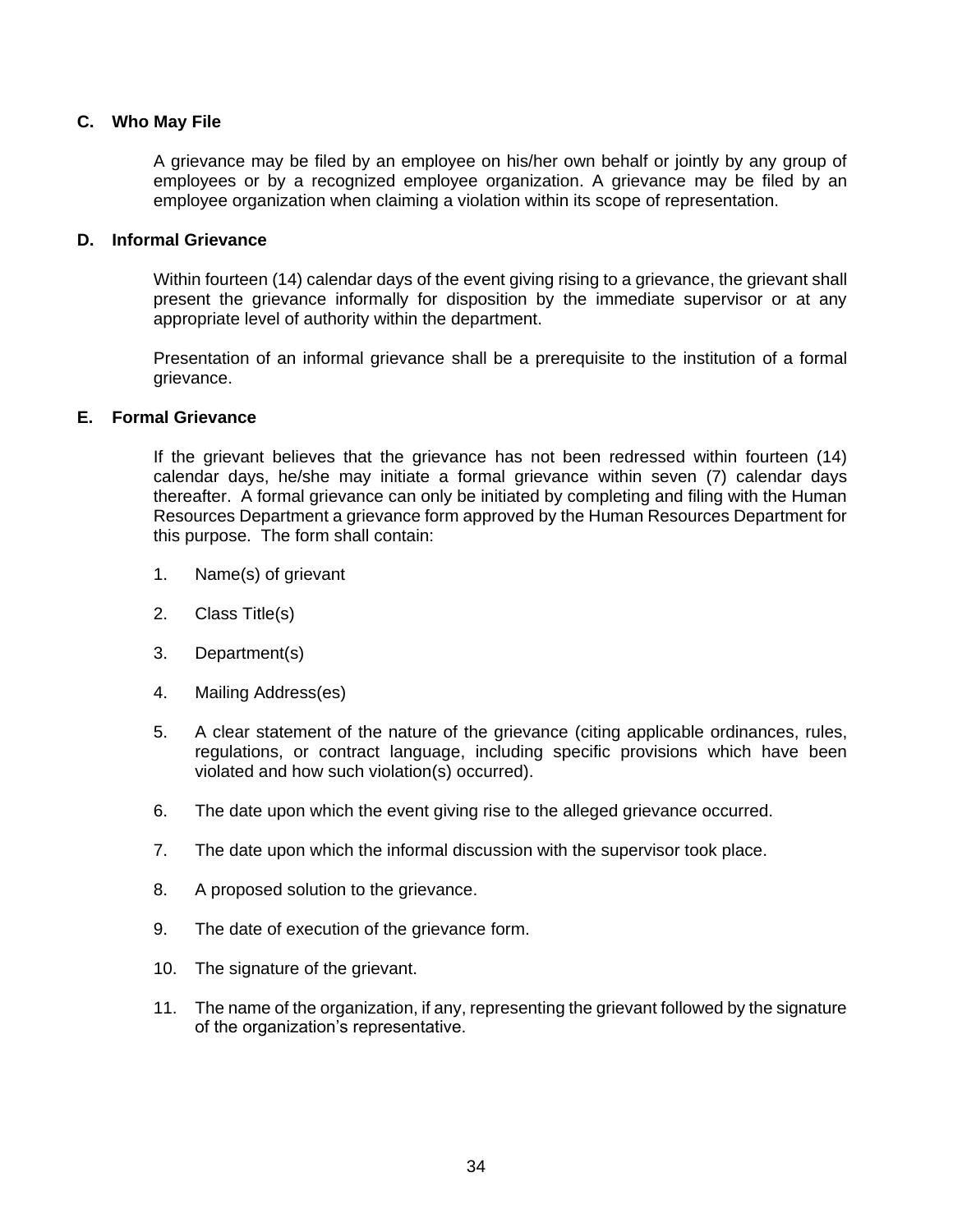## <span id="page-39-0"></span>**F. Step 1**

Within twenty-one (21) calendar days after a formal grievance is filed, the department head shall investigate the grievance, confer with the grievant in an attempt to resolve the grievance, and make a decision in writing.

## <span id="page-39-1"></span>**G. Step 2**

If the grievance is not resolved in step 1 to the satisfaction of the grievant, he/she may, within not more than seven (7) calendar days from his/her receipt of the department head's decision, request consideration of the grievance by the County Administrator by so notifying the Human Resources Department in writing.

Within fourteen (14) calendar days after such notification, the County Administrator shall investigate the grievance and confer with persons affected and their representatives to the extent he/she deems necessary. A written decision shall be rendered within twenty-one (21) calendar days thereafter. The parties shall present all known, relevant information to each other at this step including notice from the County if the proposed resolution requires an unbudgeted expenditure.

- 1. If the written decision of the County Administrator resolves the grievance to the satisfaction of the grievant and the County, it shall bind the County, subject to ratification by the Board of Supervisors if the decision requires an unbudgeted expenditure.
- 2. If step 2 does not resolve the grievance to the satisfaction of the grievant, the grievant may pursue step 3.

## <span id="page-39-2"></span>**H. Step 3**

A final appeal to step 3 may be filed in writing with the Human Resources Department no more than fourteen (14) calendar days from his/her receipt of the County Administrator's decision. The grievant may, to the extent provided below, select either Alternative A or Alternative B as the final appeal step.

Only the Union may advance grievances under XII A(1) (Collective Bargaining Agreement) to step 3. An individual grievant may advance any other grievance to step 3.

1. Alternative A

The grievance shall be determined by the Personnel Commission. The decision of the Commission shall be made in writing within sixty (60) calendar days after the filing of the appeal at step 3 and shall be final and binding on all parties, subject to ratification by the Board of Supervisors if the decision requires an unbudgeted expenditure.

2. Alternative B

This alternative is reserved for the Union alone. Individual grievants may not choose alternative B. Provided that the County Administrator and the Union agree on the issues to be arbitrated or that the grievance pertains to the specific terms of any existing collective bargaining agreement, the grievance shall be determined by an arbitrator selected from a list(s) provided by State Mediation and Conciliation Services (SMCS) by mutual agreement between the County and the Union. The decision of the arbitrator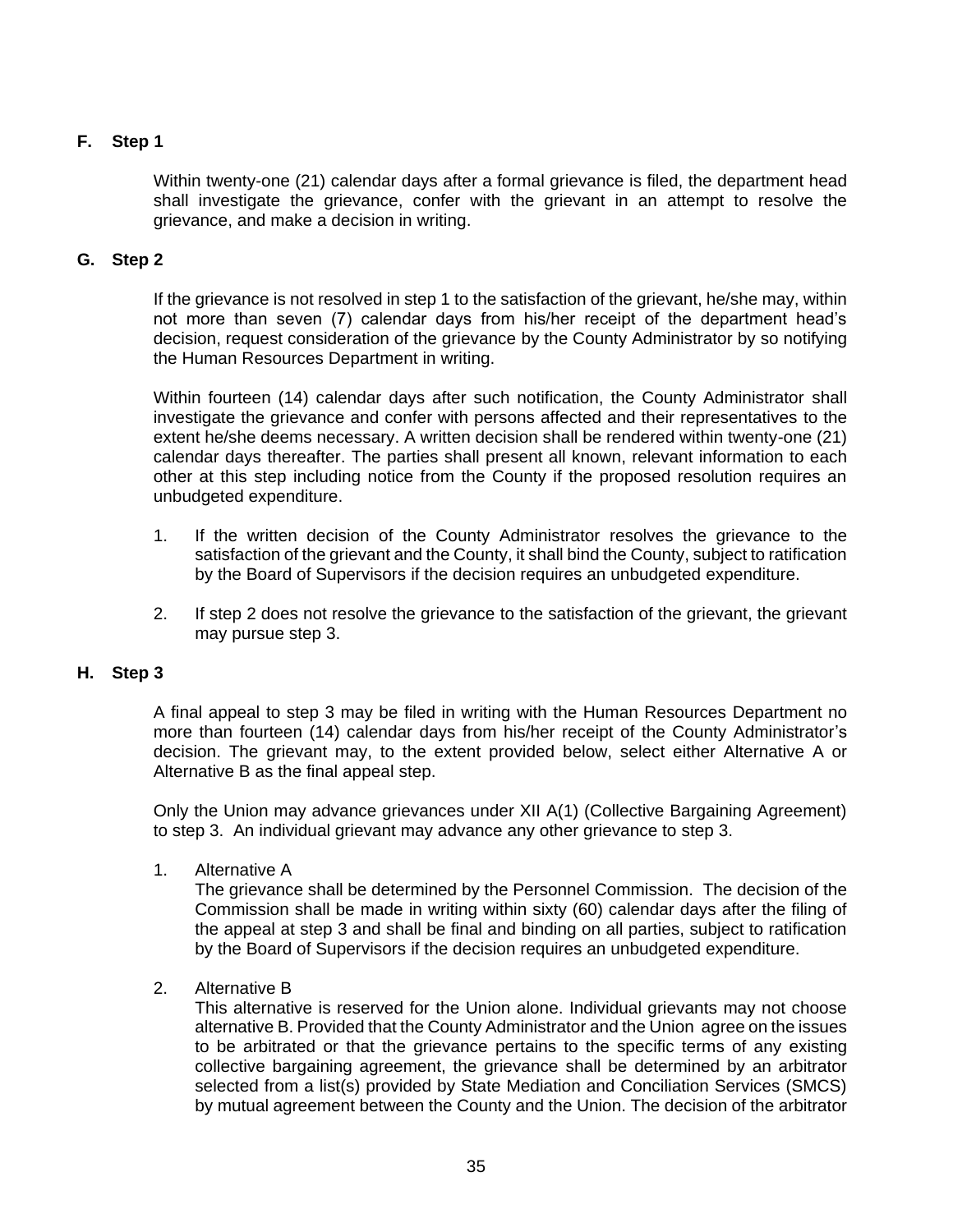shall be final and binding on all parties. However, the amount of the award is subject to the ratification by the Board of Supervisors if the decision requires an unbudgeted expenditure in excess of \$50,000.

Prior to a hearing before the Personnel Commission or an arbitrator, the parties will participate in a mandatory settlement conference in an attempt to resolve the grievance. All discussions in the settlement conference are confidential and may not be used in any subsequent hearing/arbitration or dispute resolution process.

Both parties shall endeavor to submit the grievance to the arbitrator within sixty (60) calendar days after filing the appeal to step 3.

#### <span id="page-40-0"></span>**I. General Conditions**

The Human Resources Department shall act as a central repository for all grievance records and shall provide a copy of the grievance to the department head at each step of the grievance procedure.

Any time limit may be extended only by mutual agreement in writing.

An aggrieved employee may be represented by any person or organization certified to represent a majority of employees in a representation unit in which the aggrieved employee is included and is entitled to be present at all formal meetings, conferences, and hearings pertaining to the grievance.

Each party shall bear its own expenses for arbitration, provided that all expenses for the services of the arbitrator, including obtaining a list(s) from SMCS, shall be shared equally by the County and the Union.

Failure on the part of the County or the grievant to appear in any case before the Personnel Commission or an arbitrator without good cause shall result in forfeiture of the case and responsibility for payment of all costs of arbitration.

The grievant's signature is required to initiate step 1 of the grievance procedure.

Amendments of grievances are by mutual agreement of the parties.

Mediation may be used by the parties to assist them in resolving grievances. The decision to utilize mediation shall be voluntary. Mediation may be held at any time prior to submission of the final appeal under step 3 of the grievance procedure. If mediation is used, it shall be advisory only and shall stay the timelines for processing the grievance until such mediation is concluded.

## **Section XIII. Reduction in Force**

<span id="page-40-1"></span>Whereas, Personnel Management Regulation 48 provides that the Board of Supervisors may abolish any position or employment in the interest of sound management.

Now, therefore, the County and Union agree to hereby adopt the following procedures to effect a layoff, reduction in force or reappointment.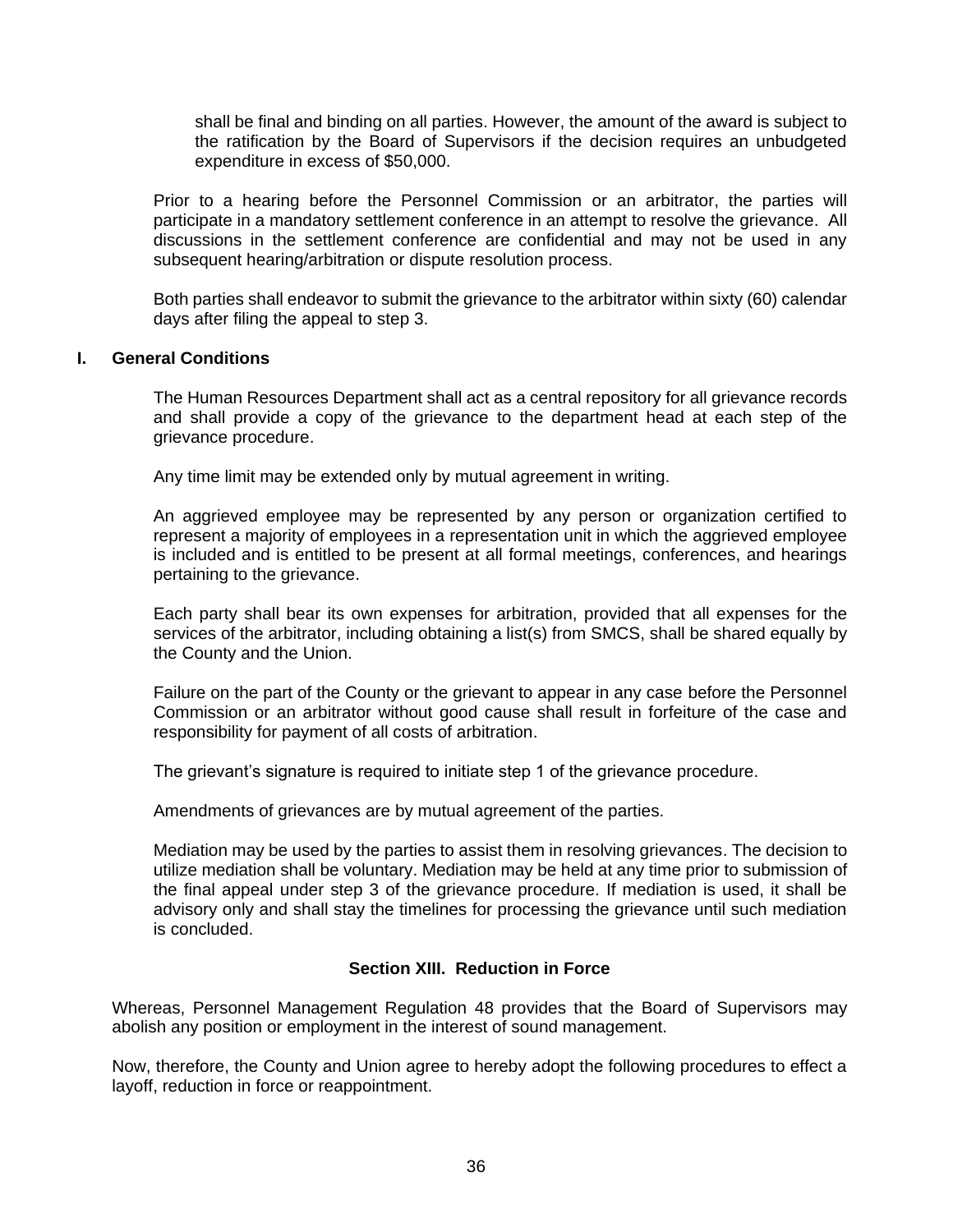## <span id="page-41-0"></span>**A. Classes Outside of Bargaining Unit**

County and Union agree that the procedures to effect layoff, reduction in force and reappointment set forth herein establish the method of calculating seniority of employees who hold or have held status in classes covered by this Agreement. It is the intent of the parties that nothing in this Agreement shall be construed to exclude those employees outside the bargaining unit who have held status in classes as set forth in Attachment A, from exercising bumping rights into said classes nor to deny any rights and obligations conferred upon them by this Agreement establishing the reduction in force and reappointment procedures.

## <span id="page-41-1"></span>**B. Order of Layoff**

- 1. Layoffs and/or reduction in force shall be made by classification under an appointing authority. A classification is defined as a position or number of positions having the same title, job description, and salary. Contingent Hire (Extra Hire) employees shall be laid off before probationary employees, and probationary employees shall be laid off before permanent employees in the affected classification. In effecting the preceding order, a part-time, permanent employee with more seniority can displace a full-time, permanent employee.
- 2. If two or more employees within a classification have achieved permanent status, such employees will be laid off or reduced on the following basis:
	- a. Seniority will be based on date of hire in the affected classification and will be determinative. Such seniority shall include time served in higher classification(s). The computation of seniority for part-time employees will be credited based on date of hire into the classification AND the full time equivalency (FTE). Time spent on leave of absence without pay beyond 12 consecutive weeks will not count toward seniority. Employees in lower-level classes underfilling the affected classification will be laid off first.
	- b. If the seniority of two (2) or more employees in the affected classification or higher classifications(s) is equal, departmental seniority shall be determinative.
	- c. If all the above factors are equal, the date permanent status in County service is achieved shall be determinative.
	- d. If all the above factors are equal, date of certification of appointment shall be determinative.
- 3. The break in service of an employee who is reinstated pursuant to Section XIII F shall not be counted as County service.

## <span id="page-41-2"></span>**C. Exceptions**

Notwithstanding the foregoing, if the public interest will not be served by application of the above criteria, the appointing authority may depart there from on the basis of clearly demonstrable special skill(s) which are essential for the job. If more than one employee possesses such special skill(s), seniority, as defined in Section B, shall be the determining factor within that group of employees. In such case, the appointing authority shall notify the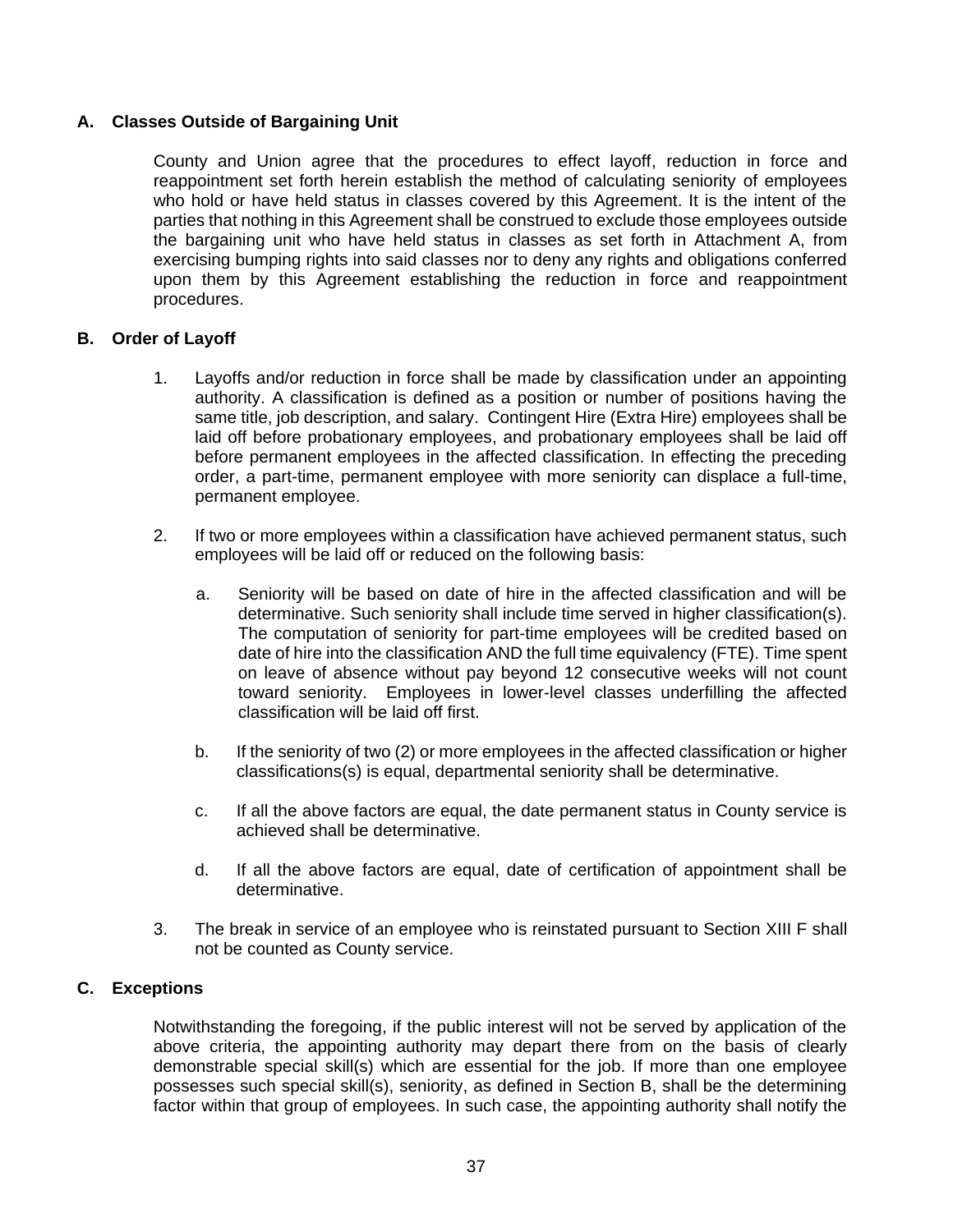employee to be laid off, in writing, specifying the basis for such determination in detail. The employee may within five (5) working days thereafter appeal the determination to the Personnel Commission which shall hold a hearing within fifteen (15) days after receipt of the appeal and shall thereafter made a decision within five (5) days, and that decision shall be final.

### <span id="page-42-0"></span>**D. Bumping**

An employee designated to be laid off may bump into a class at the same salary level within the same department or into the next lower classification within the same department in which such employee has previously held status with the County. An employee who is bumped shall be laid off in the same manner as an employee whose position is abolished.

An employee may refuse an offer of transfer or bumping for reasons of hardship, without affecting rights, within five (5) days of notification.

## <span id="page-42-1"></span>**E. Transfer**

All efforts will be made by the County Department of Human Resources to transfer any employee who is to be affected by a reduction in force to another vacant position for which such employee may qualify. The length of eligibility for such transfer will be the period of notification as provided in Section XIII(H) but no longer than the effective date of such layoff or reduction.

#### <span id="page-42-2"></span>**F. Reemployment Following Reduction in Force**

- 1. Individuals who have been laid off or demoted shall be offered reappointment to the same classification in which they held status in the order of seniority in the classifications. Individuals demoted in-lieu-of reduction in force shall be offered restoration to the highest class in which they held status and in which there is a vacancy prior to the reappointment of individuals who have been laid off.
- 2. Each person who has been laid off or demoted in-lieu-of a layoff from a position the person held, shall, in writing, be offered reappointment in the same classification in the same department should a vacancy occur in the classification within two (2) years after the layoff or demotion.
- 3. Should the person not accept the reappointment within seven (7) calendar days after the date of the offer, or should the person decline or be unable to begin work within two (2) weeks after the date of acceptance of the offer, the person shall be considered unavailable for employment, shall forfeit the right to reemployment and be removed from the reemployment list.
- 4. Whenever a person is unavailable for reemployment, the next senior person who is eligible on the department reemployment list shall be offered reemployment in the same manner and under the same conditions as in this section (F).
- 5. Should there be no person on the department reemployment list eligible and available for reemployment, the position shall be filled by the countywide reemployment list for the same classification. The Department of Human Resources shall certify up to five (5) of the remaining eligible persons in order of seniority in the classification from the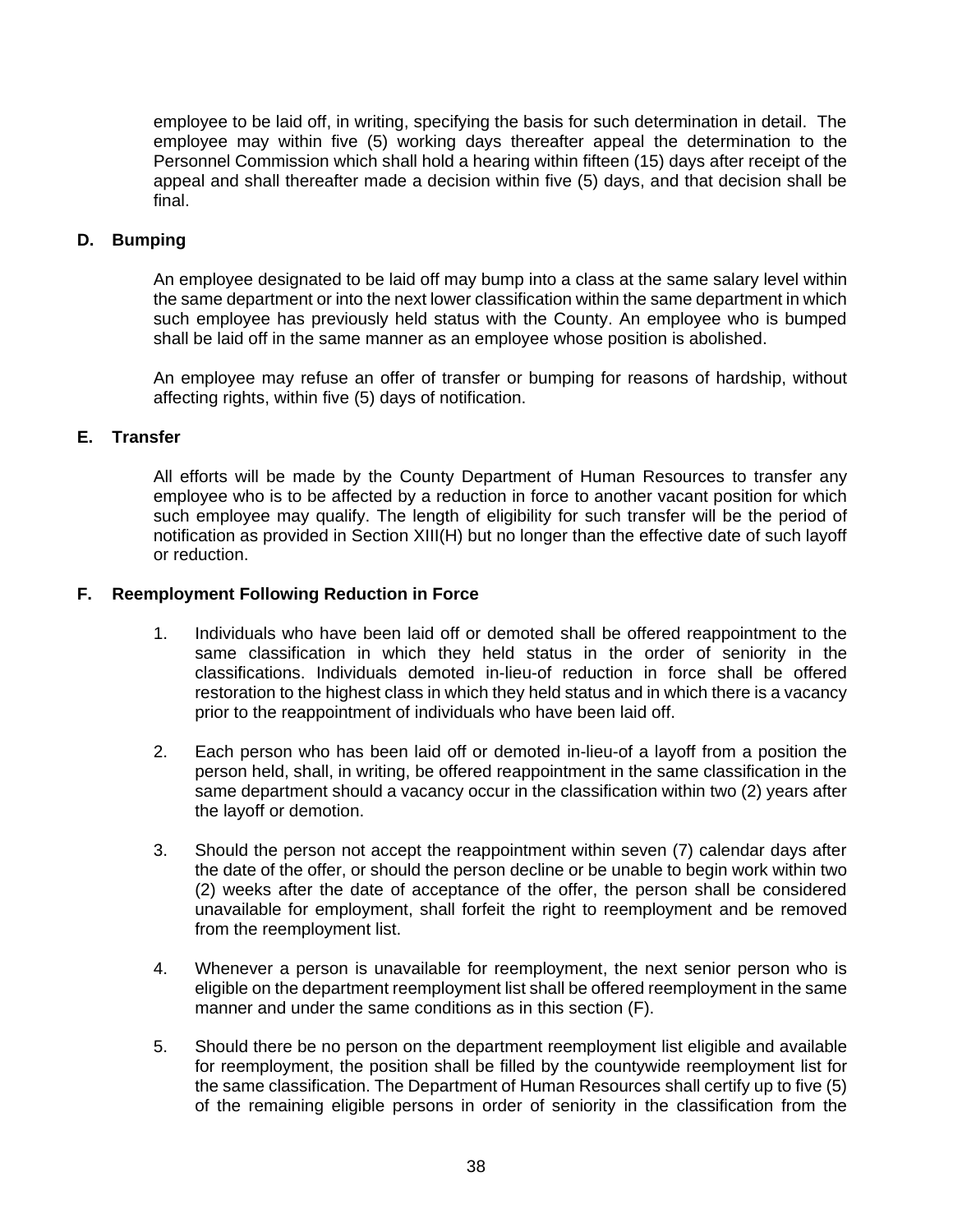countywide reemployment list for selection by the appointing authority. The countywide reemployment list shall consist of the names of all individuals laid off or demoted in order of seniority by classification irrespective of department.

- 6. Persons selected from the County reemployment list shall have their names removed from the department reemployment list for the classification in which they were reemployed. Should there be no person on the countywide reemployment list eligible and available for reemployment, vacancies shall be filled from an appropriate eligible list.
- 7. Employees reappointed under the provisions above will not be required to complete a new probationary period if they had previously held permanent status in the classification. Employees who had not completed their probationary period shall serve the remainder of the probationary period upon reappointment. Periodic increase dates shall be controlled by Personnel Management Regulation 41.9.
- 8. Employees restored to previously held positions shall be deemed to have returned from a leave of absence for the purpose of all right and benefits legally permissible.

## <span id="page-43-0"></span>**G. Right to Reemployment Contingent Hire (Extra Hire) After Reduction in Force**

If Contingent Hire (Extra Hire) is opened in the same department and classification in which a Regular Hire employee who held status has been laid off or demoted in-lieu-of layoff, in order of seniority in the classification, the Regular Hire employee who held status shall be offered the Contingent Hire (Extra Hire), based upon the existing reemployment list.

Within one (1) year after the layoff or demotion, this Regular Hire employee shall be offered this Contingent Hire (Extra Hire) in writing should an Extra Hire vacancy occur in the same classification and department in which the employee held status.

Should the person not accept the reappointment within seven (7) calendar days after the date of the offer or should the person decline or be unable to begin work within two weeks after the date of acceptance of the offer, the person shall not forfeit the right to reemployment under paragraph A above but shall forfeit the right to further reemployment under Section XIII (F) and (G).

#### <span id="page-43-1"></span>**H. Notice to Employees and Recognized Employee Organizations**

Regular Hire employees designated for layoff or demotion, and the Union, shall be notified in writing at least four (4) calendar weeks prior to the anticipated date of termination or demotion. Upon request by the Union, the County shall meet to explore alternatives to layoff prior to the layoff. This process, however, shall not alter the proposed date of layoffs. Also, upon request by the Union the County shall meet and confer regarding the impact of any layoff on affected employees.

#### **Section XIV. Disciplinary Appeals**

<span id="page-43-2"></span>All disciplinary actions arising under this Agreement shall be resolved in accordance with the disciplinary appeal process in Personnel Management Regulation 47.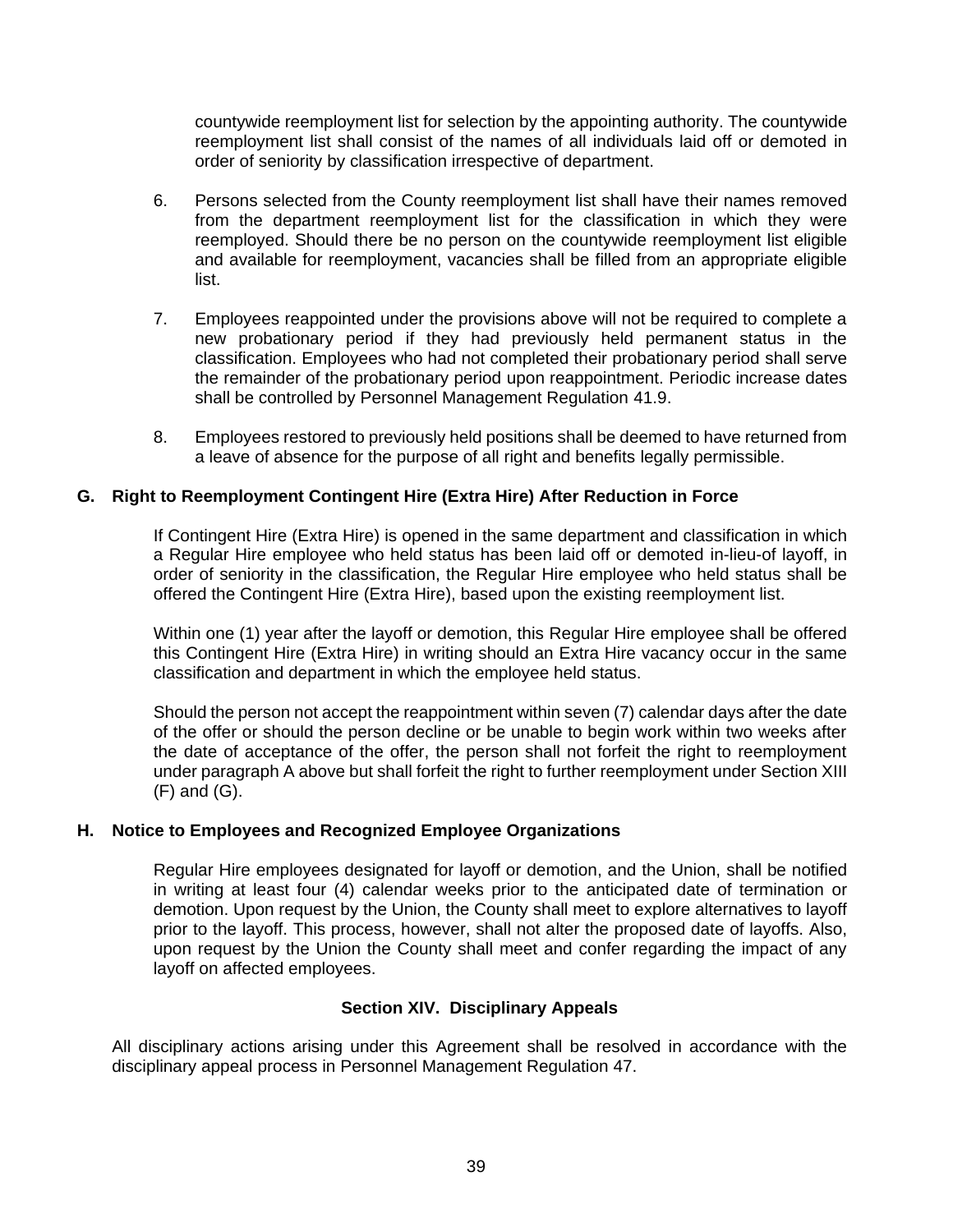Any disciplinary action subject to appeal to the Personnel Commission pursuant to PMR 47, by agreement of the parties, may be submitted to an arbitrator for him/her to make written findings and render a decision in accordance with PMR 47.9.

If the parties disagree about whether a termination shall be heard by an arbitrator, within 2 business days of the disagreement, either party may request mediation. Mediation shall be scheduled within 30 days of the initial request. The request for mediation does not preclude the department from scheduling an initial hearing date before the Personnel Commission. Mediation shall not be binding.

If the parties mutually agree to have the termination heard before an arbitrator, the decision of the arbitrator shall be final and binding on all parties, subject to ratification by the Board of Supervisors if the decision requires an unbudgeted expenditure. The arbitrator shall have the same limitations as listed in PMR 24.4.

## **Section XV. Strikes and Lockouts**

- <span id="page-44-0"></span>A. During the term of this Agreements, County agrees that it will not lockout employees, and the Union, despite any sanctions or instructions by their international union or central labor council, agrees that they will not engage in, encourage or approve any strike, slowdown or other work stoppage growing out of any dispute relating to the terms of this Agreement. Union will take whatever lawful steps are necessary to prevent any interruption of work in violation of this Agreement, recognizing with County that all matters of controversy within the scope of this Agreement shall be settled by established grievance procedures.
- B. Each party consents to and waives any defenses against an injunctive action by the other party to restrain any violation of this section.

## **Section XVI. Service Improvements**

<span id="page-44-1"></span>Union shall have the right, and is encouraged to utilize the right, of formulating and presenting proposals for improved work methods and changes in standards of public service. Such recommended change shall first be discussed with the department head and County Administrator but may be presented to the Board of Supervisors subsequent to such discussion without the endorsement of the department head or the County Administrator.

## **Section XVII. Rights of Employees**

<span id="page-44-2"></span>No employee of the unit, after completion of probationary status, shall be discharged for incompetence or inefficiency unless said employee has, at least forty-five (45) days prior to termination been notified in writing of the deficiencies in the employee's performance and been provided a reasonable opportunity to correct them within said forty-five- (45) day period. An employee is entitled to only one (1) forty-five- (45) day notice during any consecutive twelve-(12) month period for said deficiencies. An employee who has received such a forty-five- (45) day notice and who has satisfactorily corrected said deficiencies before the expiration of said forty-five- (45) day period shall, during the twelve (12) months from the date of the initial forty-five- (45) day notice, be subject to discharge on ten (10) days' notice in the event of further similar deficiencies. If no similar deficiencies recur for twelve (12) months or more from the date of the initial forty-five- (45) day notice, then the forty-five- (45) day notice requirement shall be reinstated.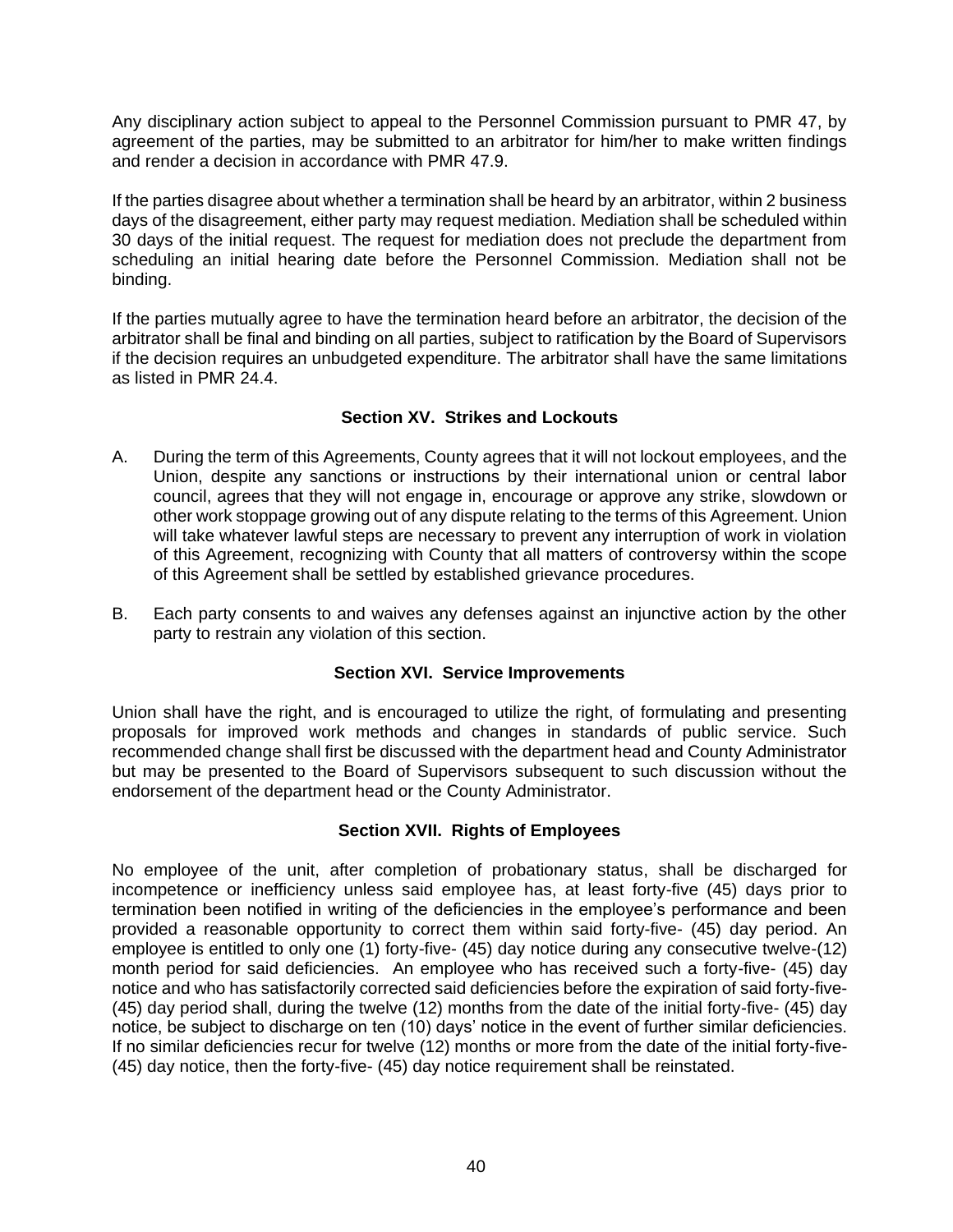#### **Section XVIII. Retirement**

#### <span id="page-45-1"></span><span id="page-45-0"></span>**A. General**

Unless required to do so by law, County shall not revise any benefit provided by the retirement system to employees or to any other person when such revision will change present or future retirement system contributions by employees subject to this Agreement, provided, however, such benefit change may be made when agreed to by certified representatives on behalf of bargaining units representing a majority of all employees so affected.

Employee contributions to retirement will be paid from pretax dollars.

Employees contribute up to fifty percent (50%) of the retirement cost-of-living adjustment (COLA), not to exceed 1.58%.

#### <span id="page-45-2"></span>**B. Part-Time, Regular Hire Employee PST Plan Contribution**

Effective the first full pay period in January, 2022, County will pay 3% of applicable salary to the Omnibus Budget Reconciliation Act of 1990 (OBRA)/Part-Time Seasonal Temporary (PST) (*safe harbor*) plan for all Part-time regular hire employees who are not eligible to be members of MCERA.

The County's 3% contribution shall be in addition to the contributions made by the employees.

## **Section XIX. Saving Clause**

<span id="page-45-3"></span>If any article or section of this Agreement should be held invalid by operation of law or by any tribunal of competent jurisdiction, or if compliance with or enforcement of any article or section should be restrained by such tribunal, the remainder of this Agreement shall not be affected thereby, and the parties shall enter into collective bargaining negotiations for the sole purpose of arriving at a mutually satisfactory replacement for such article or section.

## **Section XX. Waiver Clause**

<span id="page-45-4"></span>The parties acknowledge that for the life of this Agreement, each voluntarily and unqualifiedly waives the right, and each agrees that the other shall not be obligated, to bargain collectively with respect to any subject or matter pertaining to or covered by this Agreement, except as otherwise is provided herein.

## **Section XXI. State Disability Insurance (SDI)**

<span id="page-45-5"></span>As agreed, the employee will pay the full premium cost for State Disability Insurance (SDI), and no County contribution will be made toward participation in the plan. The County and Union further agree that the following actions shall be taken for the coordination of benefits:

- The County sponsored long-term disability insurance plan shall be modified to provide coordination of benefits with SDI benefits.
- The County sick leave program shall be modified for coordination of benefits with SDI benefits.
- The County workers' compensation benefits shall be modified for coordination with SDI benefits.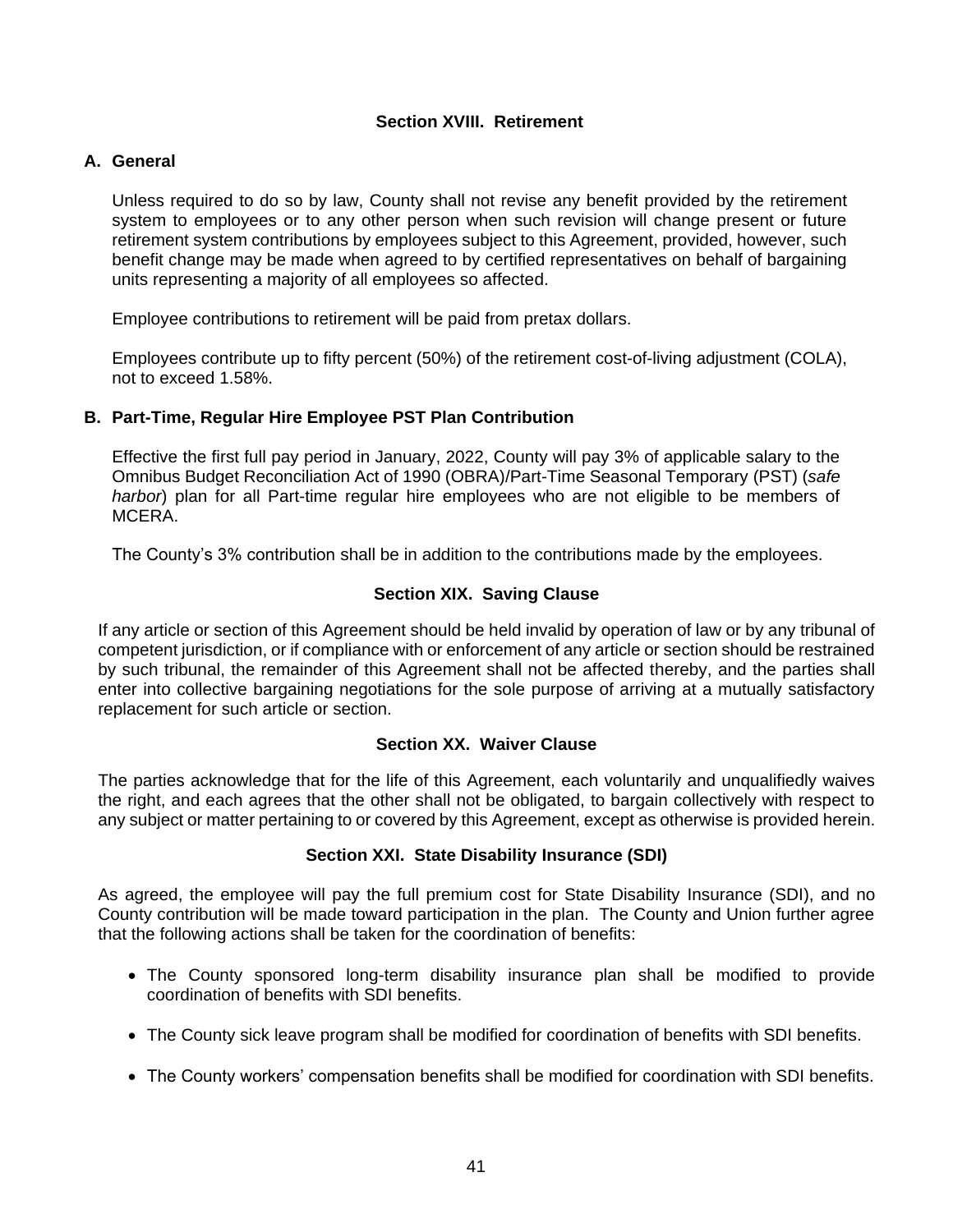• The Agreement sick leave borrowing provision allowing borrowing of up to five (5) workdays shall be limited to the first six (6) months of employment as new County employee.

## **Section XXII. Indemnification and Defense of County Employees**

<span id="page-46-0"></span>The County shall defend and indemnify an employee against any claim or action against the employee on account of any action or omission in the scope of the employee's employment with the County as an employee, in accordance with and subject to the provisions of California Government Code Sections 825, et seq. and 995, et seq. Nothing herein is intended to, nor shall be deemed to, supersede the County's herein referenced obligation as they may not be defined by statutory or case authority.

#### **Section XXIII. Reemployment**

<span id="page-46-1"></span>A Regular Hire employee who has passed his/her probationary period and terminates County service under positive circumstances shall be eligible for reemployment without loss of certain benefits if reemployed within sixty (60) calendar days of termination. For the purposes of salary and seniority, the employee will be treated as if he/she were on a leave of absence without pay. Seniority shall be restored for the purposes of merit-increase eligibility, vacation accruals and reduction in force.

## **Section XXIV. Job Sharing**

<span id="page-46-2"></span>Whenever possible, the County agrees to accommodate requests for job sharing of budgeted positions.

### **Section XXV. Union Security**

#### <span id="page-46-4"></span><span id="page-46-3"></span>**A. Dues Deduction**

The parties agree that upon written consent of the employee involved or upon certification of the Union that it has and will maintain employee's written authorization, the County will deduct dues as established (and as may be changed from time to time) by the Union from the salaries of its members. The sums so withheld shall be remitted by County, without delay, along with a list of employees who have had said dues deducted. Such dues deductions shall continue so long as the Union remains the exclusive representative of these bargaining units or unless discontinued or modified in accordance with the process outlined below.

#### <span id="page-46-5"></span>**B. Revocation**

The County will direct to the Union any employee who desires to revoke his/her authorization for Union membership.

Deductions will continue unless the employee mails a written revocation to the Union in accordance with the terms of the membership card or authorization form, or, for employees whose membership card or authorization form does not provide terms of revocation, by mailing a written revocation to the Union that is postmarked during the 30-day period immediately prior to the annual anniversary of the date on which the employee signed an authorization form.

It is understood that if an employee does not revoke his/her authorization for Union membership during the period specified above, dues shall continue to be deducted from the employee's earnings.

#### <span id="page-46-6"></span>**C. Indemnification**

The Union shall indemnify, hold harmless, and defend the County against any claim, including but not limited to any civil or administrative action, and expense and liability of any kind, including but not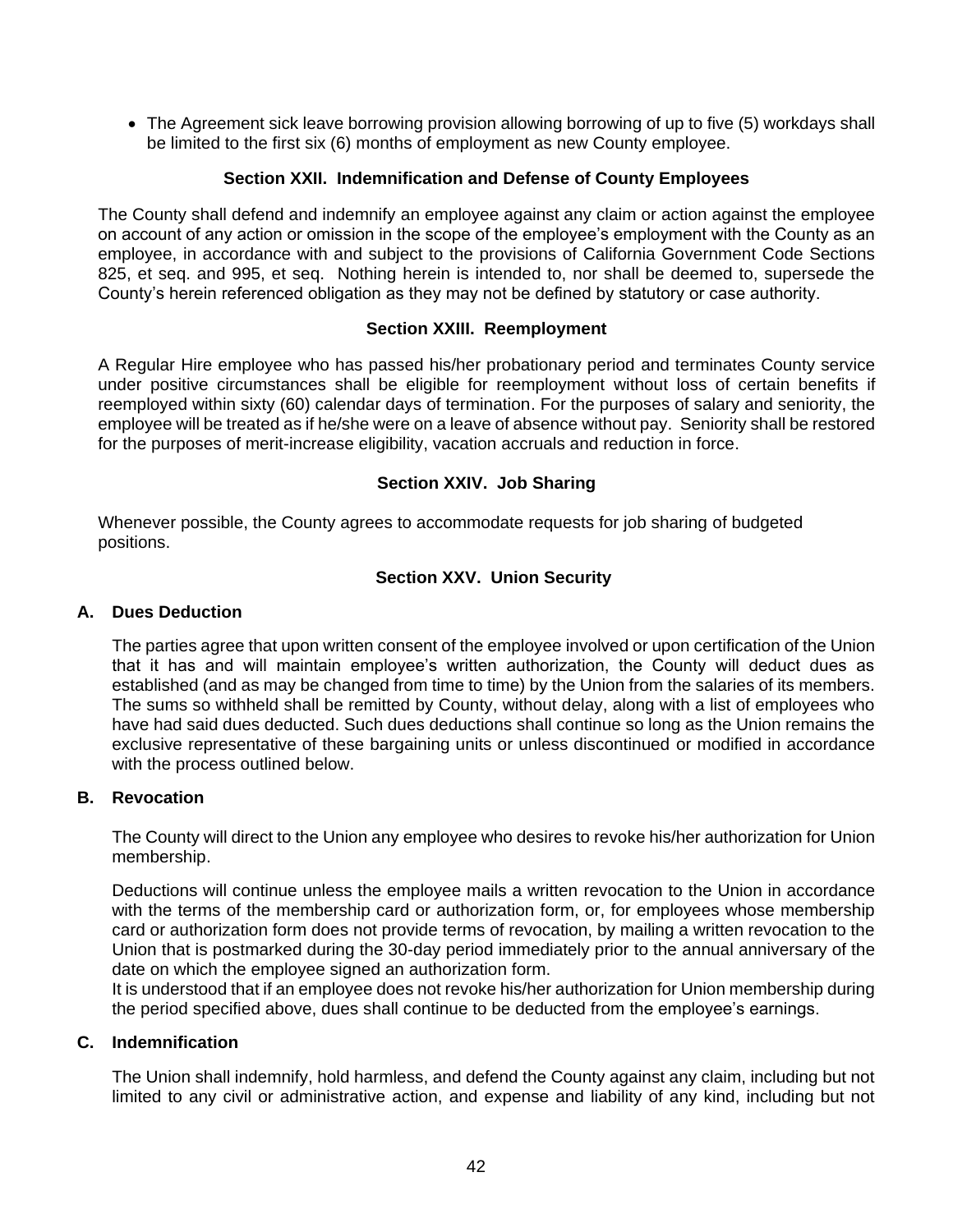limited to reasonable attorney's fees, legal costs, settlements, or judgments, arising from or related to the County's compliance with this section. The Union shall be responsible for the defense of any claim within this provision, subject to the following: (i) the County shall promptly give written notice of any claim to the Union, (ii) the County shall provide assistance reasonably requested for the defense of the claim; and (iii) the Union has the right to control the defense or settlement of the claim; provided, however, that the County shall have the right to participate in, but not control, any litigation for which indemnification is sought with counsel of its own choosing, at its own expense; and provided further that the Union may not settle or otherwise resolve any claim or action in a way that obligates the County in any manner, including but not limited to paying any amounts in settlement, taking or omitting to take any actions, agreeing to any policy change on the part of the County, or agreeing to any injunctive relief or consent decree being entered against the County, without the consent of the County. This duty to indemnify, hold harmless, and defend shall not apply to actions related to compliance with this section brought by the Union against the County.

## **Section XXVI. Personnel Files**

<span id="page-47-0"></span>The original or a copy of all material which reflects on an employee or an employee's performance which is to be placed in any employee personnel file shall be provided to said employee in advance of placement in the personnel file. Said file shall be available at all reasonable times for inspection by the employee and/or such persons as the employee may authorize in writing.

# **Section XXVII. Policies and Procedures**

<span id="page-47-1"></span>The County agrees to meet and confer with the Union on the subject of career ladders.

## <span id="page-47-2"></span>**A. Continuing Education**

County will provide release time for training required for renewal of licenses where a professional license is a requirement of the job class.

## <span id="page-47-3"></span>**B. Labor/Management Committee**

A. There shall be continued a Labor/Management Committee during the term of the Agreement comprised of three (3) members of the Union and three (3) members of the Human Resources Department or a designee. The purpose of the Committee is to discuss at the earliest possible time issues that arise during the term of the Agreement that contribute to or detract from positive, productive employee-employer relations involving employees in classifications in the bargaining unit.

Employee representatives will be permitted release time in accordance with Section III (A) of the collective bargaining agreement. The Committee will meet every other month except as mutually agreed upon.

B. The parties will create a joint labor/management committee, inclusive of MAPE General Unit, HHS Unit and Nurses, with an equal number of union and management members appointed that will meet on a quarterly basis to discuss career development.

# **Section XXVIII. Safety**

## <span id="page-47-5"></span><span id="page-47-4"></span>**A. General Safety Committee**

The County will establish a joint labor/management safety committee consisting of members of the bargaining unit and management representatives.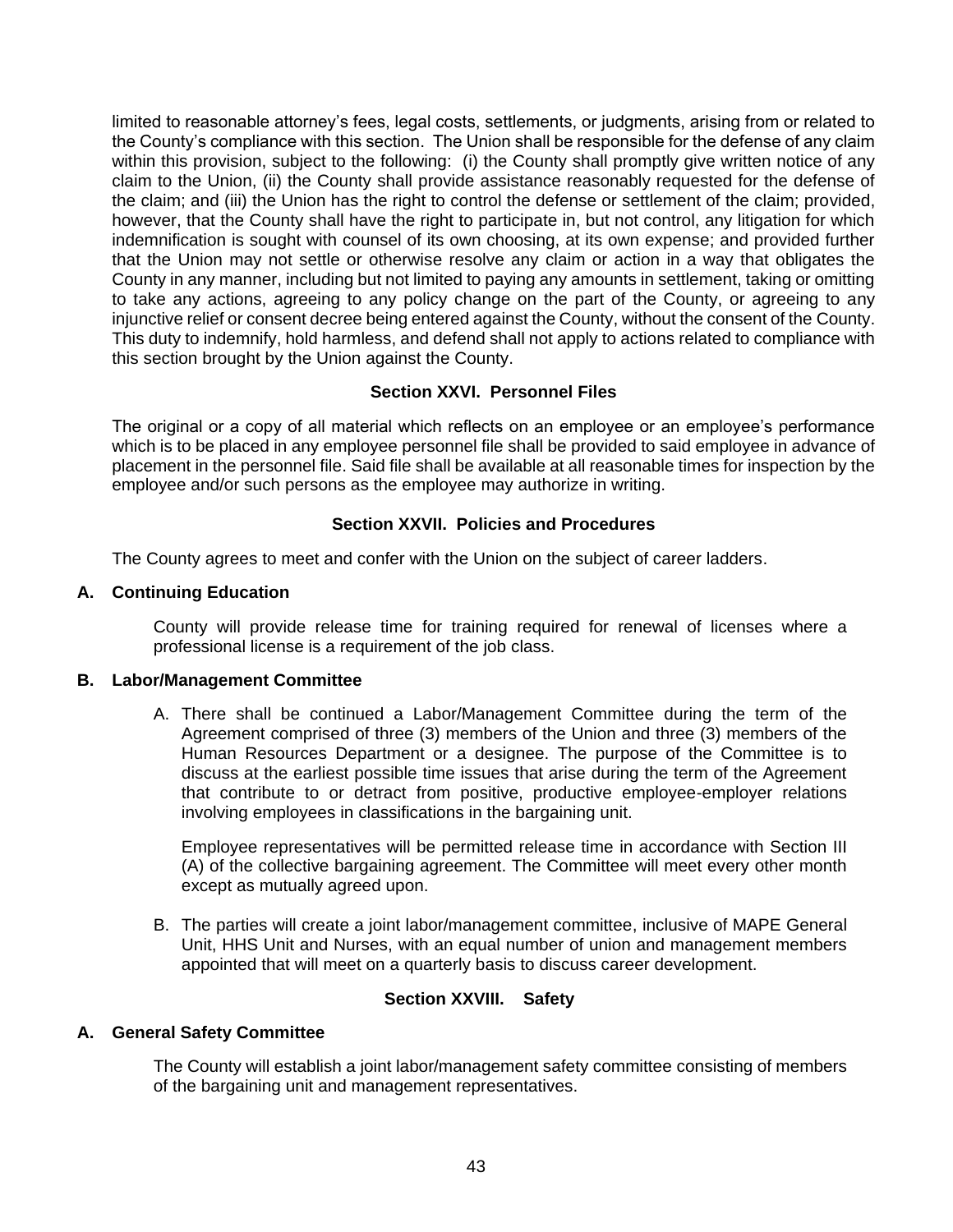#### <span id="page-48-0"></span>**B. Psychiatric Emergency Services (PES) Safety Committee**

Representatives of labor and management shall meet quarterly, or as otherwise agreed upon by the parties, as part of the existing PES Safety Committee. Labor shall designate two members of this bargaining unit to the Committee.

#### <span id="page-48-1"></span>**C. Mental Health Safety Issues**

Safety issues and related training shall be included in agendas of regular staff meetings.

Annual management of assaultive behavior training and release time or paid work time to attend such training will be offered to employees of the Mental Health Division.

# **Section XXIX. Term**

<span id="page-48-2"></span>This Agreement shall be in effect from September 19, 2021 through June 30, 2024. It shall continue in effect thereafter from year to year unless either party gives one hundred twenty (120) days' notice prior to June 30, 2024, or any yearly anniversary date thereafter, to terminate or modify this Agreement. Notwithstanding any of the above, continuation of this Agreement after June 30, 2024 may be voided by any operation of Personnel Management Regulation (PMR) 4.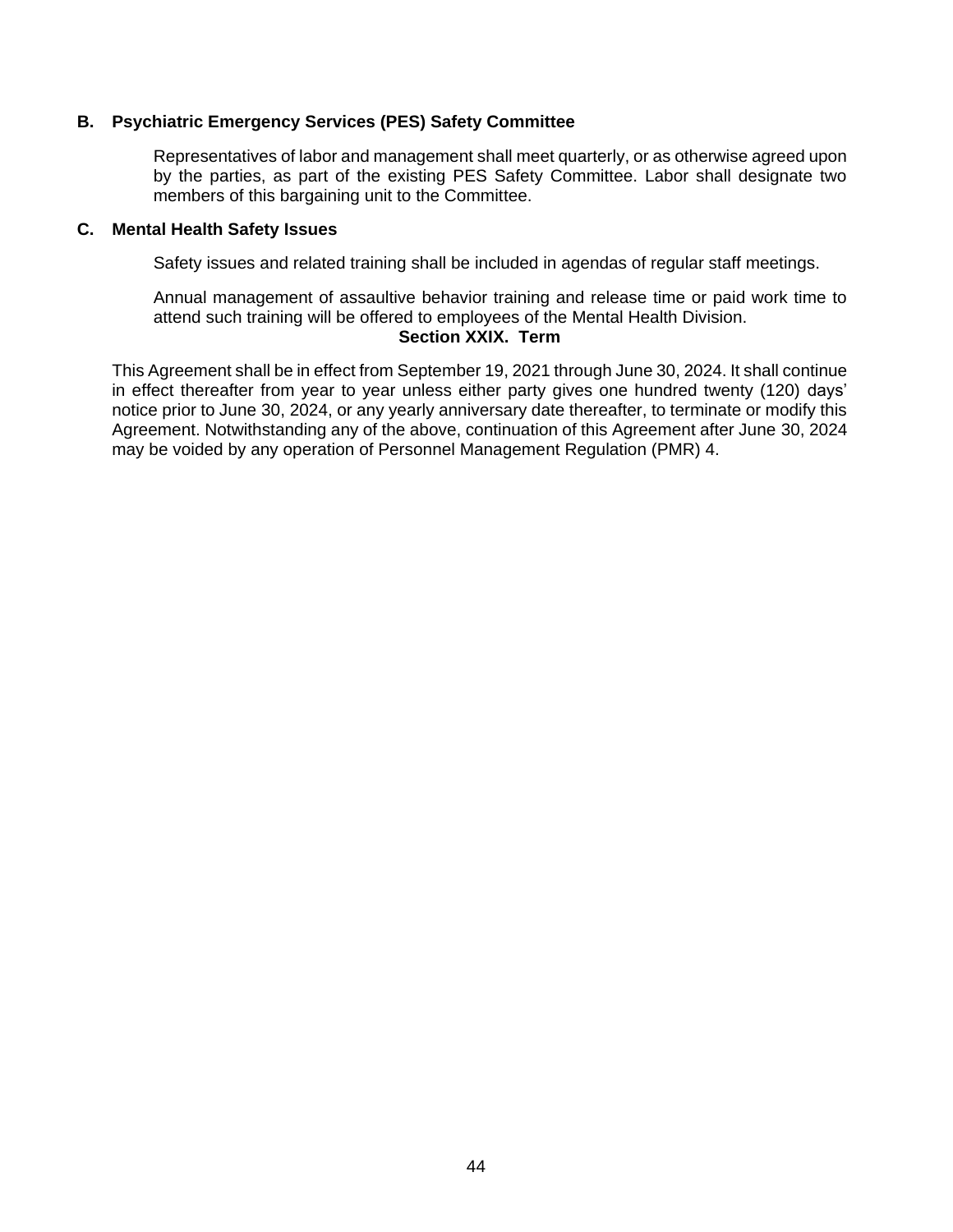IN WITNESS WHEREOF, the parties hereto have caused their duly authorized representatives to execute the within Agreement this \_\_\_\_\_ day of 202\_.

| <b>MARIN ASSOCIATION OF PUBLIC</b><br><b>EMPLOYEES - HEALTH AND HUMAN</b><br><b>SERVICES WORKERS</b> | <b>COUNTY OF MARIN NEGOTIATION</b><br><b>COMMITTEE</b> |
|------------------------------------------------------------------------------------------------------|--------------------------------------------------------|
| Elizabeth Rodriguez, MAPE President and<br>Unit Negotiator                                           | Robert Bonner, Assistant Director HR                   |
| Cathy Clary, MAPE Secretary                                                                          | Mary Hao, Director HR                                  |
| Lucia Vieira, Unit Negotiator                                                                        |                                                        |
| Erica Butler, Unit Negotiator                                                                        |                                                        |
| Daniel Solis, Unit Negotiator                                                                        |                                                        |
| Terri Fachko, Unit Negotiator                                                                        |                                                        |
| Sachiko Okano, Unit Negotiator                                                                       |                                                        |
| Tofani Grava, Unit Negotiator,                                                                       |                                                        |
| Roland M. Katz, Executive Director                                                                   |                                                        |
| <b>RATIFIED:</b>                                                                                     | APPROVED:                                              |
| MADINI ASSOCIATIONI OE DI IRI IC                                                                     | ROADD OF SHDEDWISODS OF THE                            |

MARIN ASSOCIATION OF PUBLIC EMPLOYEES - HEALTH AND HUMAN SERVICES WORKERS

BOARD OF SUPERVISORS OF THE COUNTY OF MARIN

ATTEST ATTEST ATTEST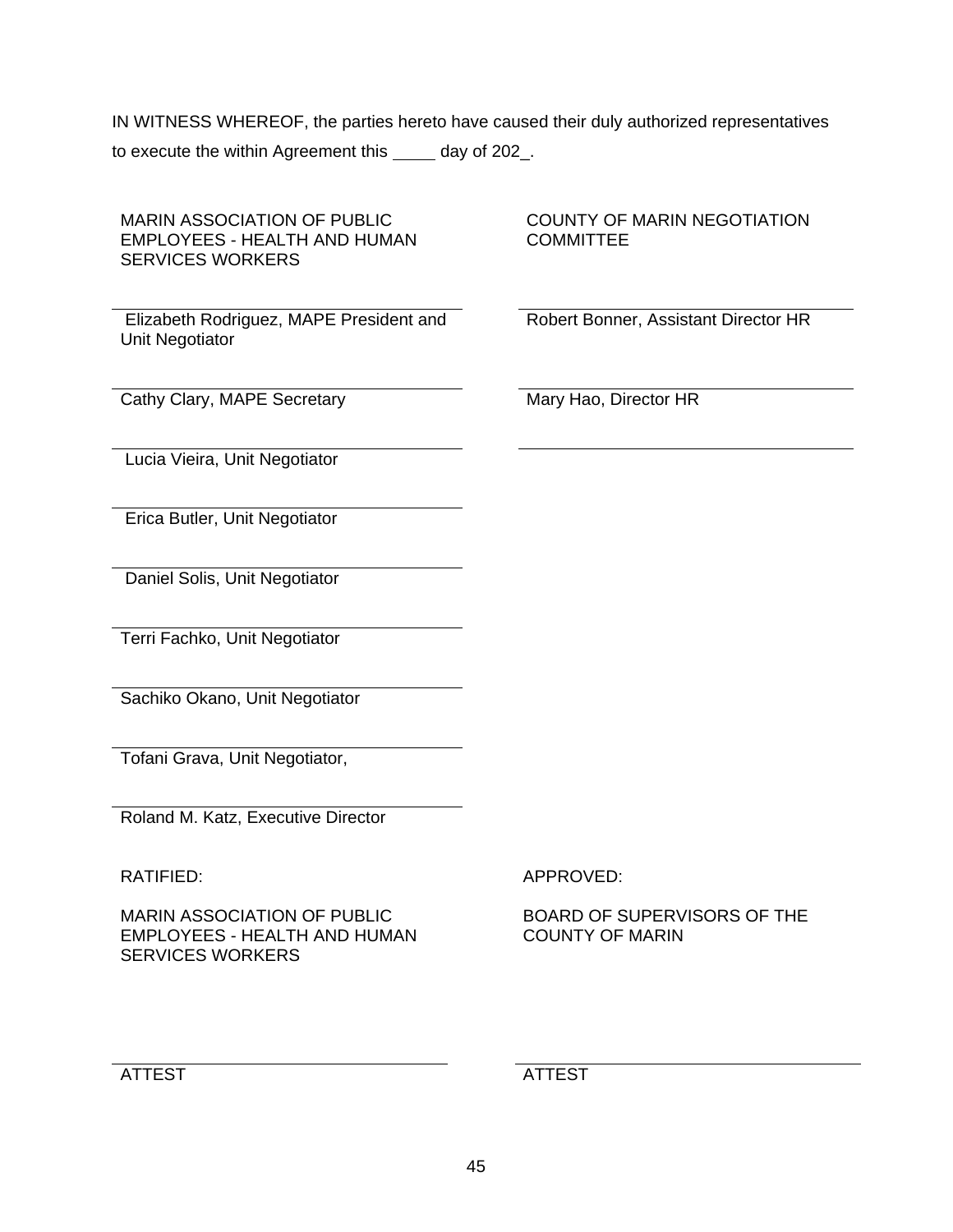# **ATTACHMENT A**

<span id="page-50-0"></span>

| Class<br>Code | <b>Class Title</b>                                        | <b>FG</b>        | Workday<br><b>Hours</b> |
|---------------|-----------------------------------------------------------|------------------|-------------------------|
| 0993          | BEHAVIORAL HEALTH CARE ASSISTANT *                        | <b>MH10</b>      | 8                       |
| 1242          | CHILD WELFARE WORKER I*                                   | MH10             | 8                       |
| 1244          | CHILD WELFARE WORKER I - BILINGUAL *                      | MH10             | 8                       |
| 1243          | CHILD WELFARE WORKER II <sup>*</sup>                      | MH <sub>10</sub> | 8                       |
| 1246          | CHILD WELFARE WORKER II - BILINGUAL *                     | MH10             | 8                       |
| 1488          | <b>CRISIS SPECIALIST *</b>                                | MH10             | 8                       |
| 1485          | <b>CRISIS SPECIALIST III *</b>                            | MH10             | 8                       |
| 1078          | <b>DENTAL HYGIENIST</b>                                   | MH10             | 8                       |
| 1399          | <b>ELIGIBILITY SPECIALIST *</b>                           | <b>MH10</b>      | 8                       |
| 138A          | ELIGIBILITY WORKER I*                                     | MH10             | 8                       |
| 138B          | ELIGIBILITY WORKER I - BILINGUAL *                        | MH10             | 8                       |
| 1386          | ELIGIBILITY WORKER II <sup>*</sup>                        | MH10             | 8                       |
| 1388          | ELIGIBILITY WORKER II - BILINGUAL *                       | <b>MH10</b>      | 8                       |
| 1385          | ELIGIBILITY WORKER III <sup>*</sup>                       | MH10             | 8                       |
| 1393          | ELIGIBILITY WORKER III - BILINGUAL *                      | MH10             | 8                       |
| 1041          | <b>EMERGENCY MEDICAL SERVICES SPECIALIST *</b>            | MH10             | 8                       |
| 1223          | <b>EMPLOYMENT DEVELOPMENT COUNSELOR *</b>                 | <b>MH10</b>      | 8                       |
| 1228          | EMPLOYMENT DEVELOPMENT COUNSELOR -<br><b>BILINGUAL</b> *  | MH10             | 8                       |
| 1486          | LICENSED CRISIS SPECIALIST *                              | MH10             | 8                       |
| 1087          | LICENSED MENTAL HEALTH PRACTITIONER                       | MH10             | 8                       |
| 1091          | LICENSED MENTAL HEALTH PRACTITIONER -<br><b>BILINGUAL</b> | MH10             | 8                       |
| 1089          | <b>MENTAL HEALTH PRACTITIONER</b>                         | MH10             | 8                       |
| 1090          | <b>MENTAL HEALTH PRACTITIONER - BILINGUAL</b>             | <b>MH10</b>      | 8                       |
| 0418          | <b>PROGRAM SPECIALIST CCS *</b>                           | MH10             | 8                       |
| 0420          | PROGRAM SPECIALIST CCS - BILINGUAL *                      | MH10             | 8                       |
| 1276          | <b>REGISTERED DENTAL ASSISTANT *</b>                      | MH10             | 8                       |
| 1257          | SENIOR CHILD WELFARE WORKER *                             | MH10             | 8                       |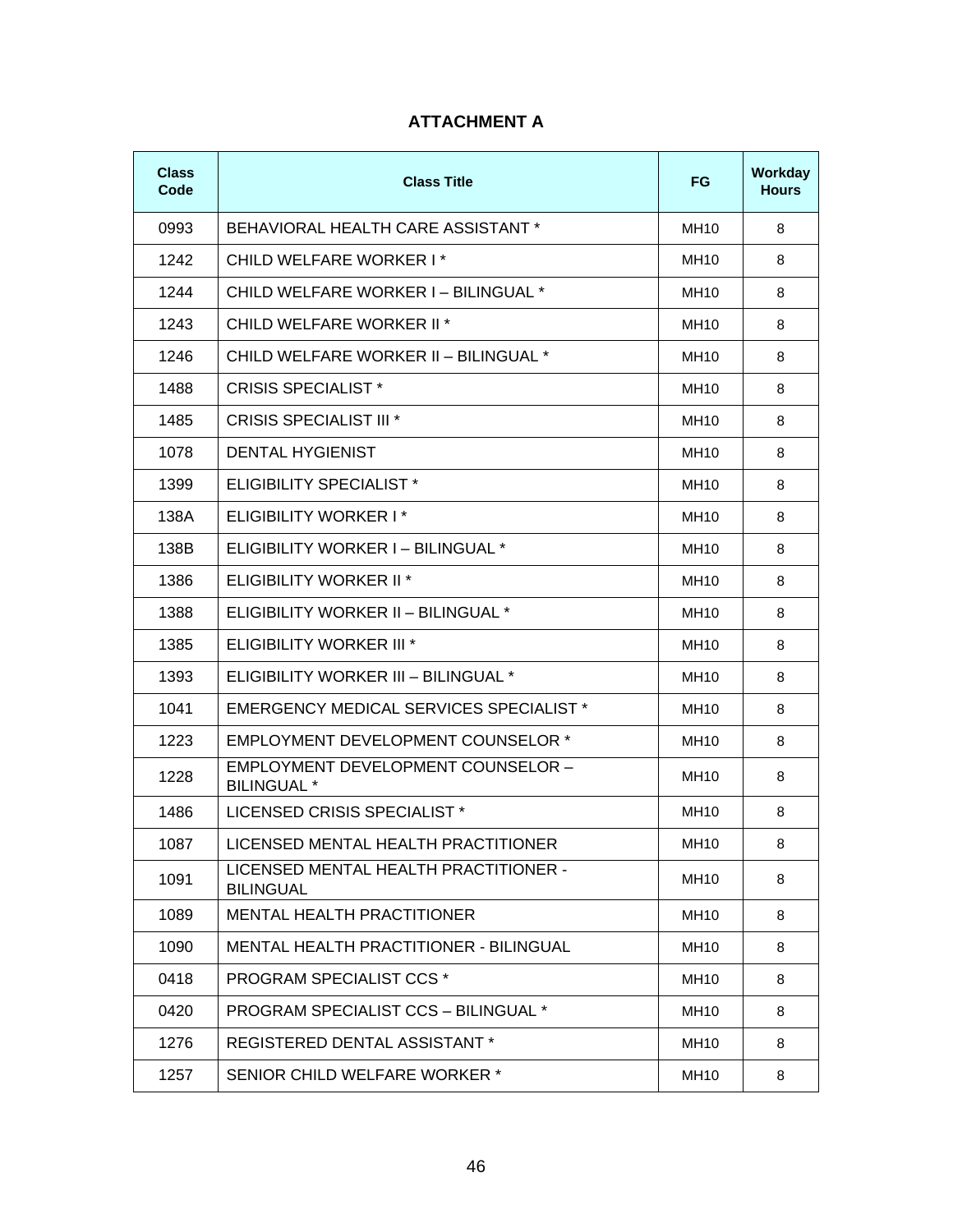| <b>Class</b><br>Code | <b>Class Title</b>                           | <b>FG</b>        | Workday<br><b>Hours</b> |
|----------------------|----------------------------------------------|------------------|-------------------------|
| 1277                 | SENIOR REGISTERED DENTAL ASSISTANT *         | <b>MH10</b>      | 8                       |
| 1252                 | SENIOR SOCIAL SERVICES WORKER *              | <b>MH10</b>      | 8                       |
| 1230                 | SENIOR SUPPORT SERVICES WORKER *             | MH <sub>10</sub> | 8                       |
| 1232                 | SENIOR SUPPORT SERVICES WORKER - BILINGUAL * | <b>MH10</b>      | 8                       |
| 1241                 | SOCIAL SERVICES WORKER I*                    | MH <sub>10</sub> | 8                       |
| 1233                 | SOCIAL SERVICES WORKER I - BILINGUAL *       | MH <sub>10</sub> | 8                       |
| 1239                 | SOCIAL SERVICES WORKER II <sup>*</sup>       | MH10             | 8                       |
| 1234                 | SOCIAL SERVICES WORKER II - BILINGUAL *      | MH <sub>10</sub> | 8                       |
| 1225                 | SUPPORT SERVICE WORKER I*                    | MH <sub>10</sub> | 8                       |
| 1226                 | SUPPORT SERVICE WORKER I - BILINGUAL *       | <b>MH10</b>      | 8                       |
| 1227                 | SUPPORT SERVICE WORKER II <sup>*</sup>       | <b>MH10</b>      | 8                       |
| 1229                 | SUPPORT SERVICE WORKER II - BILINGUAL *      | MH <sub>10</sub> | 8                       |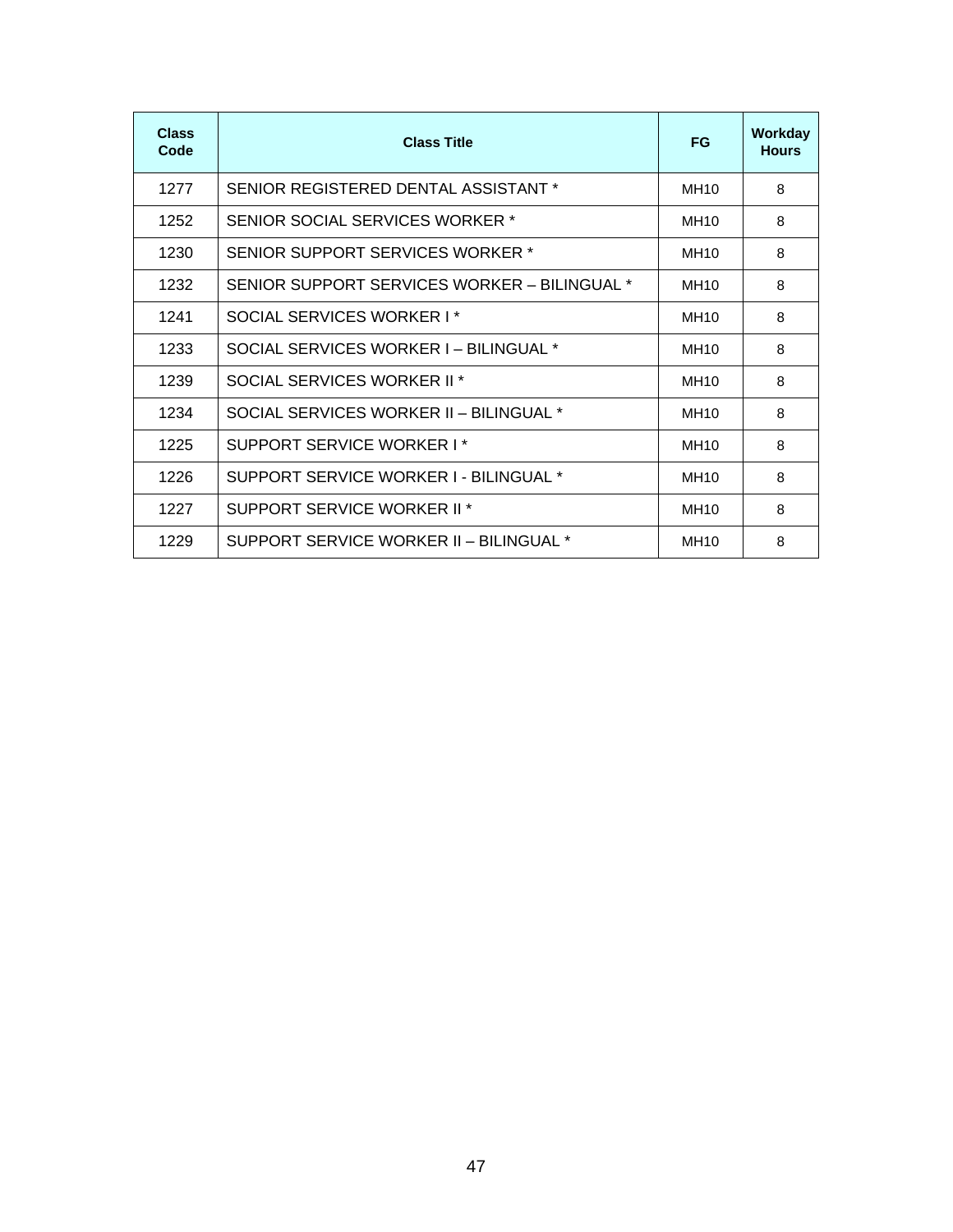#### **SIDE LETTER AGREEMENT**

#### <span id="page-52-0"></span>**Affordable Care Act Reopener (ACA)**

The parties agree to a re-opener on the ACA during the term of the Collective Bargaining Agreements if any of the health plans now provided to employees or retirees will be subject to the excise tax. The purpose of the re-opener will be to address, among other things, implementing new plans or changes in plan design that would help the County and employees avoid the excise tax. The intent is not to increase the County contribution to offset the excise tax for employees.

The parties also agree that if the level of benefits the ACA mandates be provided to Contingent Hire (Extra Hire) employees and part-time (less than half-time) employees or if the number of hours an employee must work to be eligible for benefits under the ACA changes, the union or the County may re-open the contract on this subject.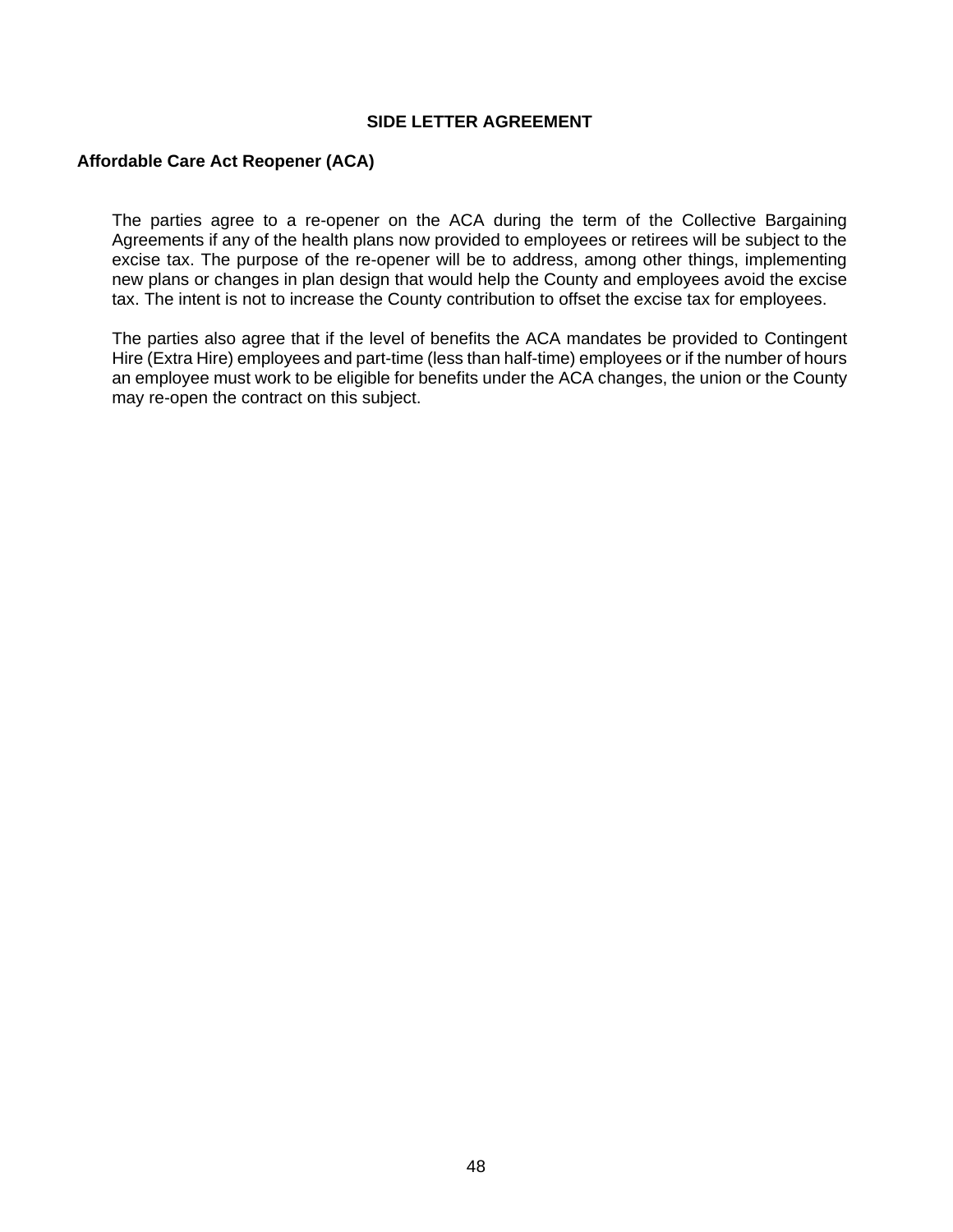## **SIDE LETTER AGREEMENT**

### <span id="page-53-1"></span><span id="page-53-0"></span>**Career Development and Equal Employment Opportunity**

The County and the Union (the "parties") enter into this agreement to help further County employees' career development goals and the objectives of the County's Equal Employment, Anti-Harassment and Anti-Retaliation Policy (PMR21).

Discrimination complaints by employees will continue to be governed by PMR 21.

#### Matters Covered by the Career Development and Equal Employment Opportunity Side Letter.

A. Upon the request of either party, but no more than once every six months, representatives of the parties will meet to review matters covered by this agreement and to take the appropriate steps to further the objectives of this agreement. The parties will discuss an implementation plan for the items below. No more than three representatives of management and three representatives of labor shall attend these meetings unless the parties mutually agree to invite additional representatives. Union representatives, where eligible, may use union release time to attend these meetings.

#### B. PMR 42.7

- 1. PMR 42.7 will be modified to:
	- a. Refer to the release time as "Career Development Release Time"
	- b. Career Development Release Time shall be available to all employees in the covered classifications;
	- c. Expand the number of release time hours each year from 20 to 22.5 for 37.5 hour employees and to 24 for 40 hours employees; and
	- d. Management will respond (grant or deny) all requests for Career Development Release Time within 14 calendar days of receipt of the request. Requests for Career Development Release Time will not be unreasonably denied.
- 2. Requests for Career Development Release Time will not be unreasonably denied. Requests for Career Development Release Time will not be denied solely because the County will incur cost such as overtime, additional hours worked by a part-time employee or by a Contingent Hire (Extra Hire) to cover for the employee while she/he is absent from work for Career Development Release time. The County shall notify all employees who are eligible to use Career Development Release Time that they are eligible.
	- a. Upon the modification of PMR 42.7 the County shall notify each eligible employee.
	- b. It shall notify each eligible employee when s/he is hired.
	- c. It shall send annual notices to all eligible employees about the availability of Career Development Release Time. Employees who have questions about this release time and how to use it should contact Human Resources for additional information.
- 3. The parties will work together within three (3) months of implementation of the Career Release Time policy, to establish an education plan to inform County employees including management about the Career Development Release Time.
- 4. County Departments will try to make the time provided in PMR 42.7 available to employees and will support the use of Career Development Release time identified in PMR 42.7. The County will train managers on the proper use of Career Development